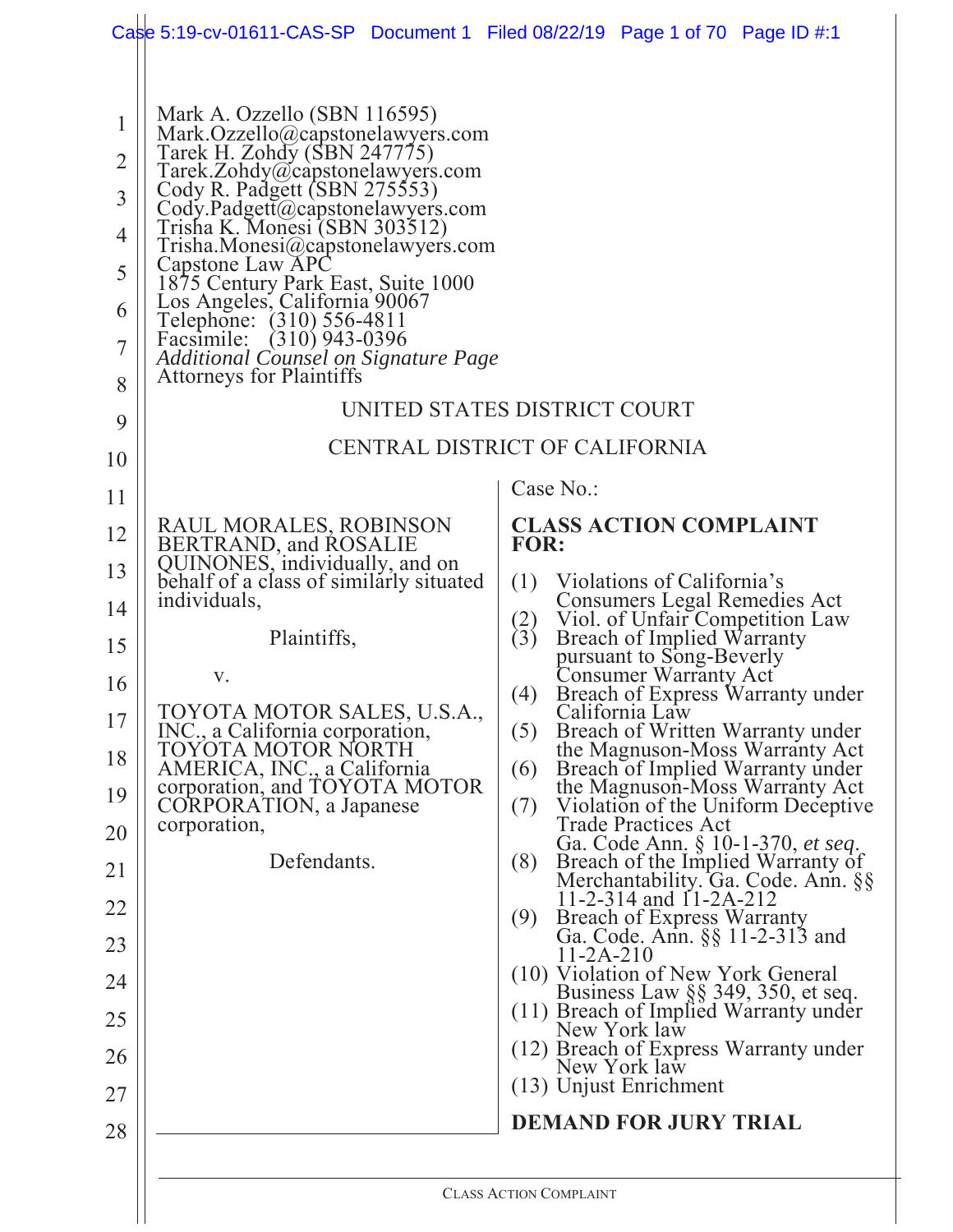Page 1 1 2 3 4 5 6 7 8 9 10 11 12 13 14 15 16 17 18 19 20 21 22 23 24 25 26 27 28 1. Plaintiffs Raul Morales, Robinson Bertrand, and Rosalie Quinones, ("Plaintiffs") bring this action for themselves and on behalf of all persons ("Class Members") in the United States, and in the alternative on behalf of all persons in the states of California, Georgia and New York, who purchased or leased any of the following vehicles: • 2018 to present Toyota Highlander  $\bullet$  2018 to present Toyota Sienna  $\bullet$  2018 to present Toyota Avalon  $\bullet$  2018 to present Lexus ES 350  $\bullet$  2018 to present Lexus RX 350  $\bullet$  2018 to present Lexus GS 350 ("Class Vehicles"). 2. Defendants Toyota Motor Sales, U.S.A., Inc., ("TMS,") Toyota Motor North America, Inc. ("TMNA,") and Toyota Motor Corporation ("TMC") (collectively, "Toyota" or "Defendants") designed, manufactured, marketed, distributed, sold, warranted, and/or serviced the Class Vehicles. Plaintiffs allege as follows: **INTRODUCTION** 3. This is a consumer class action concerning a failure to disclose material facts and a safety concern to consumers. 4. Defendants manufactured, marketed, distributed, and sold the Class Vehicles without disclosing that the Class Vehicles' transmissions were defective. 5. The Class Vehicles are equipped with Toyota's UA80 transmission, a transverse, eight-speed transmission marketed and hereinafter referred to as the "Direct Shift-8AT." Plaintiffs are informed and believe, and based thereon allege, that the Class Vehicles' Direct Shift-8AT Transmission is defective in its design and/or manufacture in that, among other problems, it causes harsh or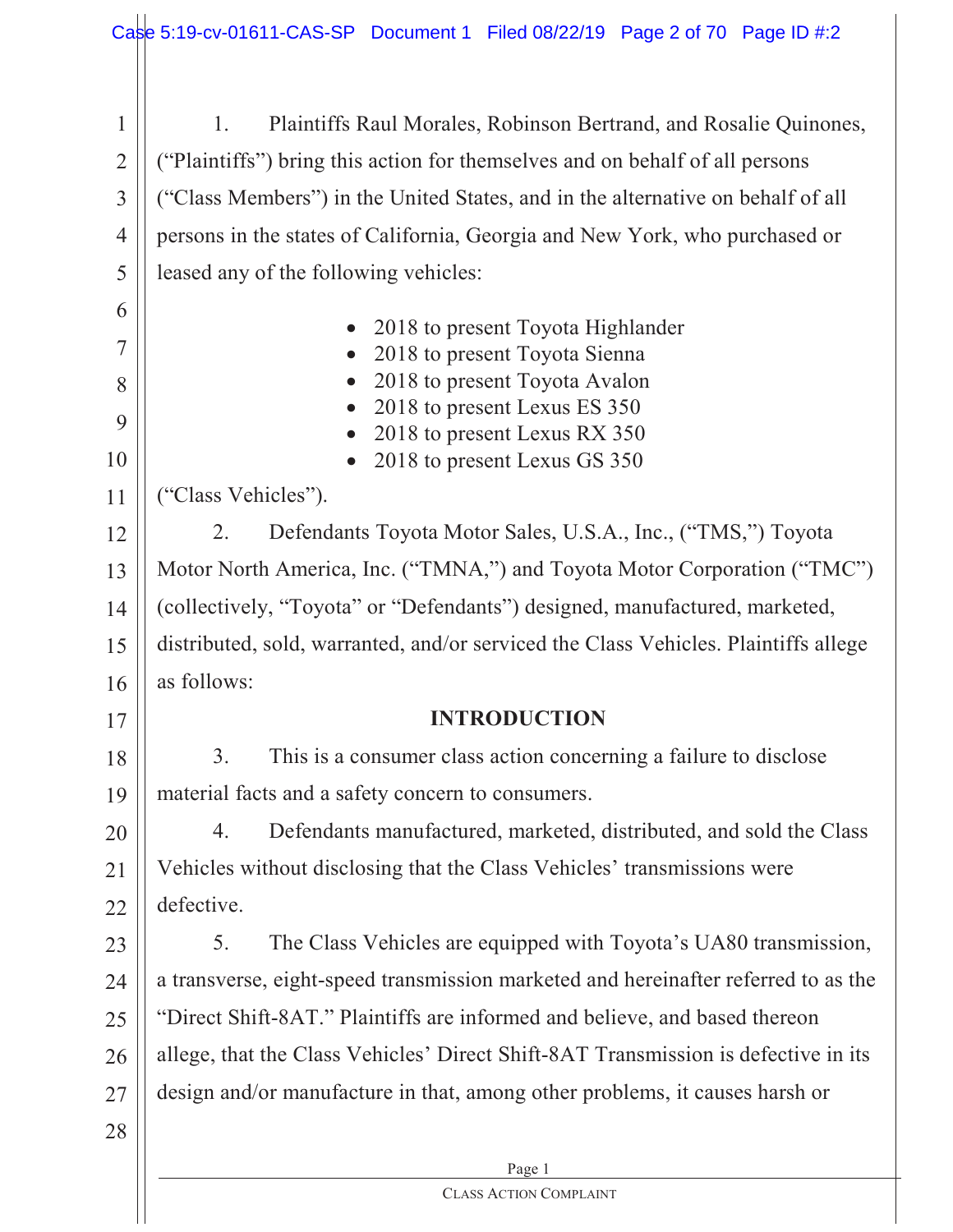delayed shifting and engagement, delayed acceleration, hesitation, jerking, shuddering, and loss of power (the "8AT Transmission Defect").

3 4 6. The 8AT Transmission Defect is inherent in each Class Vehicle and was present at the time of sale.

5 6 7 8 9 10 11 12 13 14 15 16 7. Toyota developed the Direct Shift 8AT in a joint venture with Aisin AW, a third-party transmission manufacturer. On information and belief, in response to heightened consumer demand and governmental pressure to reach unprecedented miles-per-gallon ratings, Toyota attempted to create an 8-speed transmission for a compact, transverse application by using a single axis and only two planetary gears, rather than the typical four. Unfortunately, while Toyota touted the resulting Direct Shift 8AT transmission as "achieving one of the world's best transmission efficiencies" that "lower[] a vehicle's fuel requirements" and even improving "straight driving" and "cornering stability,"<sup>1</sup> in practice, the new transmission design causes harsh and delayed shifting, delayed and unpredictable acceleration, jerking forward, and other symptoms listed *supra*.

17 18 19 20 21 8. Despite these widespread and well-known problems, Toyota continued to market the Direct Shift 8AT Transmission not only as a fuelefficient model, but one that would achieve "quick and smooth response to accelerator pedal operation" which would "create[] an 'as desired' direct driving feel..." $^{\prime\prime}$ 

22 23 24 25 9. Owners of Toyota vehicles equipped with the Direct Shift 8AT have complained to the National Highway Traffic Safety Administration ("NHTSA") in droves. One such class member's complaint describes the 8AT Transmission Defect succinctly:

26

27

28

1

2

<sup>1</sup> *Available at* https://global.toyota/en/powertrain/transmission/  $^{2}$  *Id.* 

#### Page 2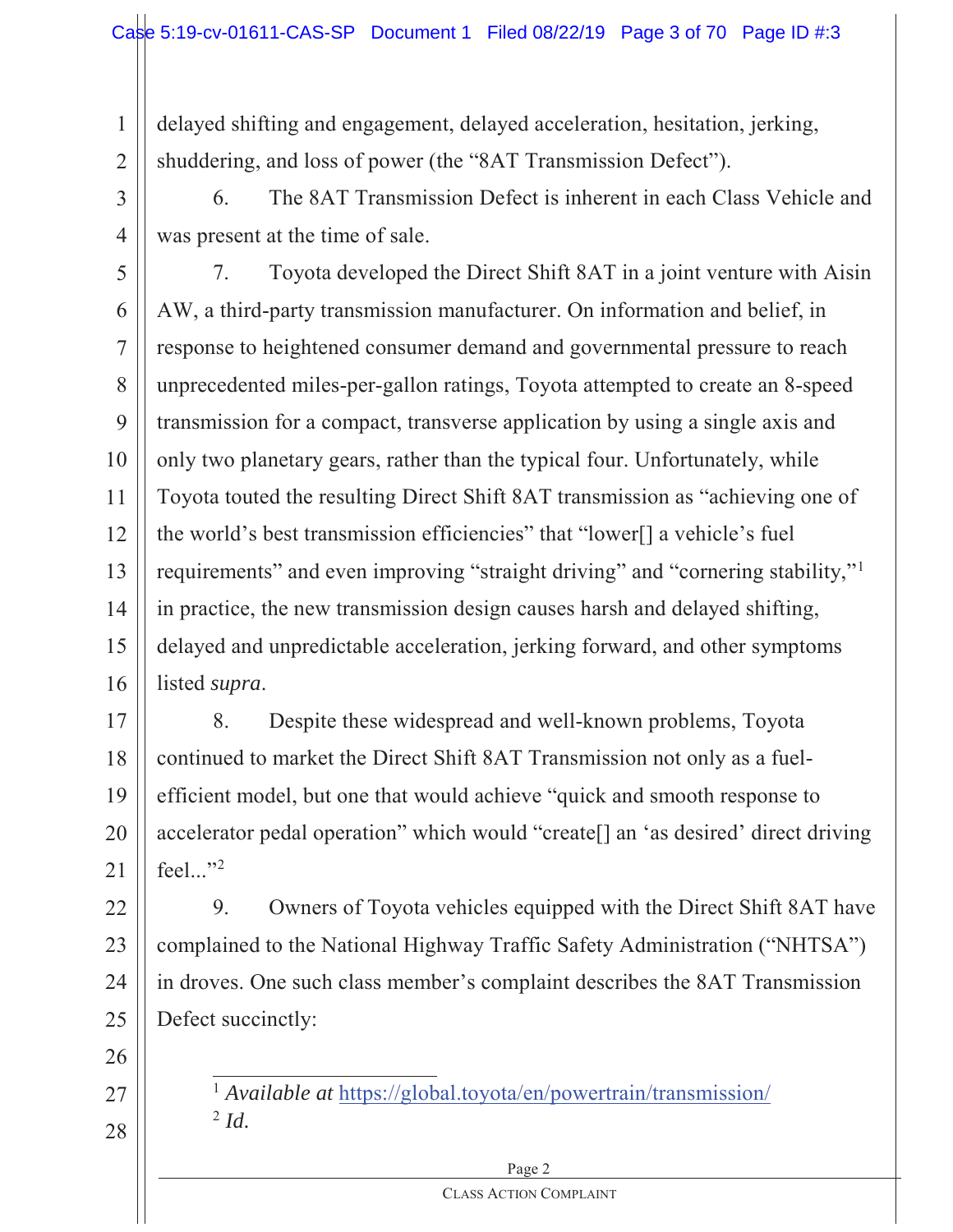|                | Case 5:19-cv-01611-CAS-SP Document 1 Filed 08/22/19 Page 4 of 70 Page ID #:4          |  |  |  |  |  |
|----------------|---------------------------------------------------------------------------------------|--|--|--|--|--|
|                |                                                                                       |  |  |  |  |  |
| 1              |                                                                                       |  |  |  |  |  |
| $\overline{2}$ | THE CAR ABRUPTLY JERKS FORWARDS OR                                                    |  |  |  |  |  |
| 3              | SLOWS DOWN WHEN SWITCHING GEARS.                                                      |  |  |  |  |  |
| 4              | THERE IS A KNOCKING SOUND WHEN YOU<br>ACCELERATE. THE RPM INCREASE TO 6K-7K           |  |  |  |  |  |
| 5              | BEFORE THE NEXT GEAR IS ENGAGED AND                                                   |  |  |  |  |  |
| 6              | THEN CAR ABRUPTLY THRUSTS FORWARD.<br>THE CAR ACCELERATES AND DECELERATES             |  |  |  |  |  |
| 7              | RANDOMLY. THIS CAR CANNOT BE DRIVEN                                                   |  |  |  |  |  |
|                | SAFELY IN THIS CONDITION. THE CAR ONLY<br>HAVE 1116 MILES AND IS A 2019 MODEL.        |  |  |  |  |  |
| 8              |                                                                                       |  |  |  |  |  |
| 9              | (See $\P$ 73(b).)                                                                     |  |  |  |  |  |
| 10             | Owners of Direct Shift 8AT transmissions also report the safety<br>10.                |  |  |  |  |  |
| 11             | hazards that the 8AT Transmission Defect causes:                                      |  |  |  |  |  |
| 12             |                                                                                       |  |  |  |  |  |
| 13             | <b>HESITATION/LAGGING ISSUES AT BOTH HIGH</b><br>AND LOW SPEEDS- HESITATES BOTH WHILE |  |  |  |  |  |
| 14             | DRIVING AND WHILE TAKING OFF FROM A                                                   |  |  |  |  |  |
| 15             | STOPPED POSITION - SHIFTS ARE HORRIBLE<br>THE CAR JERKS A LOT- IN CRUISE CONTROL      |  |  |  |  |  |
| 16             | GOING 70-75 MPH JERKS HARD, WITH NO CARS                                              |  |  |  |  |  |
| 17             | IN FRONT OF IT. ACCELERATION IS HORRIBLE                                              |  |  |  |  |  |
| 18             | SO MUCH SO, THAT WE ALMOST GET REAR<br>ENDED WHEN TRYING TO MERGE WITH                |  |  |  |  |  |
| 19             | TRAFFIC. THIS STARTED A WEEK AFTER I                                                  |  |  |  |  |  |
| 20             | PURCHASED THIS IN JULY- JAN 13 WE WERE<br>ALMOST IN AN ACCIDENT TO CAR NOT            |  |  |  |  |  |
| 21             | <b>ACCELERATING AND JERKING</b>                                                       |  |  |  |  |  |
| 22             | (See $\P$ 74(k), infra.) See also, $\P$ 74(p):                                        |  |  |  |  |  |
| 23             |                                                                                       |  |  |  |  |  |
| 24             | <b>CAR IS HESITATING/SLUGGISH WHEN</b>                                                |  |  |  |  |  |
| 25             | ACCELERATING FROM A STOP/ROLLING STOP.<br>TAKES FOREVER TO GET TO HIGHWAY             |  |  |  |  |  |
| 26             | SPEEDS, WHICH IS EXTREMELY DANGEROUS.                                                 |  |  |  |  |  |
| 27             | WHEN THERE IS TRAFFIC ON A HIGHWAY,<br>CHANGING LANES INTO A LANE IN WHICH            |  |  |  |  |  |
| 28             |                                                                                       |  |  |  |  |  |
|                | Page 3                                                                                |  |  |  |  |  |
|                | <b>CLASS ACTION COMPLAINT</b>                                                         |  |  |  |  |  |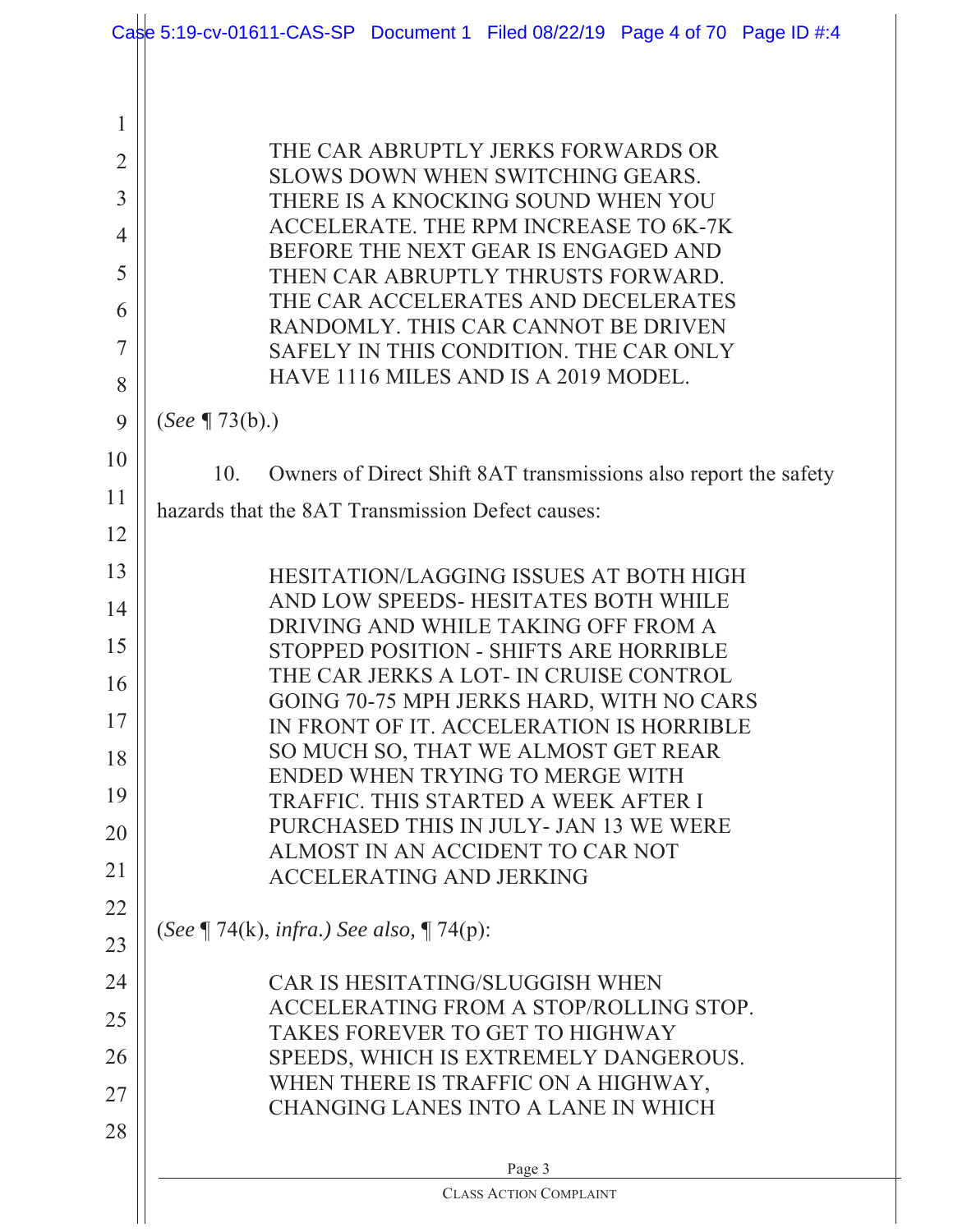|                               | Case 5:19-cv-01611-CAS-SP Document 1 Filed 08/22/19 Page 5 of 70 Page ID #:5                                                                                                                                                                |  |  |  |
|-------------------------------|---------------------------------------------------------------------------------------------------------------------------------------------------------------------------------------------------------------------------------------------|--|--|--|
| 1<br>2<br>3<br>$\overline{4}$ | TRAFFIC IS GOING FASTER IS EXTREMELY<br>HARD DUE TO FEAR BEING REAR-ENDED. CAR<br>STRUGGLES TO GET FROM 0-45 AND WILL<br>ONLY DO SO WHEN THE ACCELERATOR IS<br>STEPPED DOWN ALL THE WAY.                                                    |  |  |  |
| 5                             | Despite these problems, when Direct Shift 8AT owners present their<br>11.                                                                                                                                                                   |  |  |  |
| 6                             | vehicles to Toyota's authorized repair facilities, they receive either ineffective                                                                                                                                                          |  |  |  |
| $\overline{7}$                | software updates, or no repairs at all:                                                                                                                                                                                                     |  |  |  |
| 8<br>9                        | THE TRANSMISSION IN THE 2018 XSE V6 IS<br>JUNK. IT IS JERKY ON ACCELERATION (LIKE                                                                                                                                                           |  |  |  |
| 10                            | DRIVING A MANUAL TRANSMISSION) AND<br>WHEN SHIFTING FROM 1ST TO 2ND THE SHIFTS                                                                                                                                                              |  |  |  |
| 11                            | ARE HARD, AND CLUNKY. EVEN WORSE WHEN                                                                                                                                                                                                       |  |  |  |
| 12                            | COLD. WHEN COMING TO A STOP, THE SHIFT<br>FROM 2ND TO 1ST HAPPENS WITH A HUGE                                                                                                                                                               |  |  |  |
| 13                            | <b>THUD. HAD DEALER TAKE A LOOK AND</b>                                                                                                                                                                                                     |  |  |  |
| 14                            | THEY TOLD ME NOTHING WAS WRONG<br><b>AFTER HOOKING IT UP TO THEIR</b>                                                                                                                                                                       |  |  |  |
| 15                            | <b>COMPUTERS.</b>                                                                                                                                                                                                                           |  |  |  |
| 16                            | ( <i>See</i> $\P$ 74(q).)                                                                                                                                                                                                                   |  |  |  |
| 17                            | Although Defendants were sufficiently aware of the 8AT<br>12.                                                                                                                                                                               |  |  |  |
| 18                            | Transmission Defect from pre-production testing, design failure mode analysis,                                                                                                                                                              |  |  |  |
| 19                            | calls to the customer service hotline, and customer complaints made to dealers,<br>this knowledge and information was exclusively in the possession of Defendants<br>and their network of dealers and, therefore, unavailable to consumers. |  |  |  |
| 20                            |                                                                                                                                                                                                                                             |  |  |  |
| 21                            |                                                                                                                                                                                                                                             |  |  |  |
| 22                            | Despite access to aggregate internal data, Defendants have actively<br>13.                                                                                                                                                                  |  |  |  |
| 23                            | concealed the existence of the defect.                                                                                                                                                                                                      |  |  |  |
| 24                            | The 8AT Transmission Defect is material because it poses a serious<br>14.                                                                                                                                                                   |  |  |  |
| 25                            | safety concern. For example, delayed acceleration, unpredictable engagement                                                                                                                                                                 |  |  |  |
| 26                            | and shifting, jerking, and loss of power severely affect the driver's ability to                                                                                                                                                            |  |  |  |
| 27                            | control the car's speed, acceleration, and deceleration, and can make it difficult                                                                                                                                                          |  |  |  |
| 28                            |                                                                                                                                                                                                                                             |  |  |  |
|                               | Page 4<br><b>CLASS ACTION COMPLAINT</b>                                                                                                                                                                                                     |  |  |  |
|                               |                                                                                                                                                                                                                                             |  |  |  |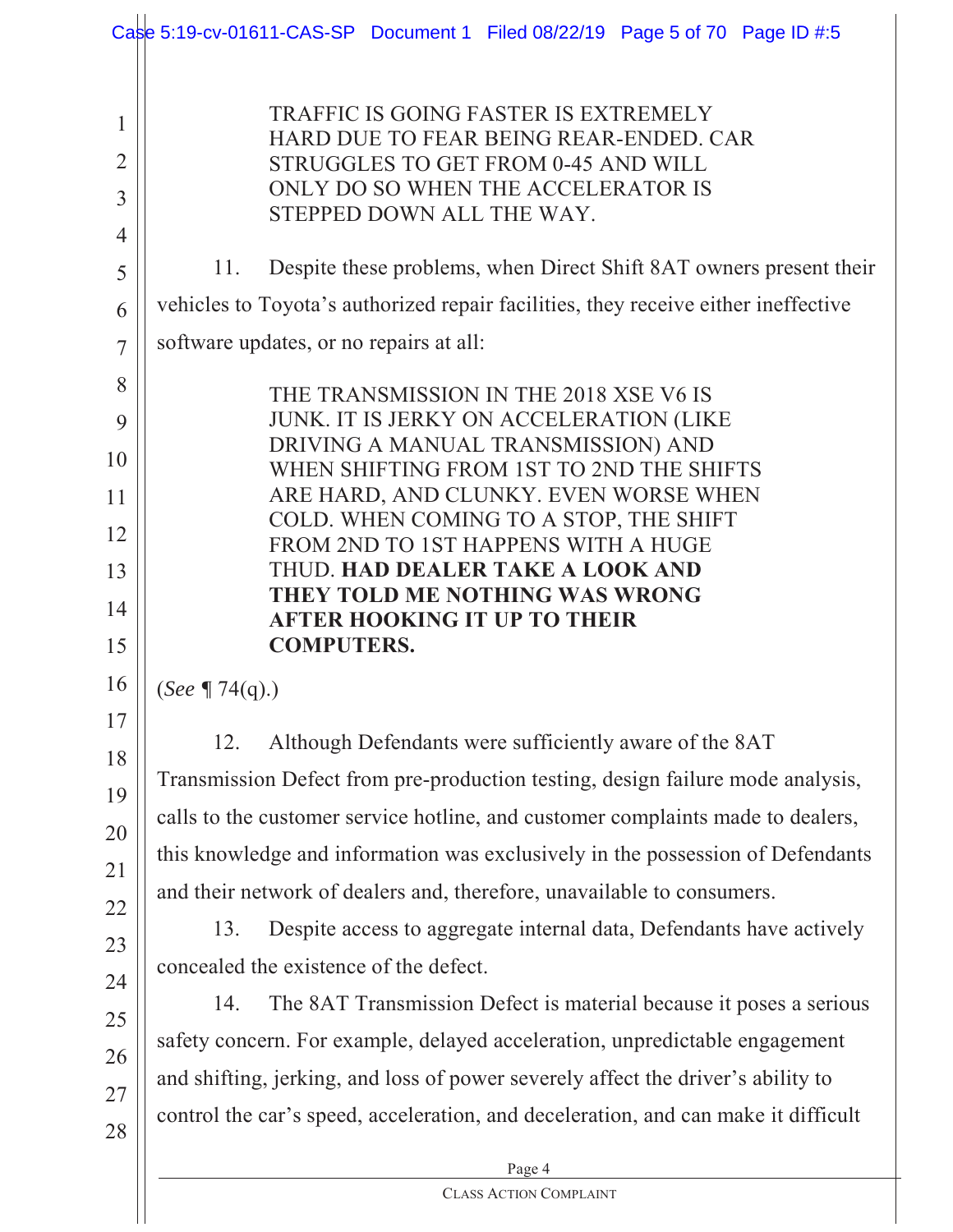to safely merge into traffic or to turn left across incoming traffic.

15. Had Defendants disclosed the 8AT Transmission Defect, Plaintiffs and Class Members would not have purchased or leased the Class Vehicles or would have paid less for them.

## **THE PARTIES**

#### 6 **Plaintiff Raul Morales**

1

2

3

4

5

7

8

16. Plaintiff Raul Morales is a California citizen who resides in Temecula, California.

9 10 11 17. In or around January 2019, Plaintiff Morales leased a new 2019 Toyota Highlander from Temecula Valley Toyota, an authorized Toyota dealer in Temecula, California.

12 13 18. Plaintiff Morales leased his Highlander vehicle primarily for personal, family, or household use.

14 15 16 17 18 19 19. Passenger safety and reliability were important factors in Plaintiff Morales' decision to lease his vehicle. Before making his lease, Plaintiff Morales reviewed the Toyota brochure for the Highlander as well as the Monroney Sticker or "window sticker" which listed official information about the vehicle. Plaintiff Morales believed that the Highlander would be a safe and reliable vehicle.

20 21 22 23 24 25 20. Toyota's omissions were material to Plaintiff Morales. Had Toyota disclosed its knowledge of the 8AT Transmission Defect before Mr. Morales leased his Highlander, Plaintiff Morales would have seen and been aware of the disclosures. Furthermore, had he known of the 8AT Transmission Defect, Plaintiff Morales would not have leased his vehicle, or would have paid less for it.

26 27 21. From the inception of his lease, Mr. Morales' vehicle has exhibited delayed acceleration or hesitation when accelerating out of a stop and delayed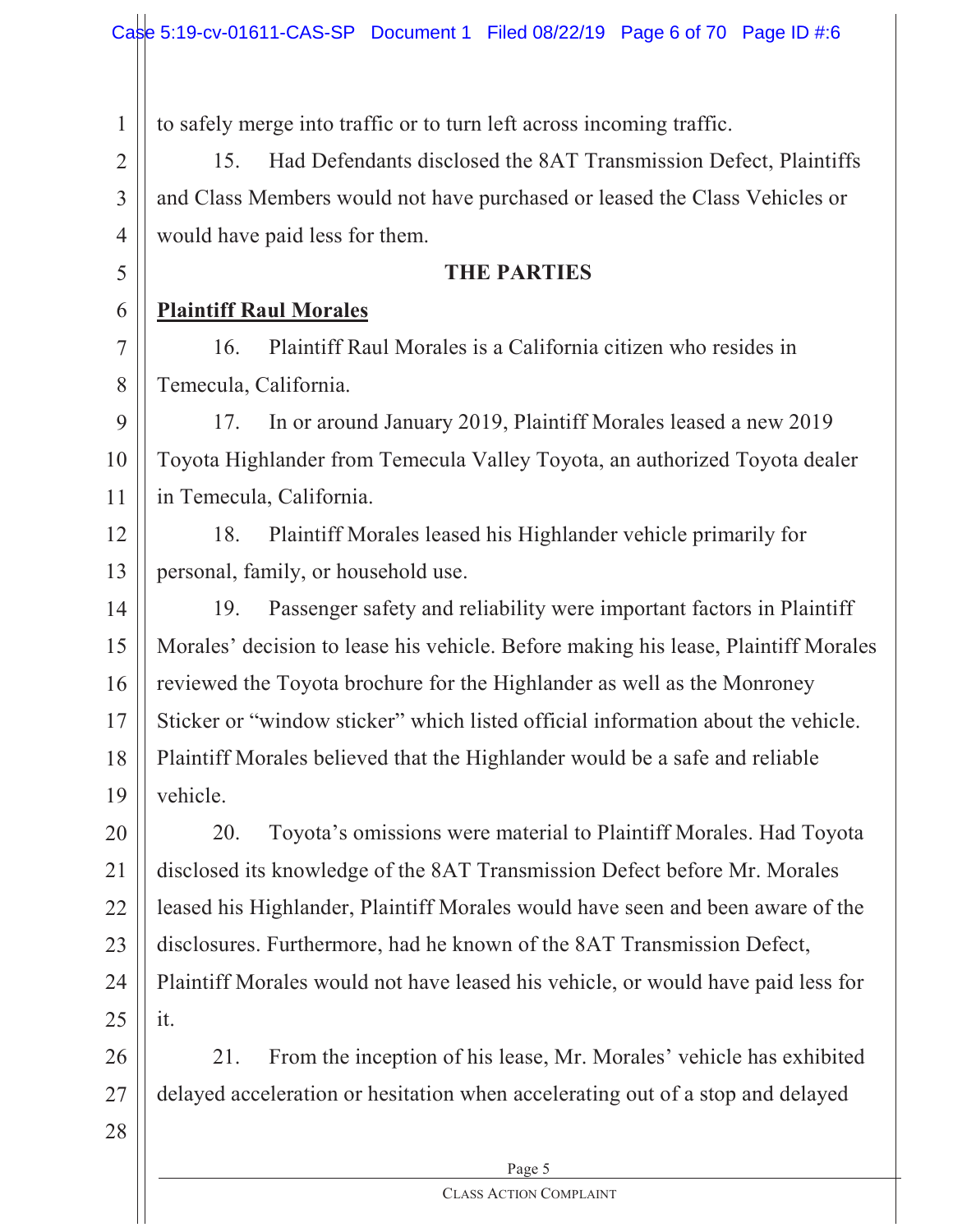1 2 acceleration or hesitation after slowing and reaccelerating. The vehicle has also exhibited jerking and shuddering.

3 4 5 6 7 8 22. On or around July 13, 2019, with approximately 6,741 miles on the odometer, Mr. Morales brought his vehicle back to Temecula Valley Toyota, complaining that his vehicle was hesitating on acceleration from a stop as well as after slowing and reaccelerating. In response, the dealership failed to perform any repairs and simply told Mr. Morales that the vehicle was "operating as designed."

9 10 23. Plaintiff Morales' vehicle continues to exhibit the 8AT Transmission Defect.

11 12 13 24. At all times, Plaintiff Morales, like all Class Members, has driven his Toyota Highlander in a manner that is and was both foreseeable, and in which it was intended to be used.

14 **Plaintiff Robinson Bertrand**

15 16 25. Plaintiff Robinson Bertrand is a Georgia citizen who resides in McDonough, Georgia.

17 18 19 26. On or around March 30, 2018, Plaintiff Bertrand purchased a new 2018 Toyota Highlander from Jim Ellis Toyota of McDonough, an authorized Toyota dealer in McDonough, Georgia.

20 21 27. Plaintiff Bertrand purchased his vehicle for personal, family, or household use.

22 23 24 25 26 27 28. Passenger safety and reliability were important factors in Plaintiff Bertrand's decision to purchase his vehicle. Before making his purchase, Plaintiff Bertrand test drove the vehicle with a Toyota dealership representative for approximately 10 to 15 miles, during which Plaintiff Bertrand and the dealership representative discussed the vehicle and its features. Plaintiff Bertrand believed that the Highlander would be a safe and reliable vehicle.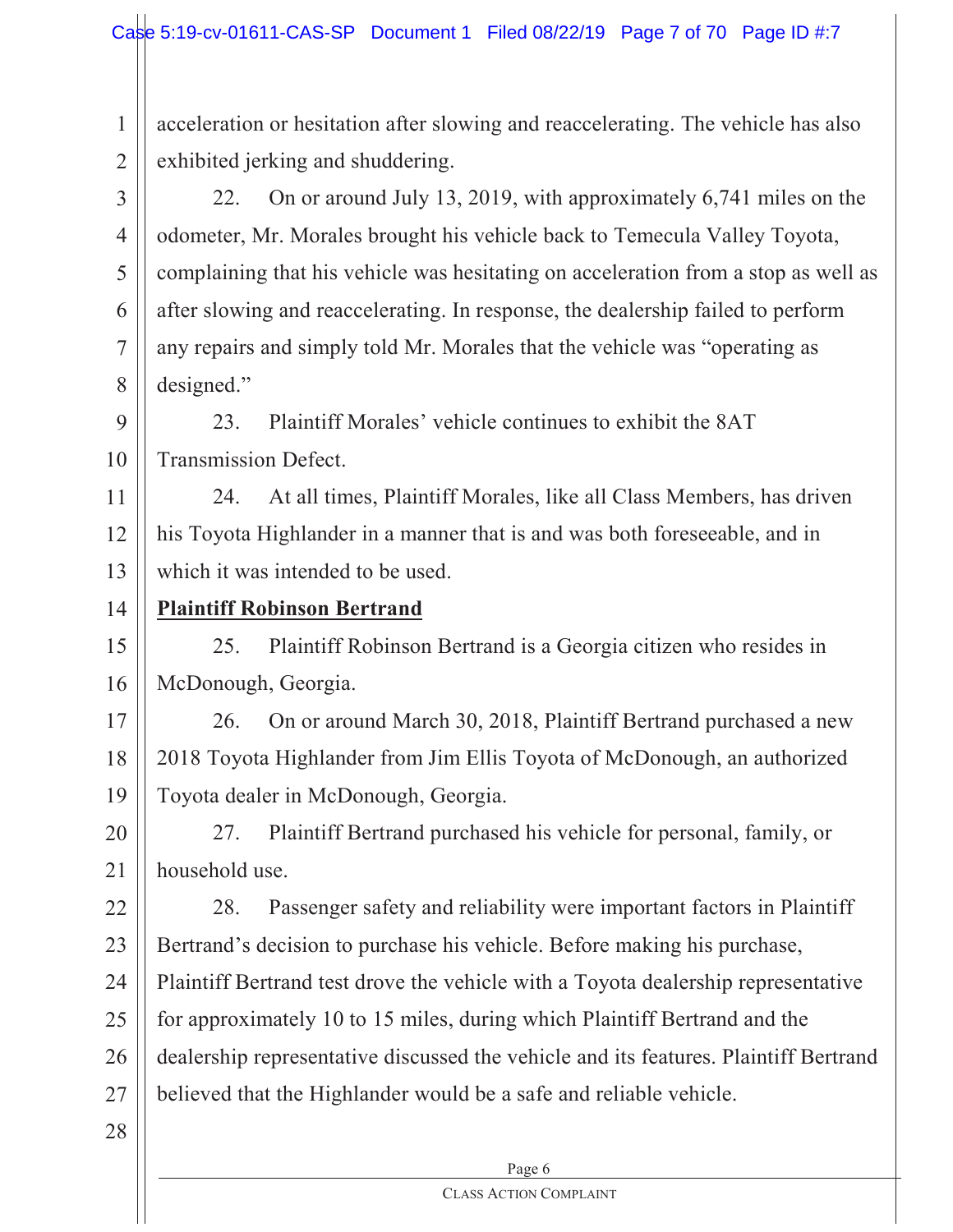1 2 3 4 5 6 29. Toyota's omissions were material to Plaintiff Bertrand. Had Toyota disclosed its knowledge of the 8AT Transmission Defect before Mr. Bertrand purchased his Highlander, Plaintiff Bertrand would have seen and been aware of the disclosures. Furthermore, had he known of the 8AT Transmission Defect, Plaintiff Bertrand would not have purchased his vehicle, or would have paid less for it.

7 8 9 30. Since purchase, Mr. Bertrand's vehicle has exhibited hard shifting and jerking when changing gears at highway speeds and failure to shift into second gear.

10 11 12 13 31. On or around June 24, 2019, with approximately 20,626 miles on the odometer, Mr. Bertrand brought his vehicle back to Jim Ellis Toyota, complaining that his vehicle was failing to shift into second gear. The dealership failed to perform any repairs in response.

14 15 32. Plaintiff Bertrand's vehicle continues to exhibit the 8AT Transmission Defect.

16 17 18 33. At all times, Plaintiff Bertrand, like all Class Members, has driven his Toyota Highlander in a manner that is and was both foreseeable, and in which it was intended to be used.

19 **Plaintiff Rosalie Quinones**

20 21 34. Plaintiff Rosalie Quinones is a New York citizen who resides in Briarwood, New York.

22 23 24 35. On or around March 8, 2019, Plaintiff Quinones leased a new 2019 Lexus RX350 from Lexus of Queens, an authorized Lexus dealer in Long Island City, New York.

25 26 36. Plaintiff Quinones leased her vehicle for personal, family, or household use.

27 28 37. Passenger safety and reliability were important factors in Plaintiff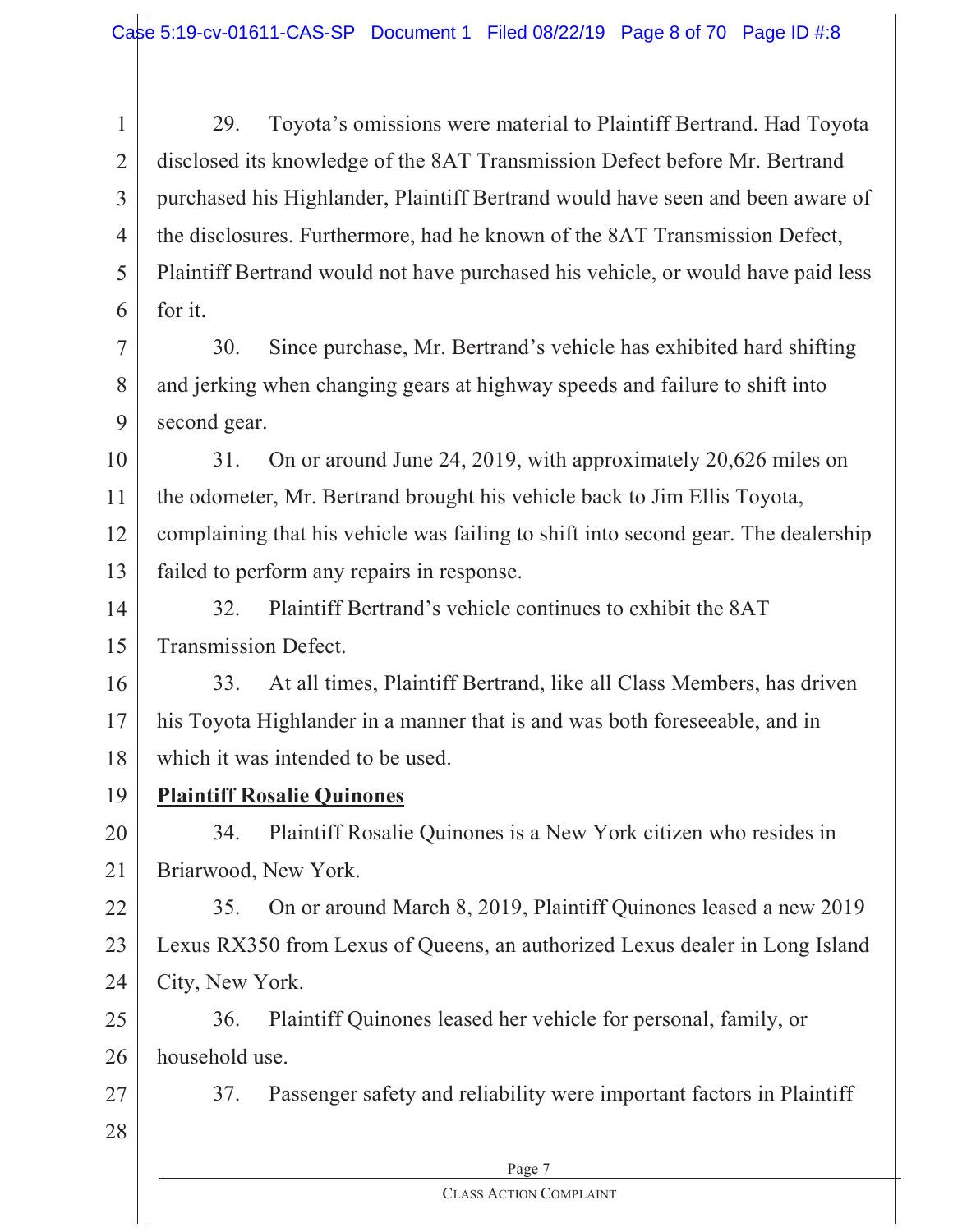4 Quinones' decision to lease her vehicle. Before entering into her lease, Plaintiff Quinones reviewed the vehicle's Monroney sticker (a.k.a. window sticker) and also reviewed brochures authored by Defendants regarding her vehicle. Plaintiff Quinones believed that the RX350 would be a safe and reliable vehicle.

- 5 6 7 8 9 10 38. Toyota's omissions were material to Plaintiff Quinones. Had Toyota disclosed its knowledge of the 8AT Transmission Defect before Ms. Quinones leased her RX350, Plaintiff Quinones would have seen and been aware of the disclosures. Furthermore, had she known of the 8AT Transmission Defect, Plaintiff Quinones would not have leased her vehicle or would have paid less for it.
- 11 12 13 39. Since the beginning of her lease, Ms. Quinones' vehicle has exhibited pulling and jerking on acceleration and sudden unintended acceleration without pressing the gas.
- 14 15 16 17 18 40. On or around August 8, 2019, with approximately 2,728 miles on the odometer, Ms. Quinones brought her vehicle back to Lexus of Queens, reporting, as recorded on her repair order, that her vehicle "jumps into gear when doing local speeds 35-40mph" and "lurches forward without pressing gas." In response, the dealership performed software updates.
- 19 20 41. Following the dealership visit, Plaintiff Quinones' vehicle has continued to exhibit the 8AT Transmission Defect.
- 21 22 23 42. At all times, Plaintiff Quinones, like all Class Members, has driven her Lexus RX350 in a manner that is and was both foreseeable, and in which it was intended to be used.
	- **Defendants**

25 26 27 43. Defendant Toyota Motor Sales, U.S.A., Inc., is a corporation organized and in existence under the laws of the State of California and registered to do business in the State of California. TMS is headquartered at

28

24

1

2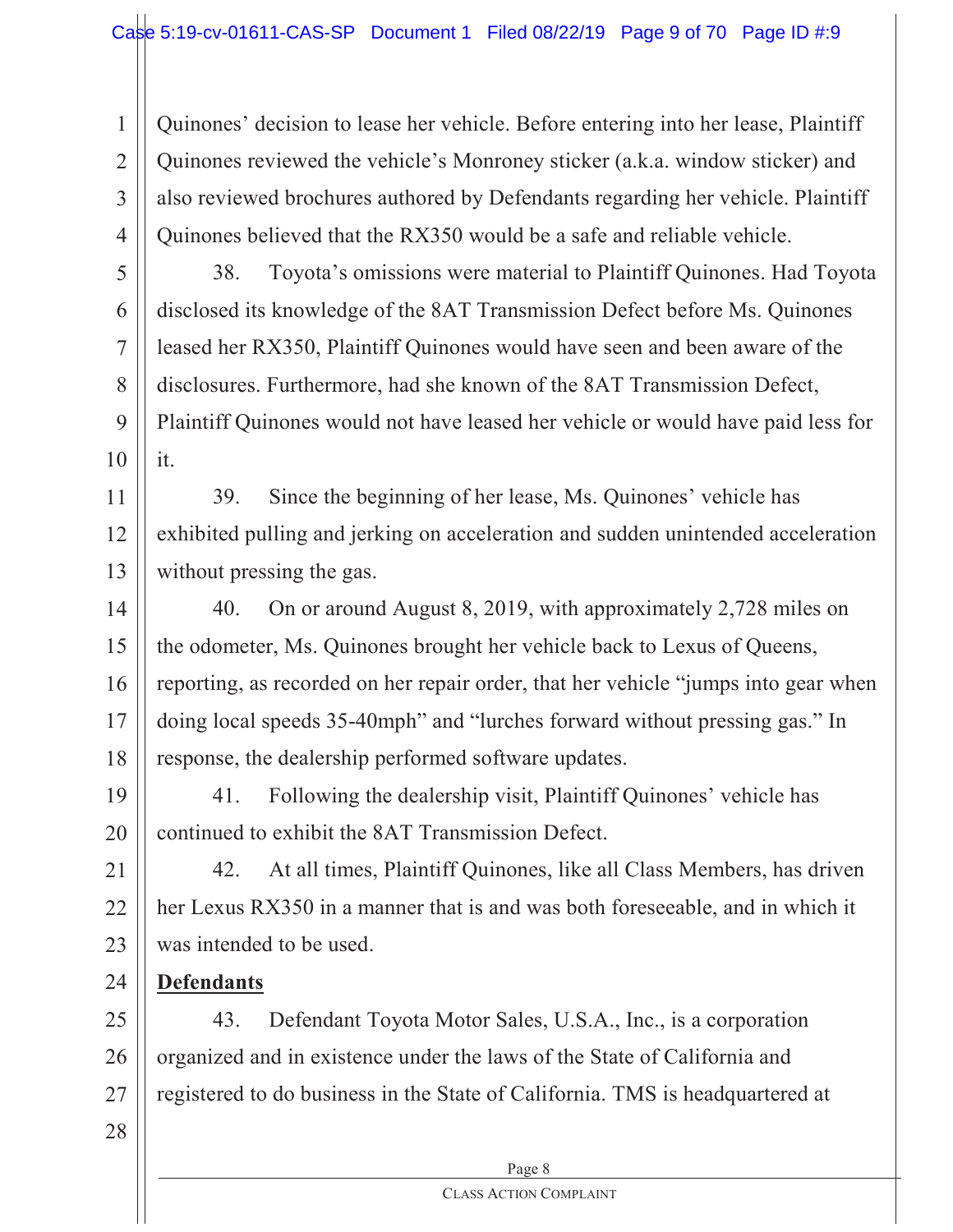2 3 4 6565 Headquarters Dr, Plano, TX 75024. TMS designs and manufactures motor vehicles, parts, and other products for sale in California, in the United States, and throughout the world. TMS is the warrantor and distributor of the Class Vehicles in California.

5 6 7 8 9 10 44. Defendant Toyota Motor North America, Inc., is a corporation organized and in existence under the laws of the State of California and registered to do business in the State of California. TMNA is headquartered at 6565 Headquarters Dr, Plano, TX 75024. According to Toyota's official website, TMNA "brings together Toyota's marketing, sales, engineering and manufacturing arms in North America on one shared, state-of-the-art campus."

11 12 13 14 45. Founded in 1937 and headquartered in Toyota City, Japan, Defendant Toyota Motor Corporation is a corporation organized under the laws of Japan. TMC manufacturers and distributes automobiles and is the parent company.

15 16 17 46. Defendants, through their various entities, design, manufacture, market, distribute, service, repair, sell, and lease passenger vehicles, including the Class Vehicles, nationwide and in California, New York, and Georgia.

18 19 20 21 47. At all relevant times, Defendants were and are engaged in the business of designing, manufacturing, constructing, assembling, marketing, distributing, and selling automobiles and motor vehicle components in Riverside County and throughout the United States of America.

## **JURISDICTION**

48. This is a class action.

24 25 26 27 49. Members of the proposed Class, which includes citizens of all 50 states, or in the alternative, California, Georgia and New York, are citizens of states other than Texas, where TMS and TMNA are headquartered, and California, where TMS and TMNA are incorporated.

28

22

23

1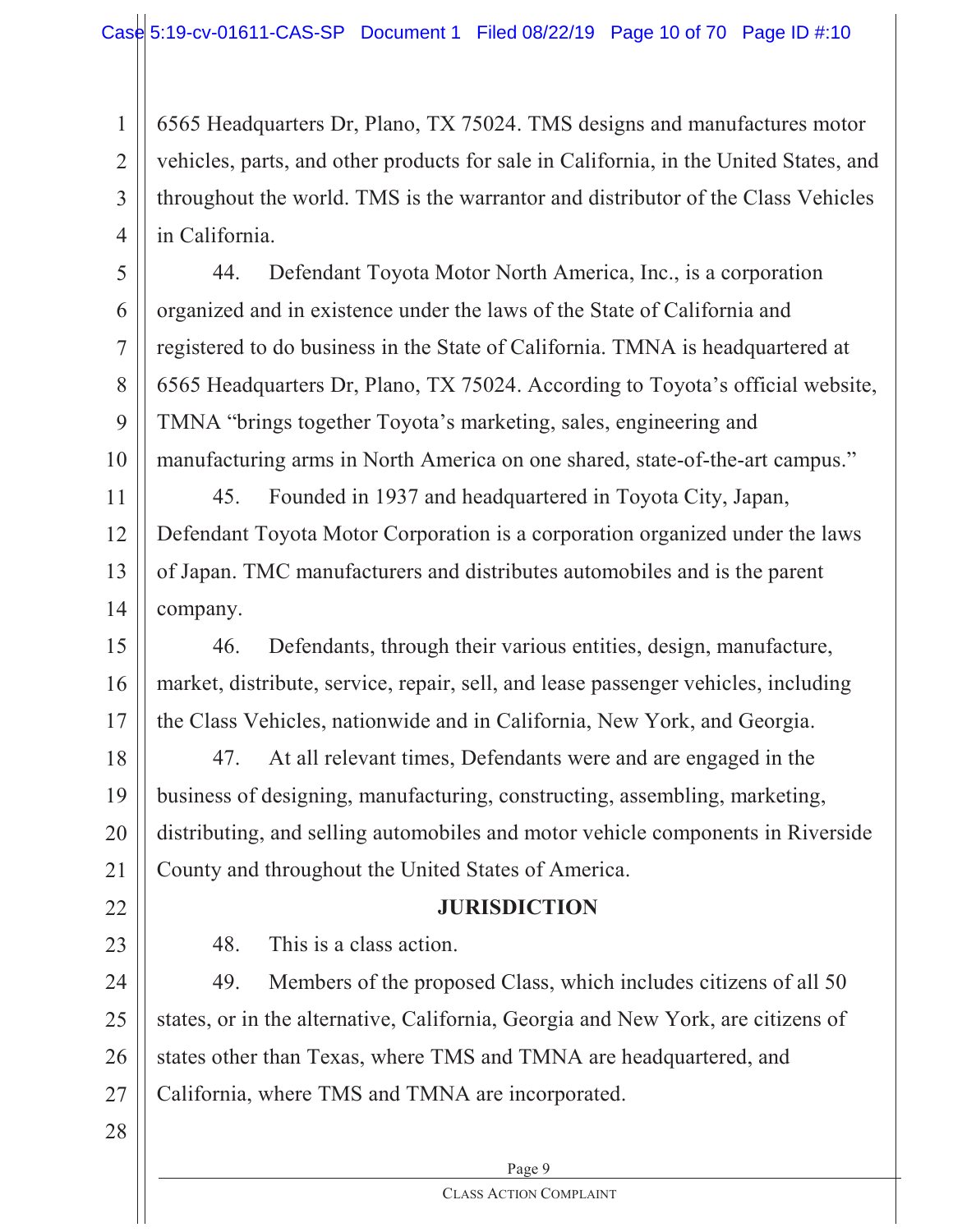50. On information and belief, aggregate claims of individual Class Members exceed \$5,000,000.00 in value, exclusive of interest and costs.

51. Accordingly, jurisdiction is proper in this Court pursuant to 28 U.S.C. § 1332(d).

## **VENUE**

6 7 8  $\mathbf Q$ 52. Toyota, through its business of distributing, selling, and leasing the Class Vehicles, has established sufficient contacts in this district such that personal jurisdiction is appropriate. Toyota is deemed to reside in this district pursuant to 28 U.S.C. § 1391(a).

10 11 12 13 14 15 16 53. Venue is proper in this Court pursuant to 28 U.S.C. § 1391(b) because Plaintiff Morales resides in the County of Riverside, California. In addition, Plaintiff Morales' Declaration, as required under California Civil Code section 1780(d) but not pursuant to *Erie* and federal procedural rules, reflects that a substantial part of the events or omissions giving rise to the claims alleged herein occurred, or a substantial part of property that is the subject of this action, is situated in Riverside County, California. It is attached as Exhibit 1.

1

2

3

4

5

## 17

## **FACTUAL ALLEGATIONS**

18 19 20 21 22 54. Since 2016, Toyota has designed, manufactured, distributed, sold, and leased the Class Vehicles. Toyota has sold, directly or indirectly, through dealers and other retail outlets, thousands of Class Vehicles in California, New York, Georgia, and nationwide. Toyota warrants and services the Class Vehicles through its nationwide network of authorized dealers and service providers.

23

24

55. The Class Vehicles are equipped with Toyota's Direct Shift-8AT, a transverse, eight-speed transmission.

25 26 27 56. In 2016, Toyota touted the Direct Shift-8AT transmission as a new technology that would provide customers with "quick and smooth response to accelerator pedal operation" which would "create[] an 'as desired' direct driving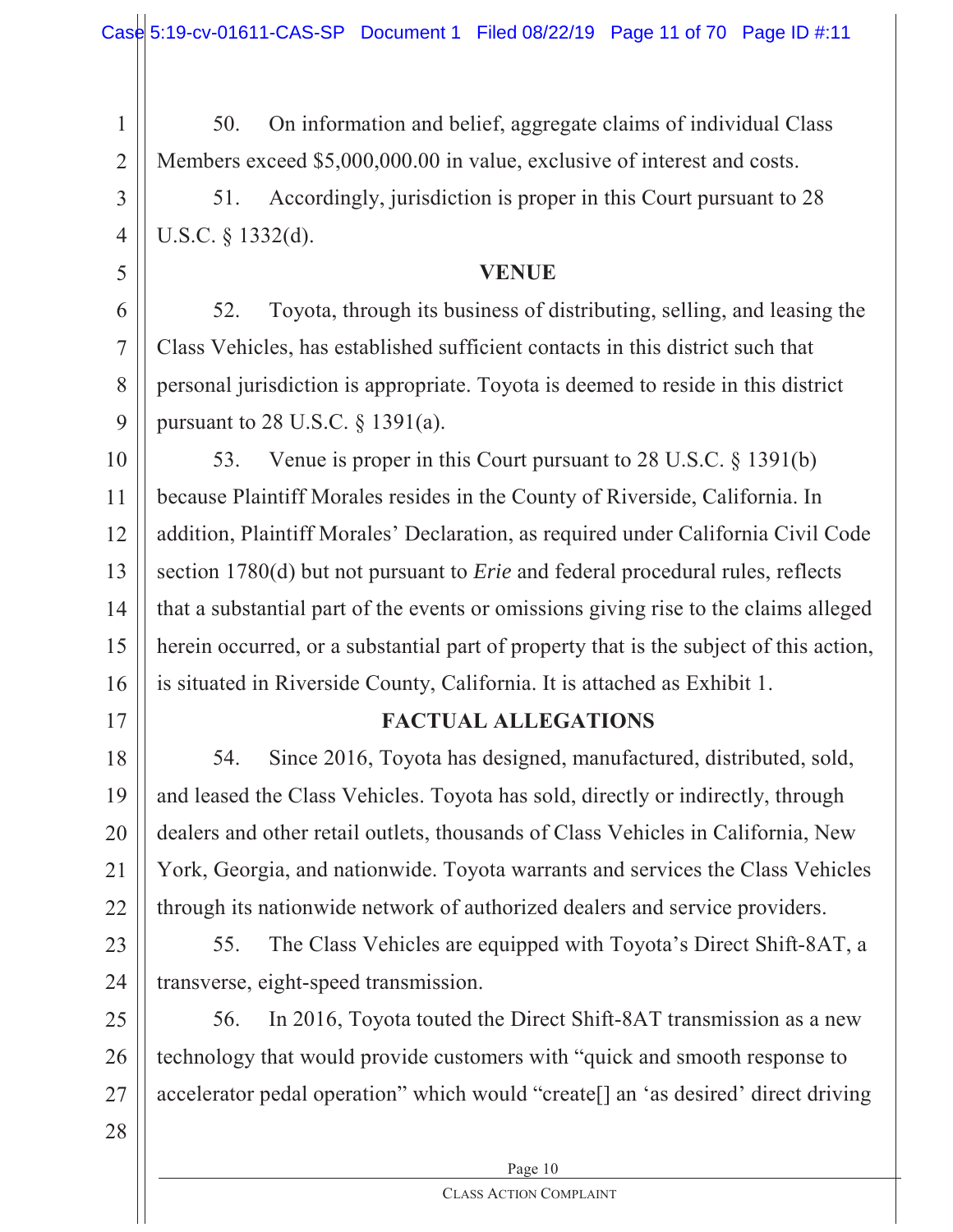2 feel.."3 In practice, however, Toyota's Direct Shift-8AT Transmission is plagued by numerous problems and safety concerns.

3

20

21

22

23

24

25

26

27

28

1

4 5 6 7 8 9 10 11 12 13 14 57. Toyota developed the Direct Shift 8AT in a joint venture with Aisin AW, a third-party transmission manufacturer. On information and belief, in response to heightened consumer demand and governmental pressure to reach unprecedented miles-per-gallon ratings, Toyota attempted to create an 8-speed transmission for a compact, transverse application by using a single axis and only two planetary gears, rather than the typical four. Unfortunately, while Toyota touted the resulting Direct Shift 8AT transmission as "achieving one of the world's best transmission efficiencies" that "lower[] a vehicle's fuel requirements" and even improving "straight driving" and "cornering stability,"4 in practice, the new transmission design causes harsh and delayed shifting, delayed and unpredictable acceleration, jerking forward, and other symptoms listed *supra*.

15 16 17 18 19 58. The 8AT Transmission Defect causes unsafe conditions, including hesitation, delayed and unpredictable acceleration, jerking, shuddering, harsh and delayed engagement and shifting, and loss of power. The following Class Member complaint to the National Highway Traffic Safety Administration ("NHTSA") provides an example:

> Upon acceleration, car hesitates for a few seconds, RPMs go to 5000 until vehicle slowly starts to move. Feels like there is no proper synch between engine and transmission. Dangerous when passing or avoiding a vehicle ahead of you. The same issue [occurs] while using the cruise control, it jumps from a few RPMs to 5K+…I have to brake to avoid ramming a car ahead of me.

<sup>3</sup> *Available at* https://global.toyota/en/powertrain/transmission/ <sup>4</sup> *Id.*

## Page 11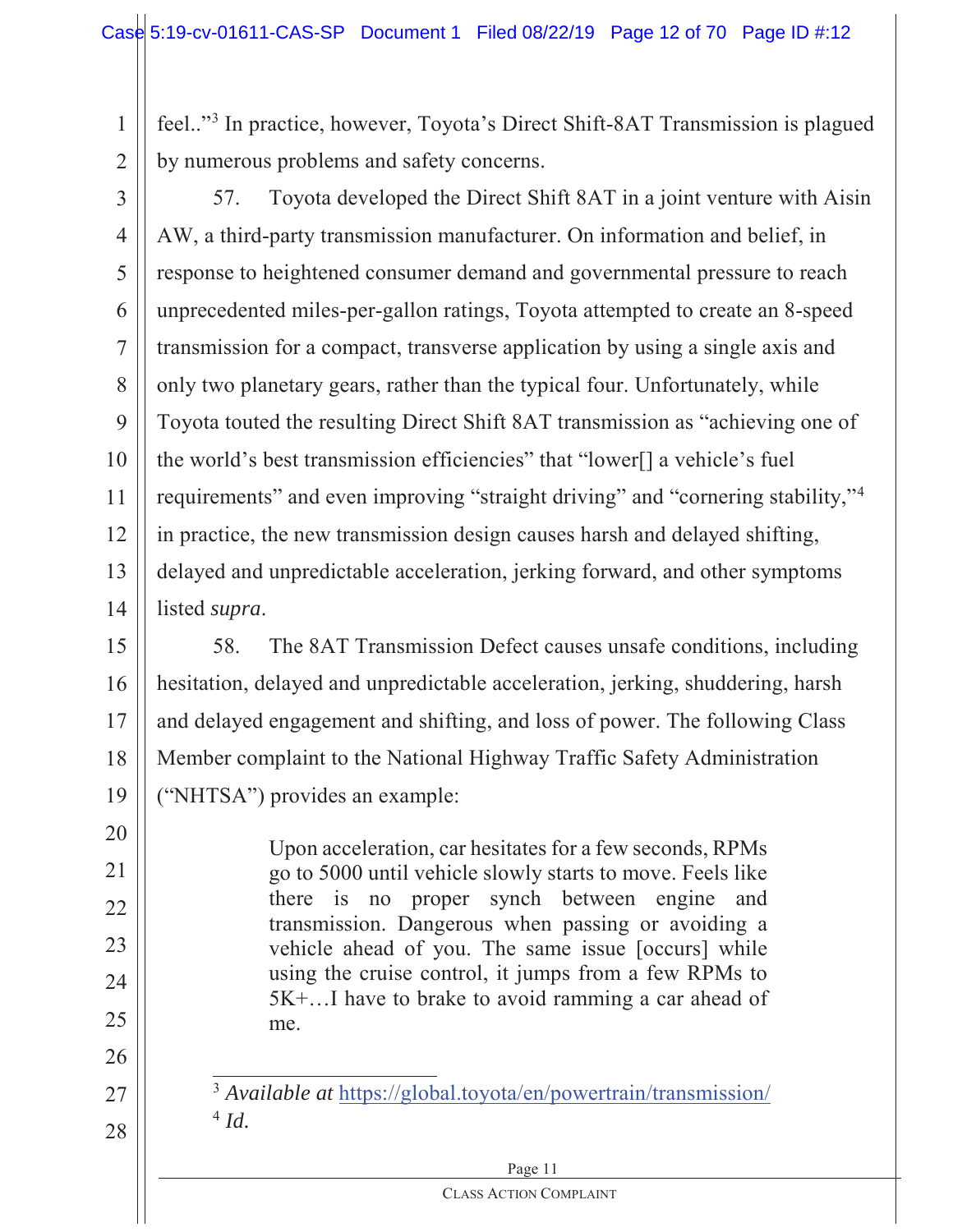*See* paragraph 76(k), *infra* (spelling mistakes corrected).

59. The 8AT Transmission Defect alleged is inherent in and the same for all Class Vehicles.

3

4

5

7

8

12

13

2

1

6 9 60. The 8AT Transmission Defect is material to consumers because it presents a serious safety concern. For example, delayed acceleration, unpredictable engagement and shifting, jerking, and loss of power severely affect the driver's ability to control the car's speed, acceleration, and deceleration, and can make it difficult to safely merge into traffic or to turn left across incoming traffic.

10 11 61. Class Member complaints to NHTSA, cited *infra*, demonstrate the unsafe and widespread nature of the 8AT Transmission Defect.

## **Toyota Had Superior and Exclusive Knowledge of the 8AT Transmission Defect**

14 15 16 17 62. Toyota had superior and exclusive knowledge of the 8AT Transmission Defect and knew or should have known that the defect was not known or reasonably discoverable by Plaintiffs and Class Members before they purchased or leased the Class Vehicles.

18 19 20 21 22 23 24 25 63. Plaintiffs are informed and believe and based thereon allege that before Plaintiffs purchased or leased their respective Class Vehicles, and since 2017, if not earlier, Toyota knew about the 8AT Transmission Defect through sources not available to consumers, including pre-release testing data, early consumer complaints to Toyota and its dealers, testing conducted in response to those complaints, high failure rates and replacement part sales data, and other aggregate data from Toyota dealers about the problem. Publicly available facts set forth *infra* further confirm Toyota's knowledge.

26 27 64. Toyota is experienced in the design and manufacture of consumer vehicles. As an experienced manufacturer, Toyota conducts tests, including pre-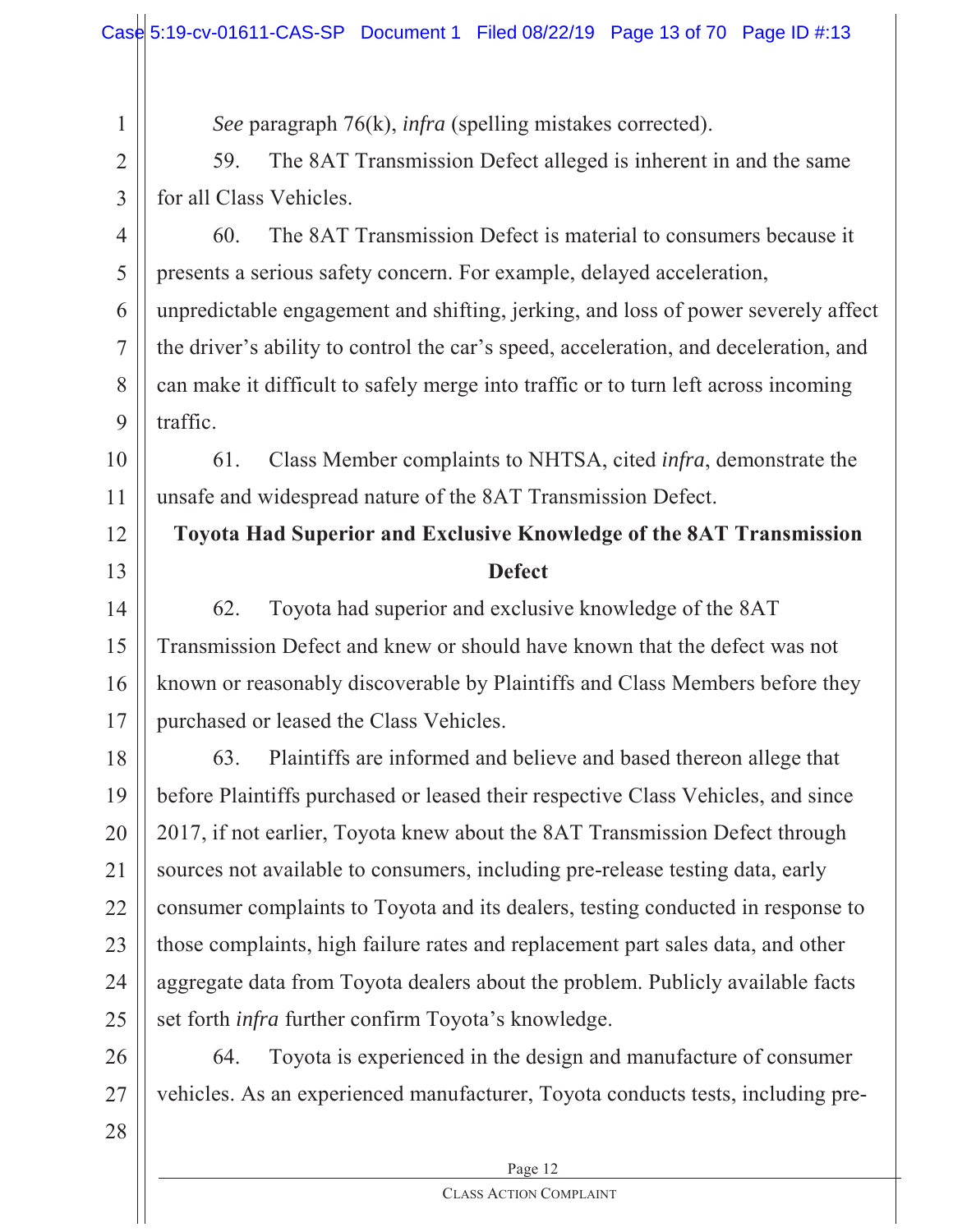2 3 4 5 sale durability testing, on incoming components, including the Direct Shift-8AT Transmissions, to verify the parts are free from defect and align with Toyota's specifications. Thus, Toyota knew or should have known that the subject Direct Shift-8AT Transmissions were defective and prone to put drivers in a dangerous position due to the inherent risk of the defect.

6 7 8 9 10 11 12 65. Additionally, Toyota should have learned of this widespread defect from the sheer number of reports received from dealerships and from customer complaints directly to Toyota. Toyota's customer relations department collects and analyzes field data including, but not limited to, repair requests made at dealerships, technical reports prepared by engineers who have reviewed vehicles for which warranty coverage is being requested, parts sales reports, and warranty claims data.

13 14 15 16 66. Indeed, as of November 2018, many Class Members had reported the 8AT Transmission Defect directly to Toyota at Toyota's owners' forum at www.toyota.com, as reported by a Class Member complaining to NHTSA regarding the 8AT Transmission Defect.

17 18 19 20 21 22 23 67. Toyota's warranty department similarly analyzes and collects data submitted by its dealerships in order to identify trends in its vehicles. It is Toyota's policy that when a repair is made under warranty the dealership must provide Toyota with detailed documentation of the problem and the fix employed to correct it. Dealerships have an incentive to provide detailed information to Toyota, because they will not be reimbursed for any repairs unless the justification is sufficiently detailed.

24 25 26 27 68. Toyota quietly issues notifications to its dealerships called Technical Service Bulletins ("TSBs.") Through TSBs, Toyota provides directions to its authorized dealerships for how to respond to customer complaints and requests for repairs.

28

1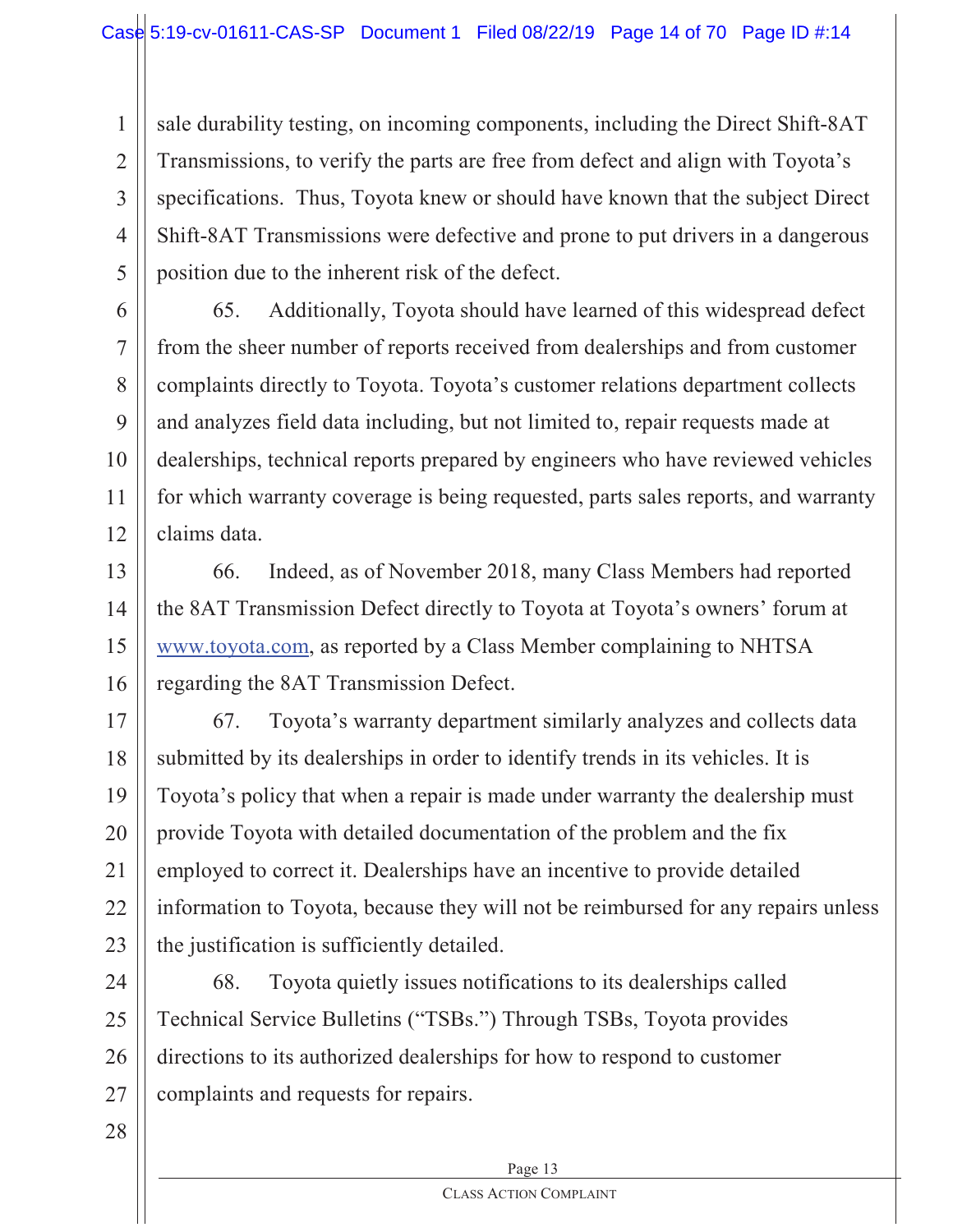1 2 3 4 5 6 7 8  $\mathbf Q$ 69. On December 11, 2017, Toyota issued TSB 0330-17, "SHIFT SHOCK ON INITIAL STARTUP OR REACCELERATION." Toyota issued this TSB to address customer complaints regarding the Direct Shift-8AT Transmission. The TSB provided that "some 2018 model year Camry vehicles may exhibit a shift shock from Park to Reverse on initial startup or delay/shock when reaccelerating quickly after slowing down to a stop or near stop. The Engine Control Module (ECM) (SAE term: Powertrain Module [PCM]) logic has been updated to address this condition." On information and belief, this TSB failed to resolve the 8AT Transmission Defect.

10 11 12 70. On January 8, 2018, Toyota issues TSB 00001-18. Toyota issued this TSB to address concerns of "harsh shift or shift flare" after transmission replacements due to a software mismatch.

13 14 15 16 17 18 71. On December 17, 2018, Toyota issued TSB 0160-18, "Transaxle Whine Noise, Harsh Shift, MIL ON, or Reduced Power." Toyota issued this TSB in response to vehicles exhibiting a harsh shift, reduced power, and other transmission symptoms. In this TSB, Toyota directed its authorized dealerships to replace the transmissions with a "remanufactured" transmission where applicable.

19 20 21 22 23 24 25 26 72. On April 18, 2019, Toyota issued "Customer Support Program ZJC" as part of Toyota's "continuing efforts to ensure the best in customer satisfaction." Under the Program, Toyota agreed to provide additional warranty coverage for damage caused by an insufficiently bent washer tab within the transmission. Toyota acknowledged that it "has received reports about potential symptoms, such as a whine noise from the transmission while driving, harsh shifting, reduced power, and master warning light/check engine light illumination…."

27

73. On information and belief, neither the TSBs nor the Customer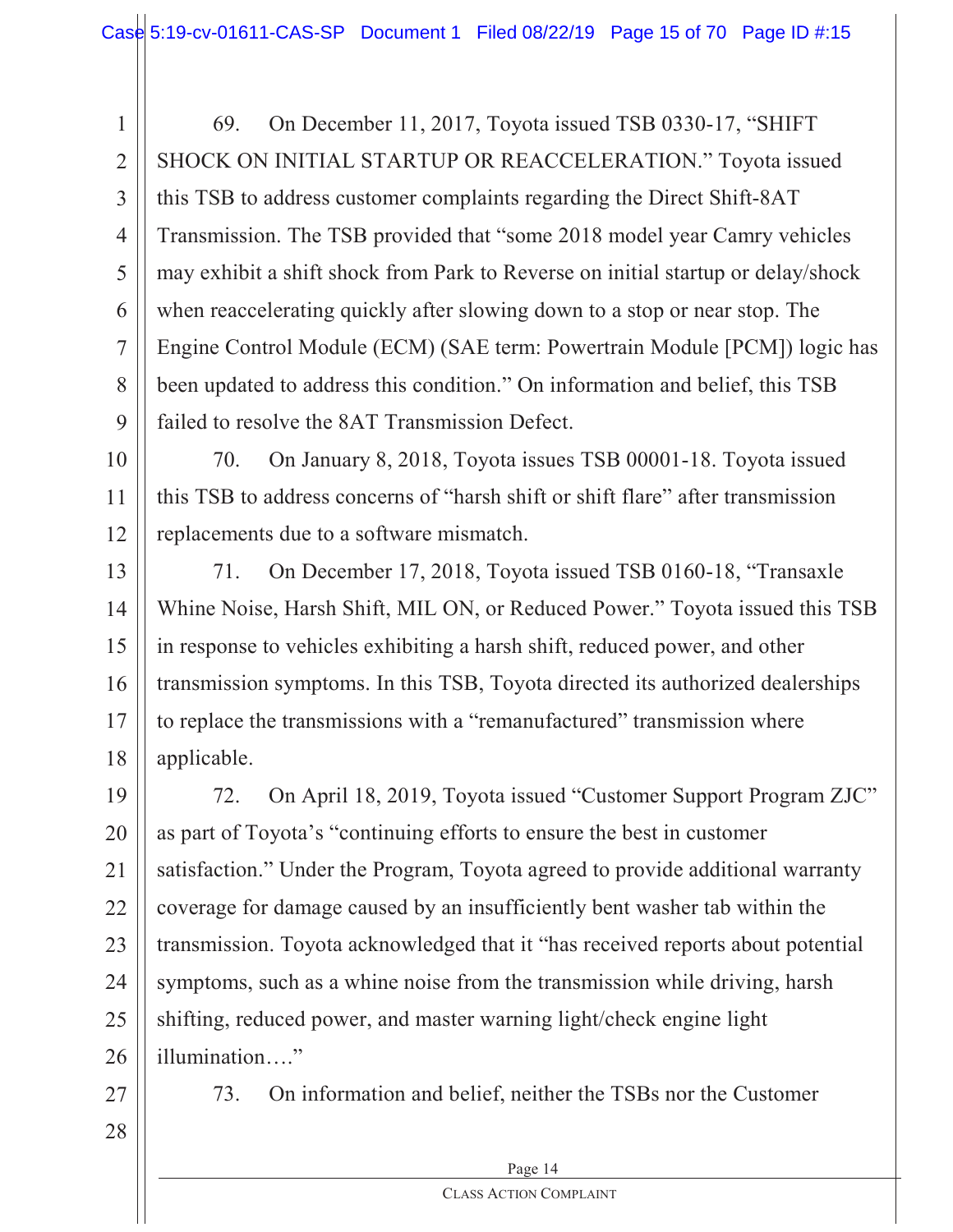Support Program resolved the 8AT Transmission Defect.

1

 $22$ 

2 3 4 5 6 7 8 74. In addition, Toyota monitors customers' complaints made to the National Highway Traffic Safety Administration ("NHTSA.") Federal law requires automakers like Toyota to be in close contact with NHTSA regarding potential auto defects, including imposing a legal requirement (backed by criminal penalties) compelling the confidential disclosure of defects and related data by automakers to NHTSA, including field reports, customer complaints, and warranty data. *See TREAD Act,* Pub. L. No. 106-414, 114 Stat.1800 (2000).

9 10 11 12 13 14 15 16 17 75. Automakers have a legal obligation to identify and report emerging safety-related defects to NHTSA under the Early Warning Report requirements. *Id.* Similarly, automakers monitor NHTSA databases for consumer complaints regarding their automobiles as part of their ongoing obligation to identify potential defects in their vehicles, including safety-related defects. *Id.* Thus, Toyota knew or should have known of the many complaints about the 8AT Transmission Defect logged by NHTSA ODI, and the content, consistency, and large number of those complaints alerted, or should have alerted, Toyota to the 8AT Transmission Defect.

18 19 20 21 76. The following are examples of complaints from owners and lessees of the Class Vehicles concerning the 8AT Transmission Defect available through NHTSA's website, www.safercar.gov. Spelling and grammar mistakes appear as in original.

| LL |                                                                                              |
|----|----------------------------------------------------------------------------------------------|
| 23 | a. DATE OF INCIDENT: March 13, 2018<br><b>DATE COMPLAINT FILED:</b> July 11, 2019            |
| 24 | <b>NHTSA/ODI ID:</b> 11230971                                                                |
| 25 | SUMMARY: TL* THE CONTACT OWNS A 2018 TOYOTA<br>HIGHLANDER. WHILE DRIVING VARIOUS SPEEDS AND  |
| 26 | DEPRESSING THE ACCELERATOR PEDAL, THE VEHICLE                                                |
| 27 | WOULD NOT IMMEDIATELY RESPOND. APPROXIMATELY<br>TWO SECONDS AFTER DEPRESSING THE ACCELERATOR |
| 28 |                                                                                              |
|    | Page 15                                                                                      |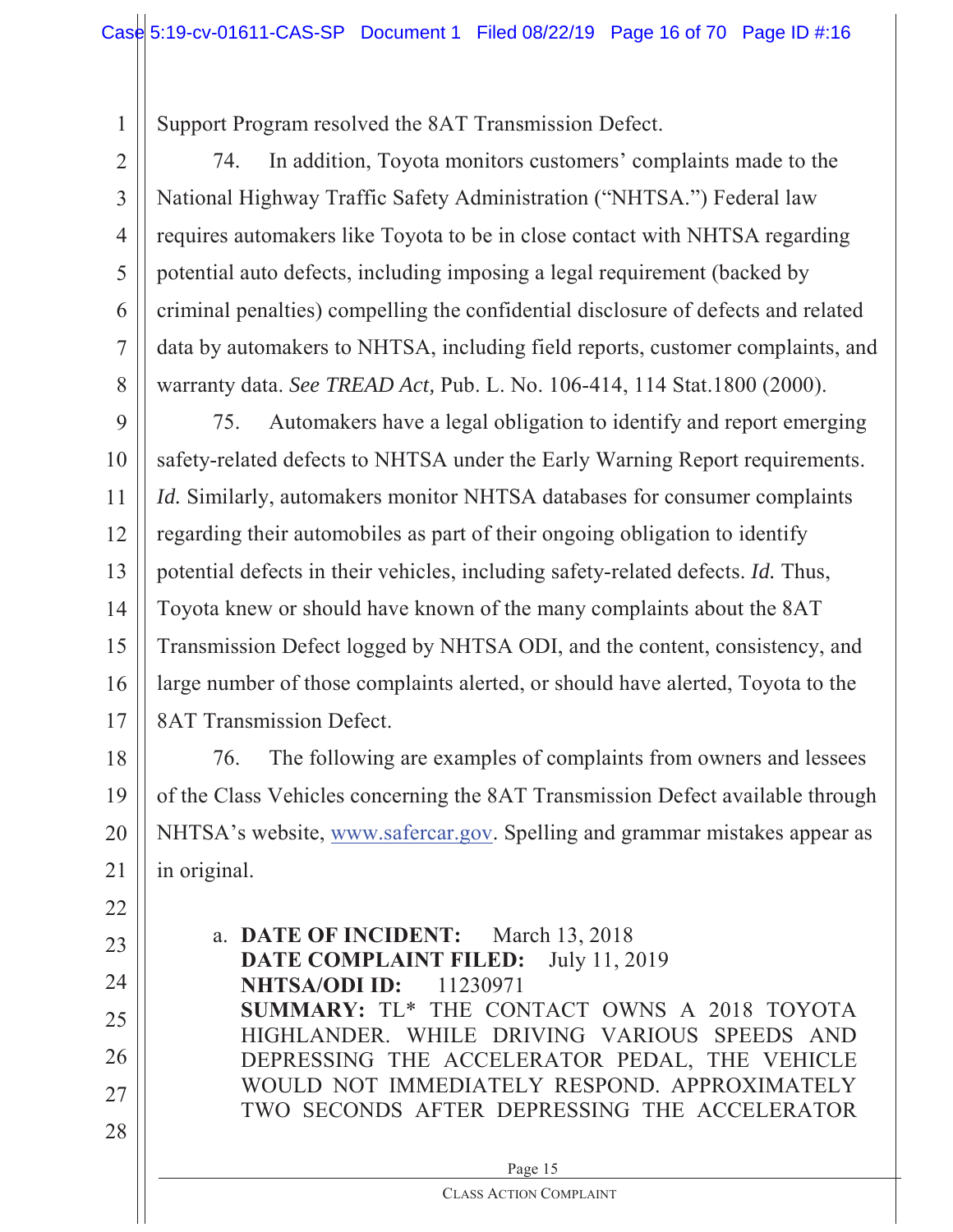|                                                              | Case 5:19-cv-01611-CAS-SP Document 1 Filed 08/22/19 Page 17 of 70 Page ID #:17                                                                                                                                                                                                                                                                                         |  |  |  |  |
|--------------------------------------------------------------|------------------------------------------------------------------------------------------------------------------------------------------------------------------------------------------------------------------------------------------------------------------------------------------------------------------------------------------------------------------------|--|--|--|--|
| 1<br>$\overline{2}$<br>$\overline{3}$<br>$\overline{4}$<br>5 | PEDAL, THE ENGINE REVVED AND THE VEHICLE<br>ABRUPTLY ACCELERATED FORWARD. THE VEHICLE WAS<br>TAKEN TO CONICELLI TOYOTA (550 W. RIDGE PIKE,<br>CONSHOHOCKEN, PA) ON SEVERAL OCCASIONS, BUT NO<br>FAILURE WAS FOUND. THE CONTACT STATED THAT THE<br>CONTINUED.<br><b>FAILURE</b><br>THE<br><b>MANUFACTURER</b><br><b>WAS</b><br>NOTIFIED. THE FAILURE MILEAGE WAS 3,450. |  |  |  |  |
| 6                                                            |                                                                                                                                                                                                                                                                                                                                                                        |  |  |  |  |
| 7                                                            | b. DATE OF INCIDENT: May 1, 2018<br>DATE COMPLAINT FILED: November 18, 2018                                                                                                                                                                                                                                                                                            |  |  |  |  |
| 8                                                            | <b>NHTSA/ODI ID:</b><br>11152280                                                                                                                                                                                                                                                                                                                                       |  |  |  |  |
| 9                                                            | <b>SUMMARY:</b> 1. CONSTANT JERKING<br><b>SENSATION</b><br>OCCURS BEFORE VEHICLE SHIFTS INTO LOWER GEARS                                                                                                                                                                                                                                                               |  |  |  |  |
| 10                                                           | WHILE AT RELATIVELY LOW SPEEDS AND THROTTLE                                                                                                                                                                                                                                                                                                                            |  |  |  |  |
| 11                                                           | SETTINGS (25-45 MPH, STOP AND GO CITY DRIVING,<br>MAINTAINING SPEED).                                                                                                                                                                                                                                                                                                  |  |  |  |  |
| 12                                                           |                                                                                                                                                                                                                                                                                                                                                                        |  |  |  |  |
| 13                                                           | 2. WHEN MINIMAL INCREASE IN POWER IS NEEDED OR A                                                                                                                                                                                                                                                                                                                       |  |  |  |  |
| 14                                                           | MILD GRADE IS ENCOUNTERED, ADDITIONAL THROTTLE<br>PRESSURE SEEMS ONLY TO RESULT IN LOSS OF POWER                                                                                                                                                                                                                                                                       |  |  |  |  |
| 15                                                           | UNTIL THE TRANSMISSIONS SHIFTS INTO SOME LOWER                                                                                                                                                                                                                                                                                                                         |  |  |  |  |
| 16                                                           | GEAR. THE VEHICLE THEN ACCELERATES TOO RAPIDLY,<br>FOLLOWED BY THE NEED TO REDUCE<br><b>THROTTLE</b>                                                                                                                                                                                                                                                                   |  |  |  |  |
| 17                                                           | PRESSURE – OR APPLY BRAKES - WHICH IN TURN CAUSES                                                                                                                                                                                                                                                                                                                      |  |  |  |  |
| 18                                                           | THE TRANSMISSION TO SHIFT BACK TO A HIGHER GEAR.<br>THE SEQUENCE THEN REPEATS ITSELF.                                                                                                                                                                                                                                                                                  |  |  |  |  |
| 19                                                           |                                                                                                                                                                                                                                                                                                                                                                        |  |  |  |  |
| 20                                                           | 3. NOTE: POOR DRIVABILITY ISSUES ARE REDUCED WHEN<br>THE ENGINE IS COLD. ALSO KEEPING RPM ABOVE 2000                                                                                                                                                                                                                                                                   |  |  |  |  |
| 21                                                           | HELPS.                                                                                                                                                                                                                                                                                                                                                                 |  |  |  |  |
| 22                                                           | 4. DEPENDING ON DRIVING CONDITIONS, THE VEHICLE                                                                                                                                                                                                                                                                                                                        |  |  |  |  |
| 23                                                           | WILL ACCELERATE WELL WHILE SHIFTING UP THROUGH                                                                                                                                                                                                                                                                                                                         |  |  |  |  |
| 24                                                           | THE GEARS BUT SEEMS TO LOOSE POWER AS RPM DROPS,<br>FORCING A DOWNSHIFT OR INCREASED THROTTLE                                                                                                                                                                                                                                                                          |  |  |  |  |
| 25                                                           | POSITION.                                                                                                                                                                                                                                                                                                                                                              |  |  |  |  |
| 26                                                           | 5. WHEN UNDER SLIGHT ENGINE LOAD, THE SUSPENSION                                                                                                                                                                                                                                                                                                                       |  |  |  |  |
| 27                                                           | SEEMS TO AMPLIFY ROAD BUMPS, TO THE EXTENT OF                                                                                                                                                                                                                                                                                                                          |  |  |  |  |
| 28                                                           | FINDING BUMPS WHERE THERE ARE NONE.<br><b>THIS</b>                                                                                                                                                                                                                                                                                                                     |  |  |  |  |
|                                                              | Page 16                                                                                                                                                                                                                                                                                                                                                                |  |  |  |  |
|                                                              | <b>CLASS ACTION COMPLAINT</b>                                                                                                                                                                                                                                                                                                                                          |  |  |  |  |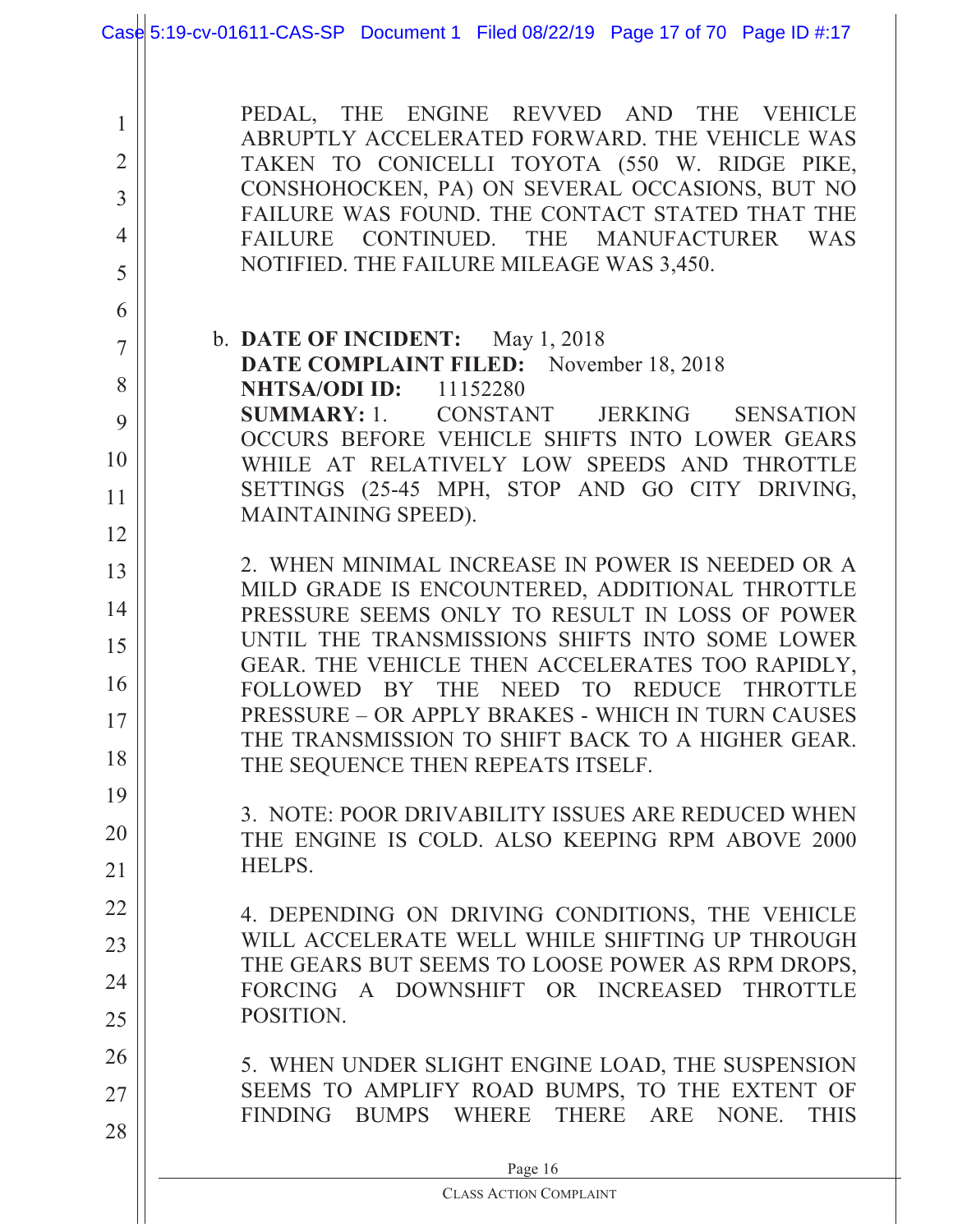|                | Case 5:19-cv-01611-CAS-SP Document 1 Filed 08/22/19 Page 18 of 70 Page ID #:18                                  |  |  |  |  |
|----------------|-----------------------------------------------------------------------------------------------------------------|--|--|--|--|
|                |                                                                                                                 |  |  |  |  |
| 1              | CONDITION IS REDUCED WHILE AT IDLE THROTTLE                                                                     |  |  |  |  |
| $\overline{2}$ | SETTINGS AND COASTING.                                                                                          |  |  |  |  |
| $\overline{3}$ | 6. A RECENT DRIVE THROUGH THE MOUNTAINS                                                                         |  |  |  |  |
| $\overline{4}$ | PROMPTED ME TO RESORT TO MANUALLY SHIFTING THE<br>TRANSMISSION TO IMPROVE DRIVABILITY BECAUSE OF                |  |  |  |  |
| 5              | <b>HILLS AND CURVES.</b>                                                                                        |  |  |  |  |
| 6              | 7. I FREQUENTLY RESORT TO DRIVING IN S4 EXCEPT FOR                                                              |  |  |  |  |
| 7              | INTERSTATE DRIVING SO AS TO KEEP RPM ABOVE 2000 TO<br><b>IMPROVE DRIVABILITY.</b>                               |  |  |  |  |
| 8              |                                                                                                                 |  |  |  |  |
| 9              | 8. FREQUENTLY THE ENGINE FEELS TO BE MISSING,<br>RESULTING IN VIBRATION THROUGH STEERING WHEEL                  |  |  |  |  |
| 10             | AND ACCELERATOR PEDAL.                                                                                          |  |  |  |  |
| 11             | 9. ON FOUR OCCASIONS SINCE OWNERSHIP THE RX HAS                                                                 |  |  |  |  |
| 12             | SUDDENLY AND EXPECTANTLY ACCELERATED<br><b>FOR</b>                                                              |  |  |  |  |
| 13             | UNKNOWN REASONS, FORCING EMERGENCY BREAKING.<br>THIS IS AN EXTREME SAFETY ISSUE.                                |  |  |  |  |
| 14             |                                                                                                                 |  |  |  |  |
| 15             | 10. WHEN USING CRUISE CONTROL $(\sim 65$ MPH) AND IF THE<br>SET SPEED IS REDUCED A COUPLE OF MPH, THE RPM JUMPS |  |  |  |  |
| 16             | TO 6,000.                                                                                                       |  |  |  |  |
| 17             | 11.TRANSMISSION SLOW TO CHOOSE A GEAR WHEN                                                                      |  |  |  |  |
| 18             | ACCELERATING INTO TRAFFIC.                                                                                      |  |  |  |  |
| 19             | c. DATE OF INCIDENT:<br>July 1, 2018                                                                            |  |  |  |  |
| 20             | <b>DATE COMPLAINT FILED:</b> September 26, 2018                                                                 |  |  |  |  |
| 21             | <b>NHTSA/ODI ID:</b><br>11131655<br>SUMMARY: MY 2018 SIENNA LE IS EXPERIENCING                                  |  |  |  |  |
| 22             | ACCELERATION PROBLEMS. I HAD THE SOFTWARE UP                                                                    |  |  |  |  |
| 23             | DATED BUT AFTER APPROXIMATELY 1,000 MILES THE<br>PROBLEM IS RETURNING. THIS PROBLEM IS ESPECIALLY               |  |  |  |  |
| 24             | UNSAFE WHEN MERGING ONTO THE HIGHWAY.                                                                           |  |  |  |  |
| 25             |                                                                                                                 |  |  |  |  |
| 26             |                                                                                                                 |  |  |  |  |
| 27             |                                                                                                                 |  |  |  |  |
| 28             |                                                                                                                 |  |  |  |  |
|                | Page 17                                                                                                         |  |  |  |  |
|                | <b>CLASS ACTION COMPLAINT</b>                                                                                   |  |  |  |  |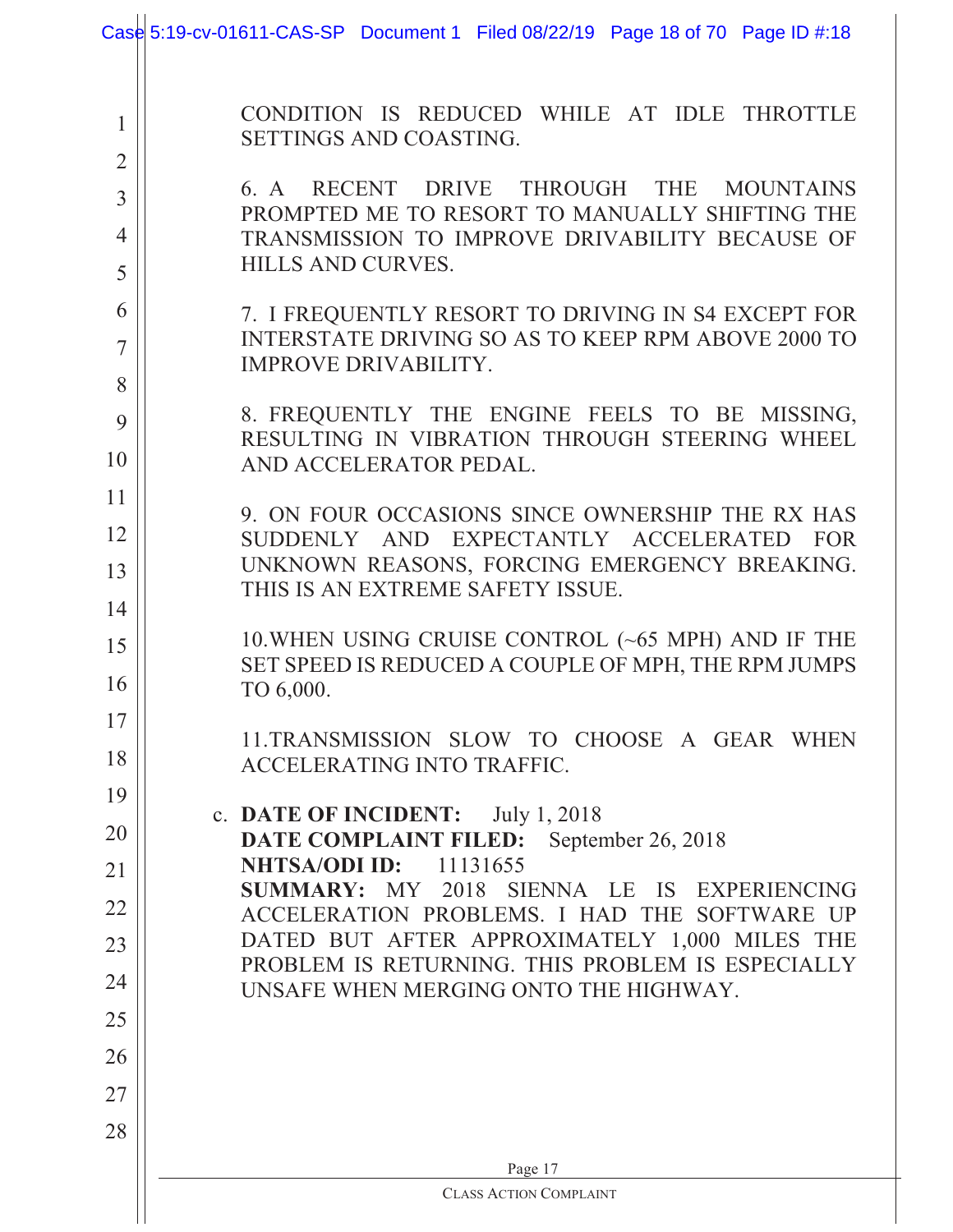|                | Case 5:19-cv-01611-CAS-SP Document 1 Filed 08/22/19 Page 19 of 70 Page ID #:19                          |  |  |  |  |  |
|----------------|---------------------------------------------------------------------------------------------------------|--|--|--|--|--|
|                |                                                                                                         |  |  |  |  |  |
| 1              | d. DATE OF INCIDENT: July 7, 2018                                                                       |  |  |  |  |  |
| $\overline{2}$ | <b>DATE COMPLAINT FILED:</b> November 8, 2018<br>NHTSA/ODI ID:<br>11150133                              |  |  |  |  |  |
| $\overline{3}$ | SUMMARY: HESITATION UPON ACCELERATION. THE                                                              |  |  |  |  |  |
| $\overline{4}$ | ENGINE DOES NOT RESPOND IN A LINEAR MANNER WHEN<br>PRESSING THE GAS PEDAL.                              |  |  |  |  |  |
| 5              |                                                                                                         |  |  |  |  |  |
| 6              | e. DATE OF INCIDENT: October 10, 2018<br><b>DATE COMPLAINT FILED:</b><br>January 16, 2019               |  |  |  |  |  |
| $\overline{7}$ | <b>NHTSA/ODI ID:</b> 11170282                                                                           |  |  |  |  |  |
| 8              | SUMMARY: THE VAN STRUGGLES TO ACCELERATE.<br>THERE IS NO WAY TO TURN OFF ECO MODE. NO BUTTON IS         |  |  |  |  |  |
| 9              | AVAILABLE. VAN STRUGGLES TO GO UP HILLS                                                                 |  |  |  |  |  |
| 10             | EXCELERATE THRU INTERSECTIONS AND<br><b>ALWAYS</b><br>HUNTING FOR GEARS OR STUCK IN A GEAR AND SOUNDS   |  |  |  |  |  |
| 11             | AND ACTS VERY HEAVY ON POWER TRAIN END. THERE IS                                                        |  |  |  |  |  |
| 12             | AN OPTION TO TURN OFF ECO LIGHT.TURNING OFF ECO                                                         |  |  |  |  |  |
| 13             | LIGHT DOES NOTHING BUT HIDE THE PROBLEM. WE NEED<br>AN OPTION TO COMPLETE DISABLE ECO MODE WITH         |  |  |  |  |  |
|                | UPDATE OR WITH A BUTTON.                                                                                |  |  |  |  |  |
| 14             | f. DATE OF INCIDENT: October 5, 2018                                                                    |  |  |  |  |  |
| 15             | DATE COMPLAINT FILED: November 20, 2018                                                                 |  |  |  |  |  |
| 16             | <b>NHTSA/ODI ID:</b><br>11152940                                                                        |  |  |  |  |  |
| 17             | SUMMARY: 1. EVEN TO GO ON A SMALL UPHILL SLOPE,<br>THE VEHICLE(V6) REALLY STRUGGLES. AND WHEN I TRY     |  |  |  |  |  |
| 18             | TO ACCELERATE, IT KIND OF STALLS OR SLOWS DOWN                                                          |  |  |  |  |  |
| 19             | FOR A MOMENT, THEN TRIES TO SPEED UP BUT ITS STILL<br>VERY SLOW. I'M FACING THIS ISSUE EVERY DAY. MY    |  |  |  |  |  |
| 20             | OTHER CAR 2011 CAMRY(V4) IS VERY SMOOTH AT THE                                                          |  |  |  |  |  |
| 21             | EXACT SAME PLACES. CANT BELIEVE THE PICKUP IS THIS<br>POOR WITH A NEW CAR.                              |  |  |  |  |  |
| 22             |                                                                                                         |  |  |  |  |  |
| 23             | 2. ON HIGHWAYS, JUST TO MAINTAIN THE SPEED OVER 65                                                      |  |  |  |  |  |
| 24             | MPH ON A RECENT TRIP, I HAD TO PRESS REAL HARD ON<br>GAS THE WHOLE TIME, EVEN AFTER THAT, I CAN CLEARLY |  |  |  |  |  |
| 25             | TELL THE VEHICLE WAS WORKING EXTRA HARD JUST TO                                                         |  |  |  |  |  |
| 26             | BE OVER 65. THIS ISSUE IS CONSISTENT EVERY TIME I GO<br>ON HIGHWAYS.                                    |  |  |  |  |  |
| 27             |                                                                                                         |  |  |  |  |  |
| 28             | MANY OWNERS HAVE REPORTED THE ABOVE ISSUES AT                                                           |  |  |  |  |  |
|                | Page 18                                                                                                 |  |  |  |  |  |
|                | <b>CLASS ACTION COMPLAINT</b>                                                                           |  |  |  |  |  |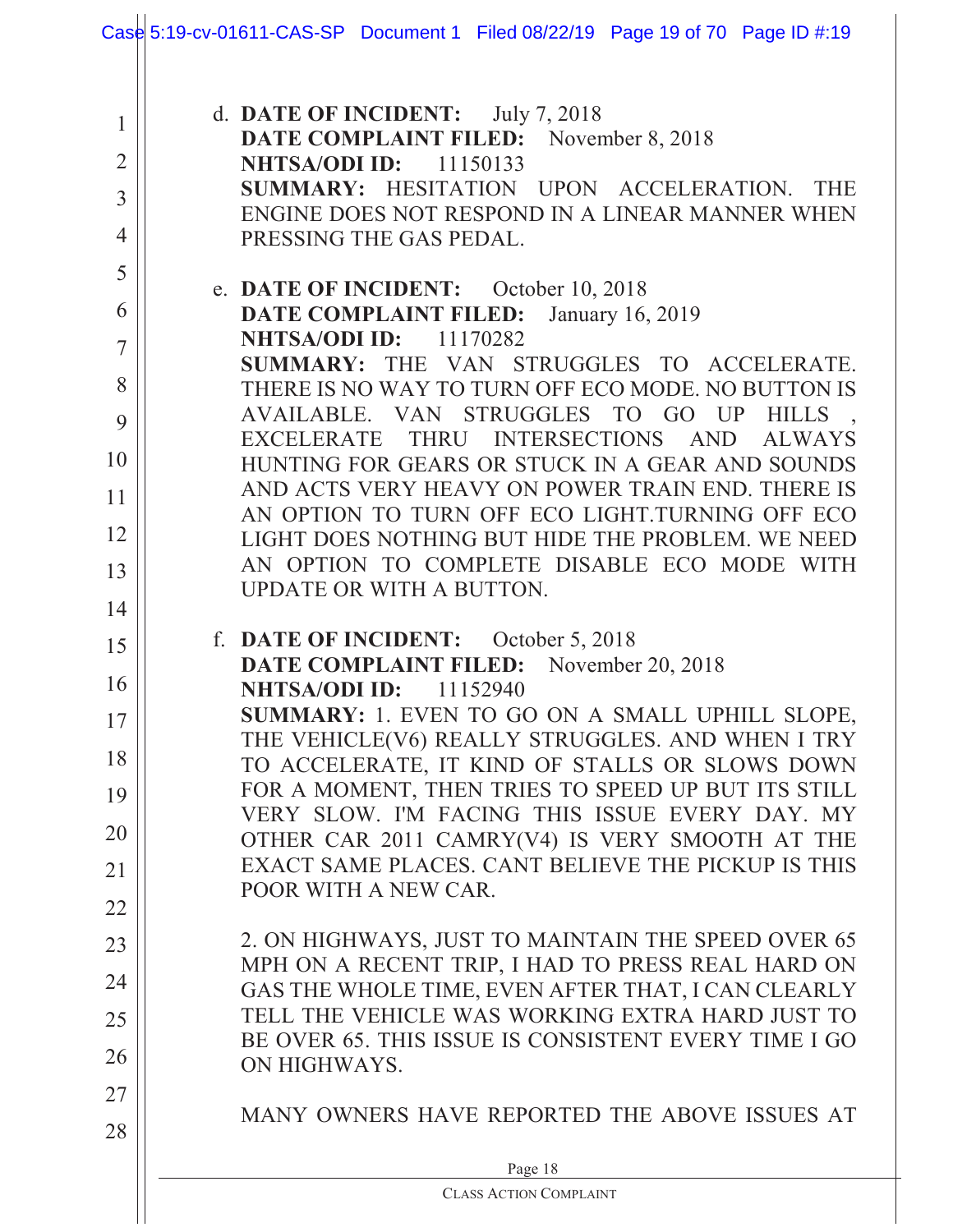|                | Case 5:19-cv-01611-CAS-SP Document 1 Filed 08/22/19 Page 20 of 70 Page ID #:20                    |  |  |  |  |  |
|----------------|---------------------------------------------------------------------------------------------------|--|--|--|--|--|
|                |                                                                                                   |  |  |  |  |  |
| 1              | <b>TOYOTA OWNERS FORUM:</b>                                                                       |  |  |  |  |  |
| $\overline{2}$ | HTTPS://WWW.TOYOTA.COM/OWNERS/COMMUNITY/ASK-                                                      |  |  |  |  |  |
| $\overline{3}$ | AN-OWNER/QUESTION-DETAILS/ID/62777282                                                             |  |  |  |  |  |
| $\overline{4}$ | BOTH ISSUE#1 AND 2 MIGHT LEAD TO/TRIGGER A BACK                                                   |  |  |  |  |  |
| 5              | END COLLISION BECAUSE THE CARS COMING FROM<br>BEHIND WONT KNOW THAT THE VEHICLE WILL SLOW         |  |  |  |  |  |
| 6              | DOWN (DUE TO POOR PICKUP) ALL ON A SUDDEN ON EVEN                                                 |  |  |  |  |  |
| 7              | A SMALLER SLOPE. SAME WITH HIGHWAYS TOO AND GOT<br>TAILGATED ON MANY OCCASSIONS ON HIGHWAYS.      |  |  |  |  |  |
| 8              |                                                                                                   |  |  |  |  |  |
| 9              | RECENTLY DID THE DIAGONOSTICS AT THE DEALERHSIP<br>RECENTLY BUT THEY SAID EVERYTHING LOOKS GOOD.  |  |  |  |  |  |
| 10             |                                                                                                   |  |  |  |  |  |
| 11             | g. DATE OF INCIDENT: February 1, 2019<br>DATE COMPLAINT FILED: April 3, 2019                      |  |  |  |  |  |
| 12             | <b>NHTSA/ODI ID:</b> 11193549                                                                     |  |  |  |  |  |
| 13             | SUMMARY: SEVERE HESITATION WHEN GAS IS APPLIED,<br>ESPECIALLY WHEN CROSSING HEAVY TRAFFIC AND     |  |  |  |  |  |
| 14             | INSTANT POWER/QUICK ACCELERATION NEEDED. ALSO                                                     |  |  |  |  |  |
| 15             | NOTED WHEN GOING AROUND CORNERS, AFTER CAR HAS<br>SLOWED DOWN BELOW 5 MPH TO MAKE THE CORNER, GAS |  |  |  |  |  |
| 16             | IS APPLIED WITH HESITATION. NOTED MORE WHEN CAR IS                                                |  |  |  |  |  |
| 17             | AT A COMPLETE STAND STILL/MOVING AT SLOW SPEED<br>THEN GAS APPLIED TO MOVE FORWARD. CAR DOES NOT  |  |  |  |  |  |
| 18             | MOVE/REACT INSTANTLY.                                                                             |  |  |  |  |  |
| 19             | h. DATE OF INCIDENT: February 8, 2019                                                             |  |  |  |  |  |
| 20             | DATE COMPLAINT FILED: April 22, 2019                                                              |  |  |  |  |  |
| 21             | <b>NHTSA/ODI ID:</b><br>11202999<br>SUMMARY: TRANSMISSION SHIFT ROUGHLY, NOT                      |  |  |  |  |  |
| 22             | SMOOTH SHIFTINGSO FAR MY CAR HAS ONLY 20K MILES                                                   |  |  |  |  |  |
| 23             | ON IT                                                                                             |  |  |  |  |  |
| 24             | i. DATE OF INCIDENT: February 15, 2019                                                            |  |  |  |  |  |
| 25             | DATE COMPLAINT FILED: March 4, 2019<br><b>NHTSA/ODI ID:</b> 11184017                              |  |  |  |  |  |
| 26             | <b>SUMMARY: IMMEDIATELY AFTER PURCHASING THIS NEW</b>                                             |  |  |  |  |  |
| 27             | 2019 TOYOTA SIENNA I BECAME AWARE OF THE VEHICLE<br>HAVING ACCELERATION PROBLEMS WHILE ATTEMPTING |  |  |  |  |  |
| 28             |                                                                                                   |  |  |  |  |  |
|                | Page 19<br><b>CLASS ACTION COMPLAINT</b>                                                          |  |  |  |  |  |
|                |                                                                                                   |  |  |  |  |  |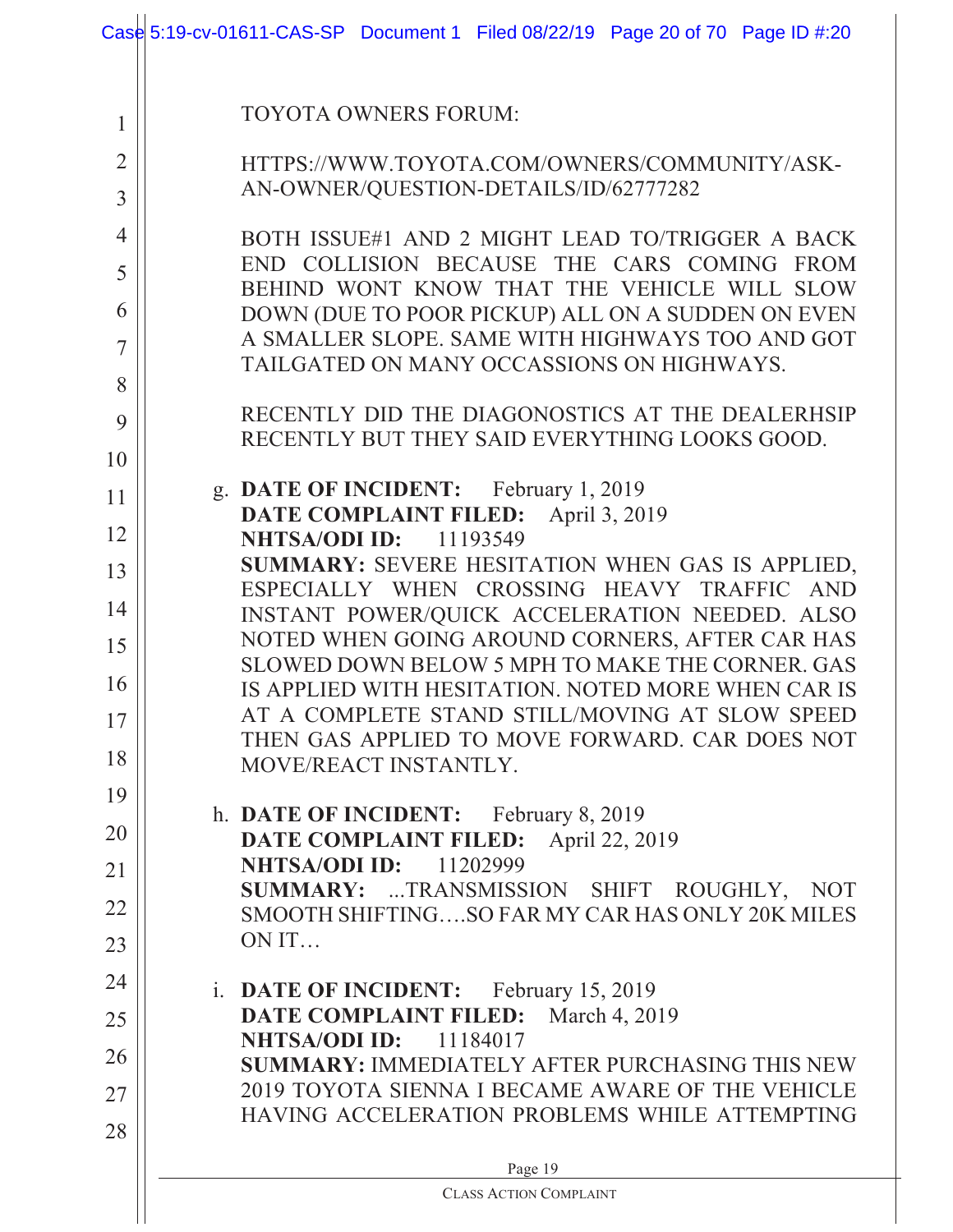|                                                                        | Case 5:19-cv-01611-CAS-SP Document 1 Filed 08/22/19 Page 21 of 70 Page ID #:21                                                                                                                                                                                                                                                                                                                              |
|------------------------------------------------------------------------|-------------------------------------------------------------------------------------------------------------------------------------------------------------------------------------------------------------------------------------------------------------------------------------------------------------------------------------------------------------------------------------------------------------|
| 1<br>$\overline{2}$<br>$\overline{3}$<br>4<br>5<br>6<br>$\overline{7}$ | TO ACCELERATE GRADUALLY IN A LOW SPEED/LOW<br>TORQUE SETTING. THIS OCCURS AT WHAT COULD BE<br>DESCRIBED AS PARKING LOT SPEEDS, 5 TO 25 MPH,<br>PRIMARILY, ALTHOUGH THE VEHICLE HESITATES AND<br>THEN LURCHES ALSO AT HIGHER SPEEDS WHEN<br>DOWNSHIFTING TO GAIN TORQUE IN A 30-50 MPH RANGE<br>ALSO.<br>THIS HESITATION, BALKING, AND THEN RAPID LURCHING<br>FORWARD AT LOW SPEEDS HAS CAUSED PASSENGERS TO |
| 8<br>9                                                                 | COMMENT ABOUT "WHIPLASH" AND BEING PUSHED BACK<br>INTO THEIR SEATS WHEN THE VEHICLE DOES ENGAGE<br>WITH UNEXPECTED FORWARD MOTION.                                                                                                                                                                                                                                                                          |
| 10<br>11<br>12                                                         | THIS VEHICLE WAS PURCHASED ON 2-18-2019. AFTER<br>DRIVING THE VEHICLE FOR A REASONABLE AMOUNT OF<br>TIME AND MILES I CONTACTED OUR SALES AGENT WHO<br>SET A SERVICE APPOINTMENT FOR MONDAY FEB 25, 2019.                                                                                                                                                                                                    |
| 13<br>14<br>15                                                         | ON 2-25-2019 I DROVE THE VEHICLE TO THE DEALER'S<br>SERVICE DEPT WITH "MILEAGE IN" OF 250 MI. AND<br>"MILEAGE OUT" OF 251.                                                                                                                                                                                                                                                                                  |
| 16<br>17                                                               | SERVICE INVOICE NUMBER 784852 STATES THAT THE ECU<br>WAS CALIBRATED AND RESET.                                                                                                                                                                                                                                                                                                                              |
| 18<br>19<br>20<br>21                                                   | UPON DRIVING THE VEHICLE IT BECAME OBVIOUS THAT<br>THE PROBLEMS WERE NO DIFFERENT AND PERHAPS<br>WORSE. ON MARCH 1, 2019 I RETURNED THE VEHICLE TO<br>THE DEALER AND TOOK THE SERVICE MANAGER AND A<br>TECH-EXPERT FOR A RIDE. THE TECH ACKNOWLEDGED                                                                                                                                                        |
| 22<br>23                                                               | THE STALL AND LURCH PHENOMENON AND SAID HE "HAS<br>DEALT WITH THIS BEFORE".<br>THE TECH AND THE SERVICE MANAGER TOLD ME THEY                                                                                                                                                                                                                                                                                |
| 24<br>25                                                               | WERE OPENING A CASE WITH TOYOTA FOR POSSIBLE<br><b>INPUT TO RESOLVE THIS PROBLEM.</b>                                                                                                                                                                                                                                                                                                                       |
| 26<br>27<br>28                                                         | I BELIEVE THIS A SERIOUS POTENTIAL SAFETY ISSUE AS<br>THE FORWARD LURCHING OF THE VEHICLE<br><b>COULD</b><br>RESULT IN SERIOUS INJURY AS A RESULT VEHICLE DESIGN                                                                                                                                                                                                                                            |
|                                                                        | Page 20<br><b>CLASS ACTION COMPLAINT</b>                                                                                                                                                                                                                                                                                                                                                                    |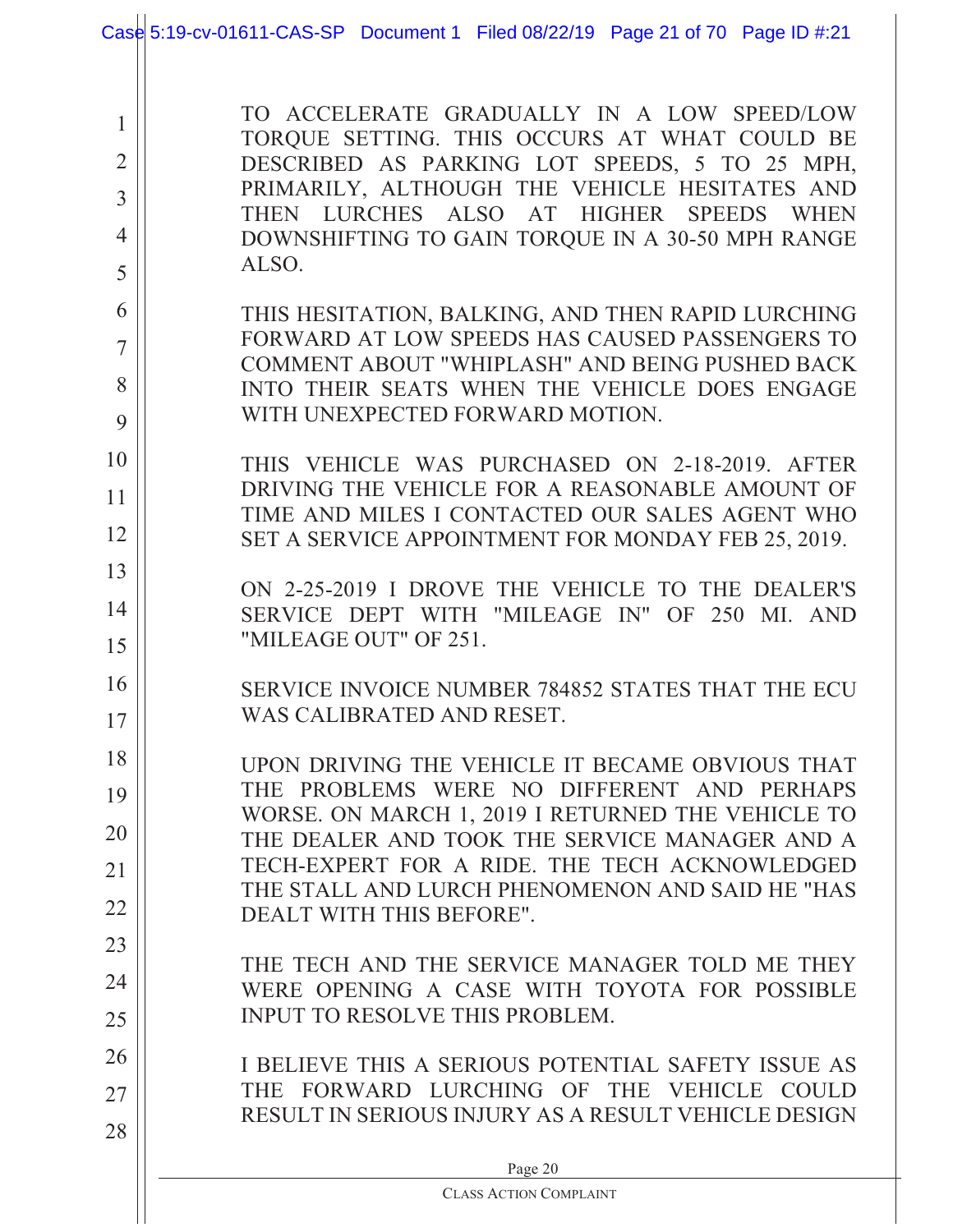|                                       | Case 5:19-cv-01611-CAS-SP Document 1 Filed 08/22/19 Page 22 of 70 Page ID #:22                                                                                                                                        |  |  |  |  |
|---------------------------------------|-----------------------------------------------------------------------------------------------------------------------------------------------------------------------------------------------------------------------|--|--|--|--|
| 1<br>$\overline{2}$<br>$\overline{3}$ | AND ENGINEERING. OTHER TOYOTA OWNERS HAVE<br>DISCUSSED THIS PROBLEM VIA INTERNET FORUMS. IT<br>WOULD APPEAR TO AFFECT 2018 & 2019 SIENNAS WITH<br>"THROTTLE BY WIRE" DESIGN AND THEIR 8 SPEED<br><b>TRANSMISSION.</b> |  |  |  |  |
| $\overline{4}$<br>5<br>6              | j. DATE OF INCIDENT: March 2, 2019<br>DATE COMPLAINT FILED: March 4, 2019<br><b>NHTSA/ODI ID:</b> 11184028<br>SUMMARY: TL* THE CONTACT OWNS A 2018 TOYOTA                                                             |  |  |  |  |
| 7<br>8<br>9                           | SIENNA. WHILE DRIVING APPROXIMATELY 45-50 MPH, THE<br>ACCELERATOR PEDAL WAS DEPRESSED, BUT FAILED TO<br>RESPOND. ADDITIONALLY, THE VEHICLE DECELERATED<br>INDEPENDENTLY ON OCCASION. THE VEHICLE WAS NOT              |  |  |  |  |
| 10<br>11                              | DIAGNOSED OR REPAIRED. LARRY H MILLER TOYOTA<br>COLORADO SPRINGS (LOCATED AT 5115 NEW CAR DR,                                                                                                                         |  |  |  |  |
| 12<br>13                              | COLORADO SPRINGS, CO 80923, (719) 419-5832)<br>WAS<br>NOTIFIED OF THE FAILURE. THE CONTACT STATED THAT<br>THE FAILURE RECURRED ON SEVERAL OCCASIONS. THE                                                              |  |  |  |  |
| 14<br>15                              | MANUFACTURER<br><b>THE</b><br>WAS<br><b>NOT</b><br>CONTACTED.<br>APPROXIMATE FAILURE MILEAGE WAS 10,000.                                                                                                              |  |  |  |  |
| 16<br>17                              | k. DATE OF INCIDENT: March 18, 2019<br>DATE COMPLAINT FILED: May 27, 2019<br><b>NHTSA/ODI ID:</b> 11210159                                                                                                            |  |  |  |  |
| 18<br>19                              | SUMMARY: APON ACCESLARATION, CAR HESITATE FOR A<br>FEW SECOND, RPM GOES TO 5000 UNTIL VEHICLE SLOWLY<br>START TO MOVE. FEELS LIKEW THER IS NO PROPER SYNCH                                                            |  |  |  |  |
| 20                                    | BETWEEN ENGING AND TRANSMISSION. DANGEROUS<br>WHEN PASSING OR AVOIDING A VEHICLE AHEAD OF YOU.<br>THE SAME ISSUE WHILE USING THE CRUSE CONTROL, IT                                                                    |  |  |  |  |
| 21<br>22                              | JUMPS FROM A FEW RPMS TO 5K + THAT ALWAYS I HAVE<br>TO BRAKE TO AVID RAMMING A CAR AHEAD OF ME.                                                                                                                       |  |  |  |  |
| 23<br>24                              | BRAKES GET SOF THAT I HAVE TO PUMP IT A FEW TIMES.<br>MILEAGE IS 1780 MILES.                                                                                                                                          |  |  |  |  |
| 25<br>26                              | a. DATE OF INCIDENT: March 20, 2019<br>DATE COMPLAINT FILED: March 22, 2019<br><b>NHTSA/ODI ID: 11190851</b>                                                                                                          |  |  |  |  |
| 27<br>28                              | <b>SUMMARY: I NOTICED A HESITATION WITH THE VEHICLE</b><br>WHEN I PRESSED THE GAS PEDAL. ON ONE INCIDENT ON I-                                                                                                        |  |  |  |  |
|                                       | Page 21<br><b>CLASS ACTION COMPLAINT</b>                                                                                                                                                                              |  |  |  |  |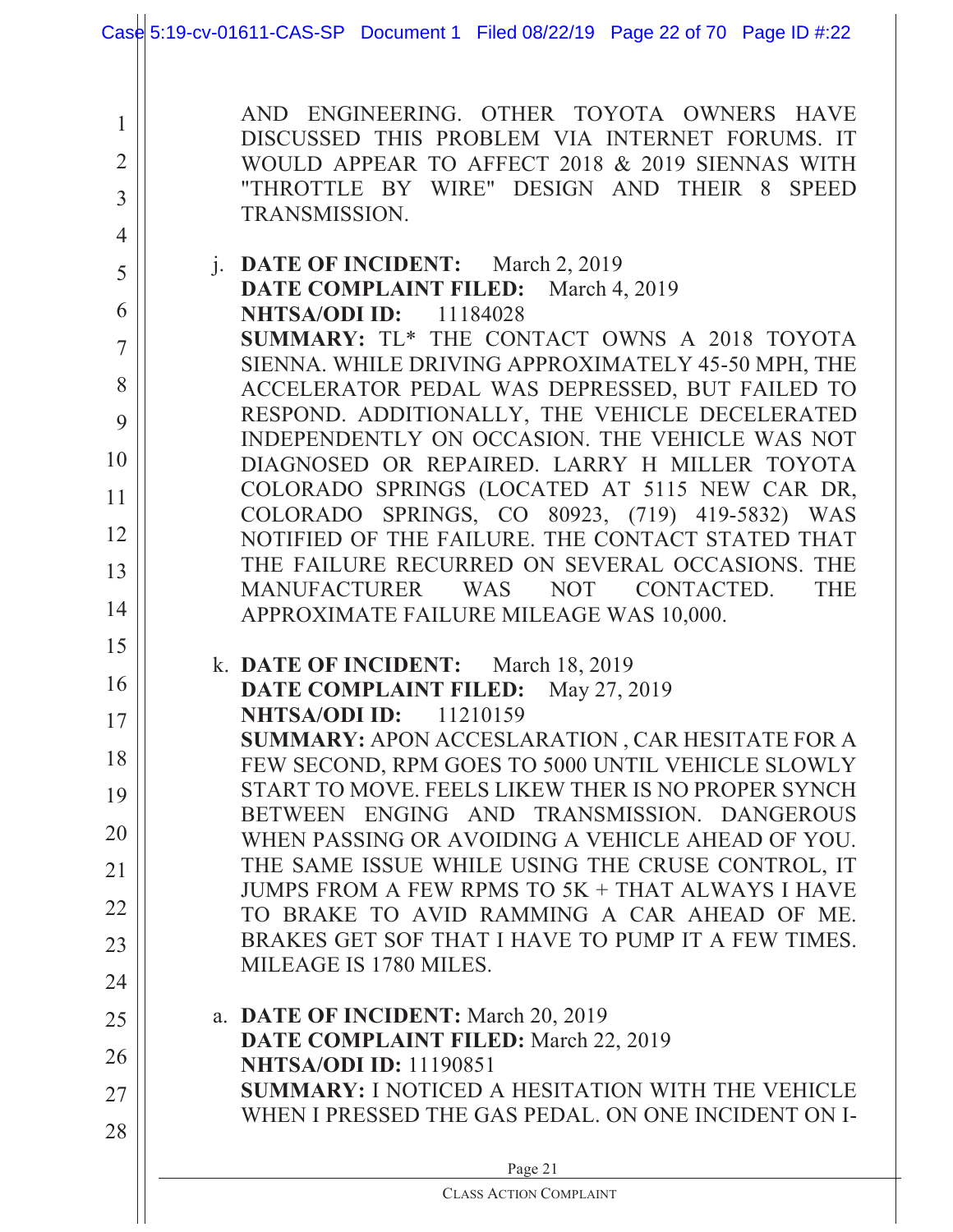|                                                                   | Case 5:19-cv-01611-CAS-SP Document 1 Filed 08/22/19 Page 23 of 70 Page ID #:23                                                                                                                                                                                                                                                                                                                                                                                                                   |  |  |  |
|-------------------------------------------------------------------|--------------------------------------------------------------------------------------------------------------------------------------------------------------------------------------------------------------------------------------------------------------------------------------------------------------------------------------------------------------------------------------------------------------------------------------------------------------------------------------------------|--|--|--|
| 1<br>$\overline{2}$<br>$\overline{3}$<br>$\overline{4}$<br>5<br>6 | 288 I PRESSED THE GAS TO PASS A CAR AND IT HESITATED<br>AND THE RPM JUMPTED TO 51/2. FINALLY THE CAR<br>ENGAGED SO I COULD PASS. I THOUGHT IT WAS GOING TO<br>BLOW UP. ON THE WAY HOME ON I-295 IT REPEATED<br>AGAIN ONLY THIS TIME THE RPM JUMPED TO 4. THIS WAS<br>ON 3/20 AND THE DEALER STILL HAS THE VEHICLE AND<br>CAN'T<br><b>FIGURE</b><br><b>OUT</b><br><b>THE</b><br>PROBLEM.<br><b>THE</b><br><b>SERVICE</b><br>MANAGER DID DRIVE<br>IT WITH ME AND FELT<br><b>THE</b><br>HESITATION. |  |  |  |
| 7<br>8<br>9                                                       | b. DATE OF INCIDENT: March 31, 2019<br>DATE COMPLAINT FILED: April 1, 2019<br><b>NHTSA/ODI ID: 11193046</b>                                                                                                                                                                                                                                                                                                                                                                                      |  |  |  |
| 10                                                                | SUMMARY: THE CAR ABRUPTLY JERKS FORWARDS OR<br>SLOWS DOWN WHEN SWITCHING GEARS. THERE IS A                                                                                                                                                                                                                                                                                                                                                                                                       |  |  |  |
| 11<br>12                                                          | KNOCKING SOUND WHEN YOU ACCELERATE. THE RPM<br>INCREASE TO 6K-7K BEFORE THE NEXT GEAR IS ENGAGED<br>AND THEN CAR ABRUPTLY THRUSTS FORWARD. THE CAR                                                                                                                                                                                                                                                                                                                                               |  |  |  |
| 13<br>14                                                          | ACCELERATES AND DECELERATES RANDOMLY. THIS CAR<br>CANNOT BE DRIVEN SAFELY IN THIS CONDITION. THE CAR<br>ONLY HAVE 1116 MILES AND IS A 2019 MODEL.                                                                                                                                                                                                                                                                                                                                                |  |  |  |
| 15<br>16                                                          | Toyota owners also reported the 8AT Transmission Defect in online<br>77.                                                                                                                                                                                                                                                                                                                                                                                                                         |  |  |  |
| 17                                                                | forums:                                                                                                                                                                                                                                                                                                                                                                                                                                                                                          |  |  |  |
| 18<br>19                                                          | Cargurus.com – 2018 Camry Transmission – 8 Speed (May 22, 2018)<br>a. Posted by John on May 22, 2018: 2018 Camry Transmission - 8 speed<br>$-$ why having problems? Is this 1st Toyo car w/ 8 speeds?                                                                                                                                                                                                                                                                                            |  |  |  |
| 20<br>21                                                          | b. Posted by GuruT1YJZ in Summer 2018 -  Back to to the 8 speed<br>trans very dissatisfied with it at this time. It never seems to never know                                                                                                                                                                                                                                                                                                                                                    |  |  |  |
| 22                                                                | what gear it wants. It shifts up when not expected and hesitates when<br>shifting down and then drops 2 or 3 gears all at once with more power                                                                                                                                                                                                                                                                                                                                                   |  |  |  |
| 23                                                                | then needed. I do seem to get some improvement by driving in shift<br>mode limiting the trans to a 5or6 speed in town. I sure hope Toyota                                                                                                                                                                                                                                                                                                                                                        |  |  |  |
| 24<br>25                                                          | comes up with a reprogram for these problems.                                                                                                                                                                                                                                                                                                                                                                                                                                                    |  |  |  |
| 26                                                                | c. Posted by LunchboxsteveC in November 2018 - After 3 months of                                                                                                                                                                                                                                                                                                                                                                                                                                 |  |  |  |
| 27                                                                | putting up with this ridiculous 8 speed transmission in my 2018<br>Highlander, it started to develop harsh up/down-shifts between 1-2                                                                                                                                                                                                                                                                                                                                                            |  |  |  |
| 28                                                                | and the identity crisis between gears as described. I traded it in on the                                                                                                                                                                                                                                                                                                                                                                                                                        |  |  |  |
|                                                                   | Page 22<br><b>CLASS ACTION COMPLAINT</b>                                                                                                                                                                                                                                                                                                                                                                                                                                                         |  |  |  |
|                                                                   |                                                                                                                                                                                                                                                                                                                                                                                                                                                                                                  |  |  |  |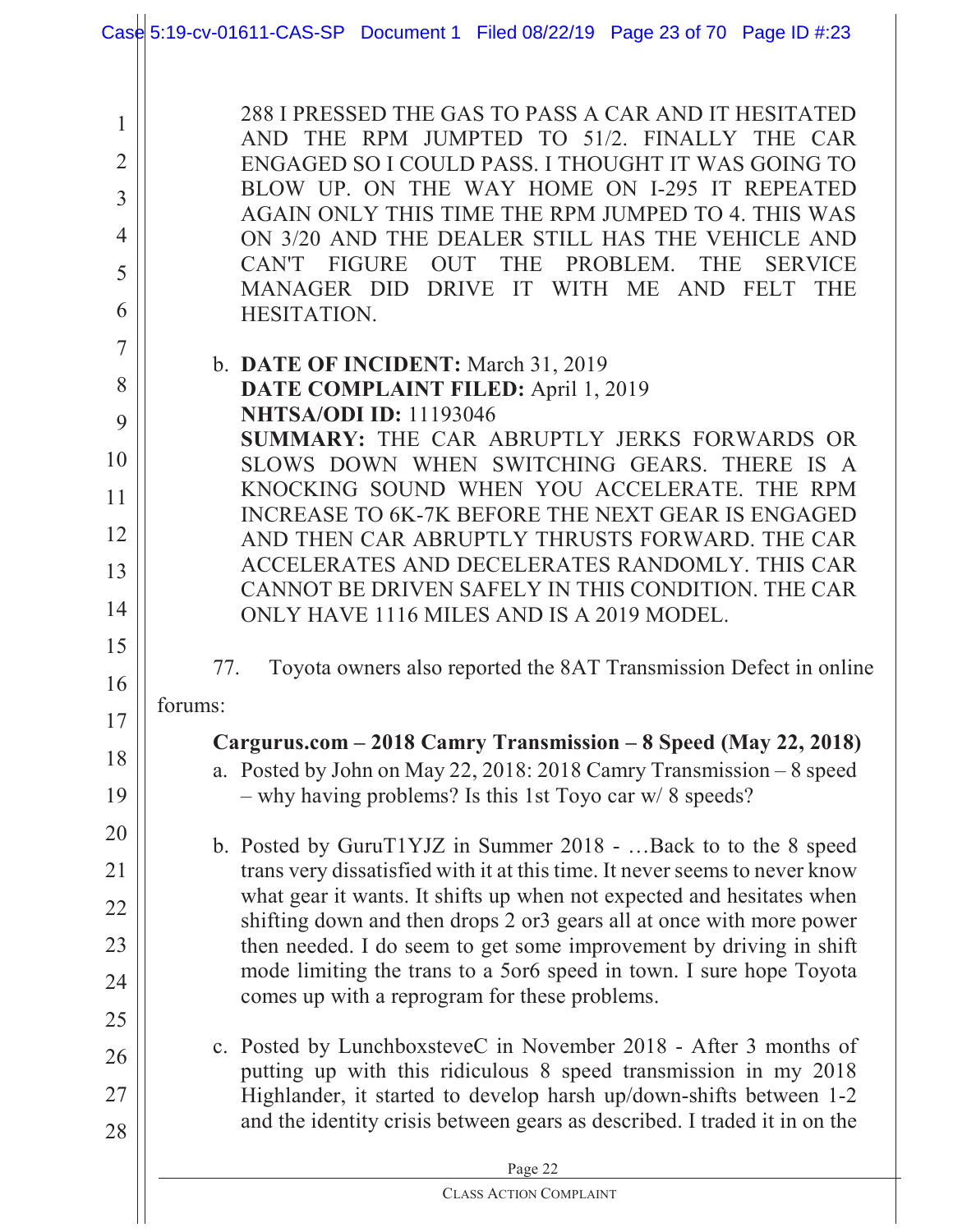2

3

4

5

6

7

8

9

10

11

12

13

14

15

16

17

18

19

20

21

22

23

24

25

26

27

28

weekend for another manufacturer/model because I just couldn't deal with it any longer. Toyota dealership is aware of the problem but has no fix for it. Drove me crazy how terrible it drove for such a new vehicle. Toyota got this one very wrong and I hope they come out with a fix for everyone else that hates it as much as I did. I lost total confidence in the longevity by the way it's acting and I wanted to post it for everyone to steer them away from this model and others that have this Direct Shift UA80 series 8 speed transmission like the Camry/Sienna until they have fixed it. SHAME ON YOU TOYOTA for charging such a premium for such a terrible product!

- d. Posted by Hc130 in January 2019 My experience is similar on the 8 speed. I have 45K on it now and remains the same. The dealership says there are no error codes when I tell them, mutltiple times), and seems tight lipped about it. This is my 4th HIGHLANDER and love the model but this year is a disappointment because of the 8 speed and also because of the steering. That's another let down.
- e. Posted by GuruC549Z in March 2019 Test drove a 2019 Camry with 8 speed and transmission had jerking motion. Sales man said it was because car was cold. I ran away after reading about the problems with the 2018 car. Too bad , nice car I would have bought it.
- f. Posted by Ravi in March 2019 my 2018 camry after 5k the transmission went out. its in the shop as we speak.
- g. Posted by GuruLZGZB in April 2019 Transmission shifting is not only irritating but dangerous, the hesitation on acceleration is really terrible. I have just over 5000 miles and regret almost every mile I drove. This is my first and last Toyota.
- h. Posted by GuruC9YDZ in April 2019 I have a 2019 Camry LE. Trust me the problem has not been fixed. Too bad I didn't test drive the car longer or pay more attention. The car hesitates at times when I accelerate or lunges. It's loud when I first drive the car for the day (especially when cold). Seems worse when I'm coming to a stop but do not completely stop and then accelerate. An example would be coming to a red light and you have slowed to 10 - 15 mph and then the light changes to green and you press on the accelerator....... pause, hesitation, jerk. Maybe I should sue Toyota for whiplash. Didn't expect this in a new car. My 2002 Camry drove much much better.

|  | <b>D</b><br><b>Contract Contract</b><br>ы<br>-<br>. .<br>- |
|--|------------------------------------------------------------|
|  |                                                            |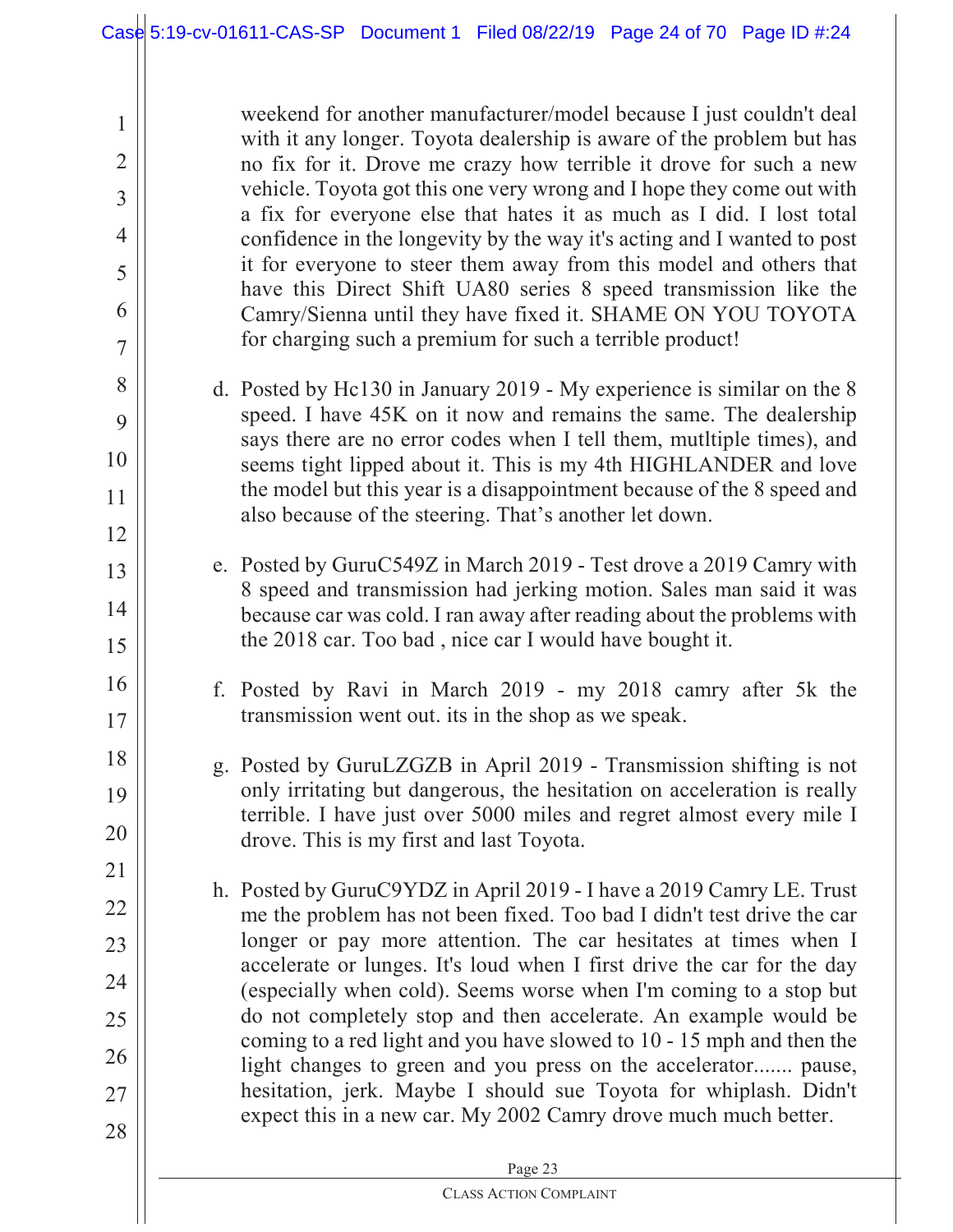2

3

4

5

6

7

8

9

10

11

12

13

14

15

16

17

18

19

20

21

24

i. Posted by GuruLR8JV in May 2019 - I have drove Toyota's for 30 years without any problems. I purchased a 2018 Camry with that ridiculous 8-speed transmission and have had continuous problems with the car jerking into gear. Toyota claims everything is fine with it. Took two Toyota transmission experts on a test drive one morning and they both felt the transmission jerk. Later, they told me that computer shows car's transmission is fine and that perhaps I should not buy a car with a new untested system---and should have waited till the bugs were worked out. So I am stuck basically with a lemon that scares me on the road---that Toyota is not going to fix. Sure, I can try to return it with my state's Lemon Law---but the deck is stacked way against me and I am a disabled veteran without funds or energy to put up the fight necessary to get Toyota to replace the car. After 30 years of brand loyalty I get this in return.

- j. Posted by GUruLFXYX in May 2019 My 2019 Camry's transmission is horrible. When accelerating from a stop or after having slowed in traffic and wanting to resume speed the car hesitates/lags when I put my foot on the gas and then jerks. When I put my foot on the gas there is about a 1 to 2 second lag/pause and then a jerk. The engine revs loudly. Once I'm up to 35 - 40 mph the car is fine. Have taken it to the dealership multiple times. They say it's 'normal characteristics' for the car.
- k. Posted by GuruX2827 in July 2019 2019 RX 350, it wouldn't sift out of 1gear so I had sift it to park after stopping and back into drive 2 times and it started working. So Toyota still has problems. RX 350 has 3000 mile on it.
	- 78. Likewise, owners of the 2018 Toyota Camry vehicle, which is also

22 equipped with the Direct Shift 8AT Transmission, complained to NHTSA

23 regarding the 8AT Transmission Defect. Some examples are posted below:

25 26 27 28 a. **DATE OF INCIDENT:** July 21, 2017 **DATE COMPLAINT FILED:** August 4, 2017 **NHTSA/ODI ID:** 11012898 **SUMMARY:** WHEN I'M TAKING OFF IT TAKES A FEWS SECONDS BEFORE IT CATCHES SPEED. EVEN IF I'M

> Page 24 CLASS ACTION COMPLAINT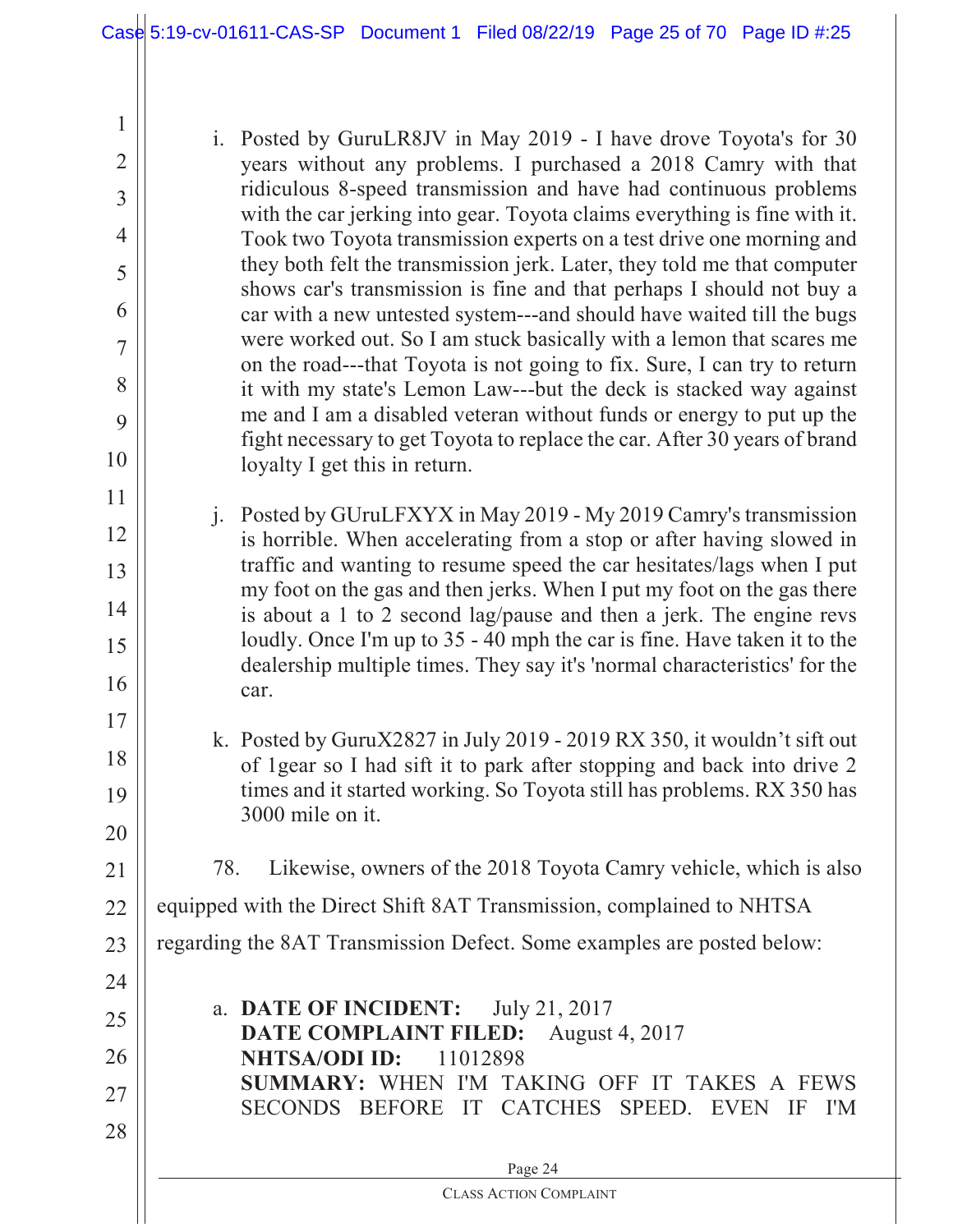|                | Case 5:19-cv-01611-CAS-SP Document 1 Filed 08/22/19 Page 26 of 70 Page ID #:26                        |
|----------------|-------------------------------------------------------------------------------------------------------|
|                |                                                                                                       |
|                | PUSHING DOWN PRETTY MUCH ON THE WAY DOWN ON                                                           |
| $\mathbf{1}$   | THE GAS PEDAL IT TAKES A WHILE BEFORE IT CATCHES                                                      |
| $\overline{2}$ | SPEED. CARS BEHIND ME START PASSING ME. ALSO, MY                                                      |
| $\overline{3}$ | BIGGEST CONCERN IS WHEN I'M MERGING INTO THE                                                          |
| $\overline{4}$ | FREEWAY AND I'M TRYING TO CATCH SPEED IT WONT<br>SPEED UP UNTIL A FEW SECONDS SO I GET NEVER THAT I'M |
| 5              | TOO FAR IN AND A CAR BEHIND ME MIGHT HIT ME                                                           |
|                | BECAUSE IT DOESN'T CATCH SPEED RIGHT AWAY AND                                                         |
| 6              | ONCE IT CATCHES SPEED IT GOES EXTREMELY FAST                                                          |
| 7              | BECAUSE I'M PUSHING SO FAR DOWN ON THE PEDAL                                                          |
| 8              | BECAUSE IT DOESN'T CATCH IT RIGHT AWAY. I'VE GOTTEN<br>SCARED OF FEW TIMES. I REALLY THINK SOMETHING  |
| 9              | DEFECTED WITH THIS CAR. AS MUCH AS I LOVE THE BODY                                                    |
|                | OF THE CAR, THE SPEED CONTROL IS A REAL PROBLEM. I                                                    |
| 10             | REALLY HOPE SOMEONE LOOKS INTO THIS. IT'S WHEN I'M                                                    |
| 11             | STOPPED AND ON THE FREEWAY.                                                                           |
| 12             | b. DATE OF INCIDENT: October 1, 2017                                                                  |
| 13             | DATE COMPLAINT FILED:<br>March 30, 2018                                                               |
|                | <b>NHTSA/ODI ID:</b><br>11082116                                                                      |
| 14             | c. SUMMARY: THE POWERTRAIN IS VERY ROUGH AT LOW<br>SPEED. WHEN PEDAL IS PUMPED SLOWLY THE GEAR        |
| 15             | CHANGES WITH A THUD AND JERKING. THIS FEELS WORSE                                                     |
| 16             | THAN A MANUAL GEAR CAR. THE CAR DROVE AROUND                                                          |
| 17             | 7500MILES. COMPLAINT THE DEALERSHIP AND THEY                                                          |
| 18             | NOTIFIED IT MAY BE DUE TO CAR COMPUTER ISSUE.                                                         |
|                | d. DATE OF INCIDENT: October 12, 2017                                                                 |
| 19             | DATE COMPLAINT FILED:<br>October 29, 2017                                                             |
| 20             | NHTSA/ODI ID:<br>11040851                                                                             |
| 21             | <b>SUMMARY: VEHICLE GAS THROTTLE RESPONSE WOULD</b>                                                   |
| 22             | HESITATE WOULD BE A LAG OF FEW SECONDS FOR<br>VEHICLE TO PICK UP SPEED SLOW THROTTLE RESPONSE         |
| 23             |                                                                                                       |
|                | e. DATE OF INCIDENT: October 30, 2017                                                                 |
| 24             | <b>DATE COMPLAINT FILED:</b> February 22, 2018                                                        |
| 25             | <b>NHTSA/ODI ID:</b><br>11074222<br><b>SUMMARY: I'VE HAD THIS VEHICLE FOR ABOUT 4 MONTHS</b>          |
| 26             | NOW. THE FIRST MONTH I NOTICED THERE IS SOMETHING                                                     |
| 27             | <b>WITH</b><br><b>THE</b><br>WAY<br><b>THIS</b><br><b>WRONG</b><br><b>NEW</b><br><b>VEHICLE</b>       |
| 28             | ACCELERATES. WHEN<br>STOPPED AND<br><b>STARTING</b>                                                   |
|                |                                                                                                       |
|                | Page 25<br><b>CLASS ACTION COMPLAINT</b>                                                              |
|                |                                                                                                       |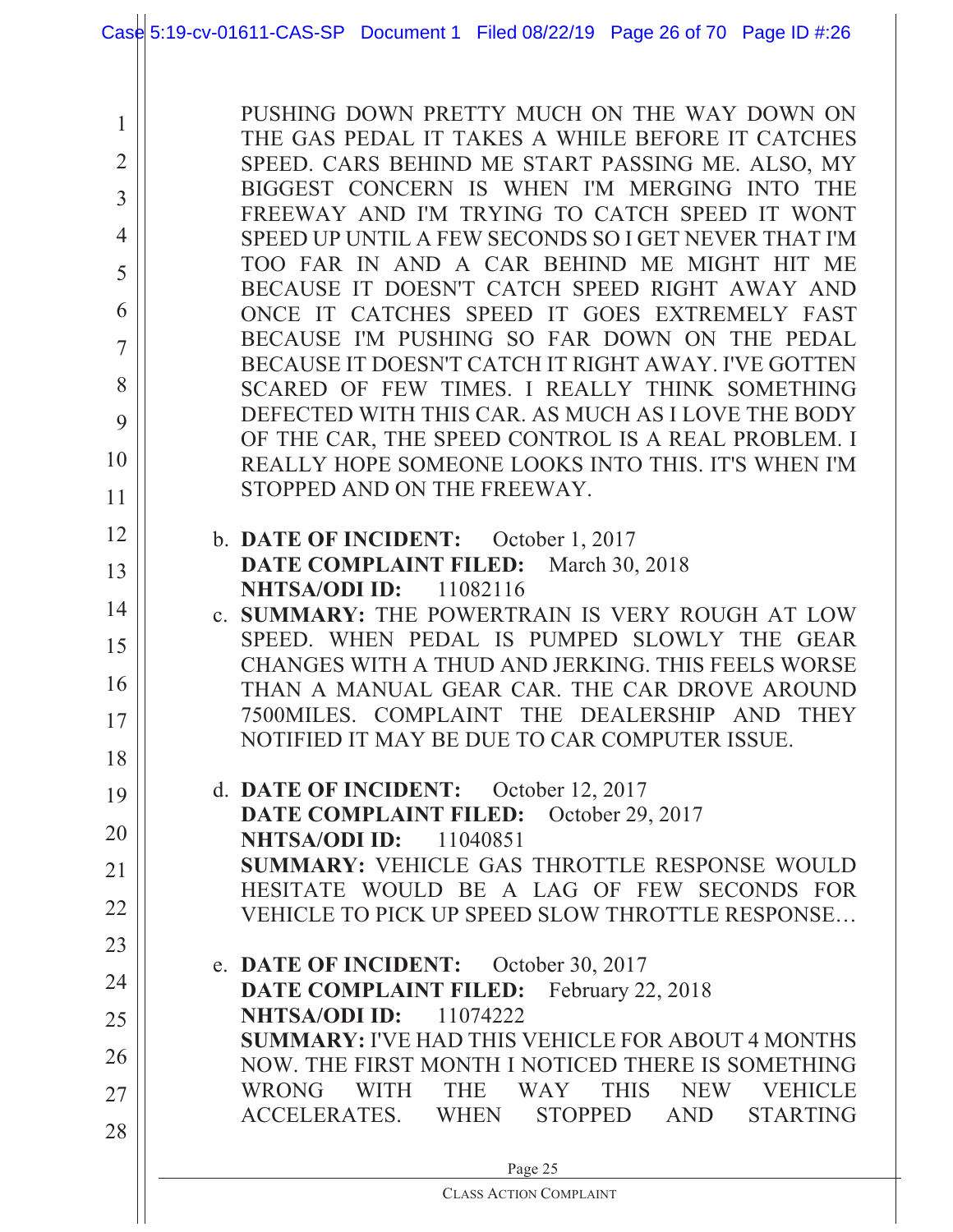|                     | Case 5:19-cv-01611-CAS-SP Document 1 Filed 08/22/19 Page 27 of 70 Page ID #:27                                                                        |
|---------------------|-------------------------------------------------------------------------------------------------------------------------------------------------------|
| 1<br>$\overline{2}$ | MOVEMENT AGAIN THE VEHICLE SUDDENLY JERKS AND<br>DOES NOT SPEED UP RIGHT AWAY. THE JERKING PART IS<br>MY MAIN SAFETY CONCERN. I HAVE PREVIOUSLY OWNED |
| 3                   | OTHER TOYOTA MODELS AND NO OTHER MODEL HAS                                                                                                            |
| $\overline{4}$      | DONE THIS. I'M AFRAID SOMEONE WILL REAR END MY DUE<br>TO THE SUDDEN JERKING AND THEN DELAYED RESPONSE                                                 |
| 5                   | OF THE VEHICLE TO ACCELERATE. IT IS ESPECIALLY                                                                                                        |
| 6                   | DISTRESSING AT INTERSECTION LIGHTS, OFF RAMPS, AND<br>STOP SIGNS. ANYWHERE REQUIRED TO STOP OR SLOW                                                   |
| $\overline{7}$      | MOVEMENT AND THEN NEED TO ACCELERATE EVEN AT A<br>MODERATE PACE, SOMETHING JUST IS NOT RIGHT.                                                         |
| 8                   |                                                                                                                                                       |
| 9                   | f. DATE OF INCIDENT: November 7, 2017<br>DATE COMPLAINT FILED:<br>February 26, 2018                                                                   |
| 10                  | 11074996<br><b>NHTSA/ODI ID:</b>                                                                                                                      |
| 11                  | <b>SUMMARY: I PURCHASED BRAND NEW 2018 CAMRY SE</b><br>NOVEMBER 2017 ABOUT A WEEK AFTER PURCHASE I                                                    |
| 12                  | THE CAR SHIFTS INTO GEAR ROUGHLY AND<br><b>NOTICED</b>                                                                                                |
| 13                  | JERKS A LOT WHEN DRIVING SIMILAR TO DRIVING A<br>TRANSMISSION CAR SO I ATTEMPTED<br><b>MANUAL</b><br><b>TO</b>                                        |
| 14                  | CONTACT THE SALESMAN WHO SOLD ME THE CAR ONLY<br>THE RUNAROUND ABOUT WHO<br>TO GET<br>TO TALK TO                                                      |
| 15                  | FINALLY WHEN I TOOK MY CAR IN THEY CHECKED ALL 20                                                                                                     |
| 16<br>17            | SOMETHING COMPUTERS ON THE CAR AND SAID THEY<br>SAW NO ERRORS BEING REPORTED WENT FOR A TEST                                                          |
| 18                  | DRIVE NOTHING SO THEY SENT ME ON MY WAY CAR WAS                                                                                                       |
| 19                  | STILL DOING THE SAME THING SO I TRIED A DIFFERENT<br>TOYOTA DEALER LEFT THE CAR ALL DAY THEY CHECKED                                                  |
| 20                  | SYSTEMS SAID IT WAS UPDATED AND THAT I PROBABLY<br>THE CAR MORE SO IT CAN GET<br>TO DRIVE<br><b>NEED</b>                                              |
| 21                  | ACCLIMATED WITH MY DRIVING SO I HAD THIS CAR FOR 3                                                                                                    |
| 22                  | MONTHS AND IT STILL DOES THE SAME THING HESITATION<br>WHEN STEPPING ON THE GAS, REVS UP PRETTY HIGH                                                   |
| 23                  | BEFORE SWITCHING GEARS, HARD SHIFTS INTO GEARS,                                                                                                       |
| 24                  | AND JERKING EXCESSIVELY THIS CAR SO FAR HAS BEEN A<br>NIGHTMARE IM VERY UNSATISFIED WITH MY NEW CAR                                                   |
| 25                  | <b>PURCHASE</b>                                                                                                                                       |
| 26                  |                                                                                                                                                       |
| 27                  |                                                                                                                                                       |
| 28                  |                                                                                                                                                       |
|                     | Page 26<br><b>CLASS ACTION COMPLAINT</b>                                                                                                              |
|                     |                                                                                                                                                       |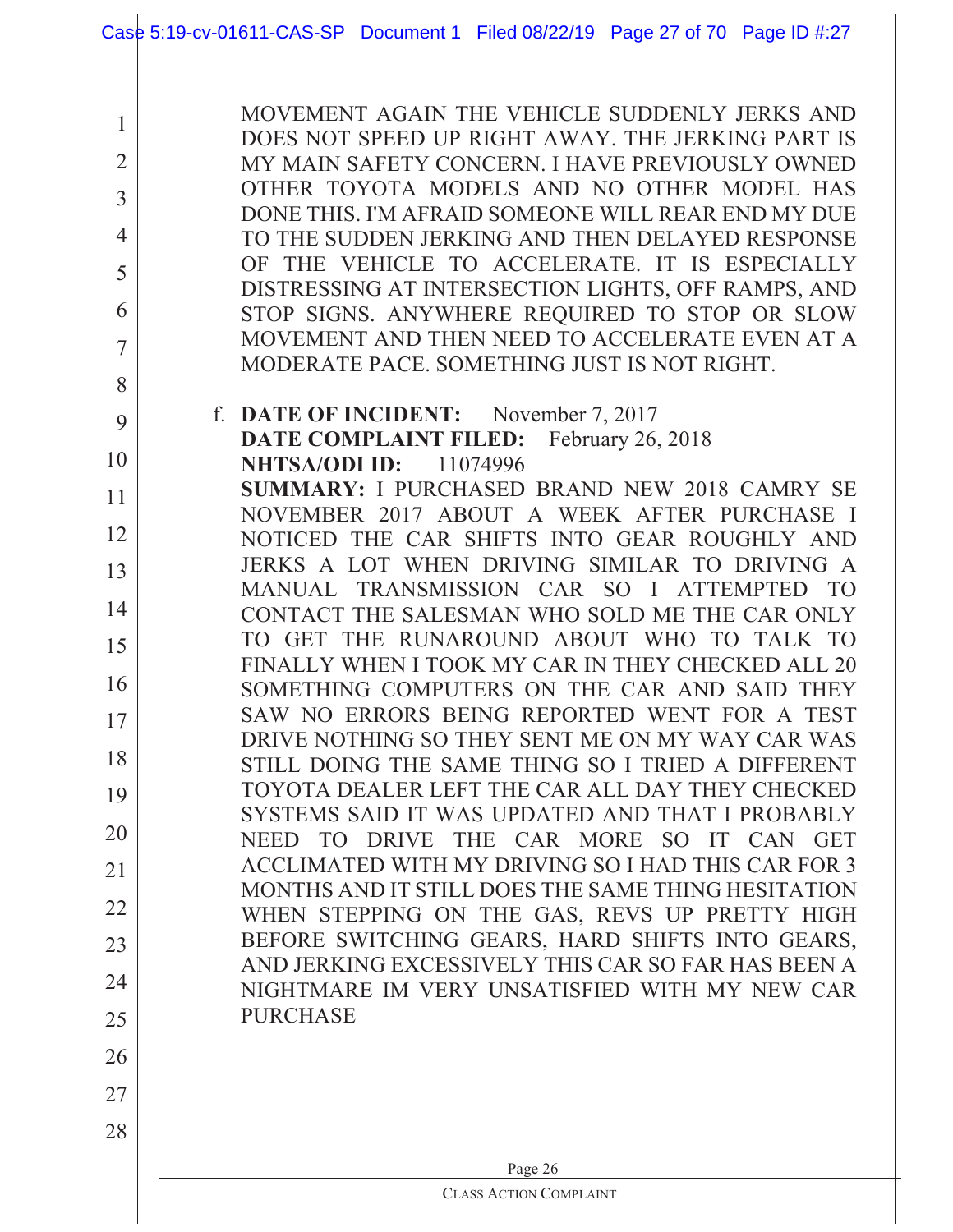|                | Case 5:19-cv-01611-CAS-SP Document 1 Filed 08/22/19 Page 28 of 70 Page ID #:28                        |
|----------------|-------------------------------------------------------------------------------------------------------|
| $\mathbf{1}$   | g. DATE OF INCIDENT: May 18, 2018                                                                     |
| $\overline{2}$ | DATE COMPLAINT FILED: November 11, 2017<br><b>NHTSA/ODI ID:</b><br>11096794                           |
| $\overline{3}$ | 2018<br>TOYOTA CAMRY<br><b>SUMMARY:</b><br><b>HAS</b><br><b>BAD</b>                                   |
|                | TRANSMISSION SINCE THE 1 ST WEEK OF HAVING THIS                                                       |
| $\overline{4}$ | CAR IT HAS BEEN GIVING ME PROBLEMS IT SLAMS INTO<br>GEAR SOMETIMES, IT HESITATES WHEN STEPPING ON THE |
| 5              | GAS LIKE IT DOESN'T KNOW WEATHER TO GO OR NOT IT                                                      |
| 6              | JERKS LIKE IT CANT FIND WHICH GEAR TO GO INTO THE                                                     |
| $\overline{7}$ | CAR IS REALLY BAD AND I CANT SEEM TO GET ANY HELP                                                     |
| 8              | FROM TOYOTA THEY TOLD ME TO KEEP DRIVING MAYBE<br>THE CAR NEEDS TO GET USE TO MY DRIVING. THEY TOLD   |
| 9              | ME ITS A 4 CYLINDER THAT'S HOW THEY DRIVE. THEY<br>TOLD ME I SHOULD DRIVE IT MANUAL MODE. IM JUST FED |
| 10             | $UP$ .                                                                                                |
| 11             |                                                                                                       |
| 12             | h. DATE OF INCIDENT: December 1, 2017<br>DATE COMPLAINT FILED:<br>December 13, 2017                   |
| 13             | <b>NHTSA/ODI ID:</b><br>11054478                                                                      |
| 14             | <b>SUMMARY: I PURCHASED MY VEHICLE ABOUT I MONTH A</b>                                                |
|                | GO THE PROBLEM IS WHEN I SLOW DOWN TO AROUND 5<br>MPH AND THEN HIT THE GAS TO GO AGAIN THE CAR PICKS  |
| 15             | SLOWLY<br>UP<br><b>SUPER</b><br>IT<br>THE<br><b>SPEED</b><br><b>AND</b><br>$\mathbf{I}$<br><b>HIT</b> |
| 16             | HARD THE<br>ACCULTURATOR<br><b>TRANSMISSION</b><br><b>JERKS</b>                                       |
| 17             | REALLY HARD ALMOST LIKE SOMEONE IS HITTING ME<br>FROM THE BACK, I TOOK IT TO TOYOTA THEY KEEP         |
| 18             | SAYING THE CAR IS JUST FINE . WORST CHOICE EVER IAM                                                   |
| 19             | NEVER BUYING TOYOTA AGAIN I DROVE A 2015 CAMRY                                                        |
| 20             | MUCH BETTER THEN THE SHIT 2018 CAMRY THEY SAID IT'S                                                   |
|                | BETTER BUT I SAY IT'S CHEAPER AND PROBABLY WON'T<br>BE AS RELIABLE AS IT'S OLDER VERSION IT SUCK TO   |
| 21             | DRIVE IN THE CITY , ALSO THE ENGINE IS SUPER LOUD .                                                   |
| 22             |                                                                                                       |
| 23             | i. DATE OF INCIDENT:<br>December 31, 2017<br>DATE COMPLAINT FILED:<br>May 25, 2018                    |
| 24             | <b>NHTSA/ODI ID:</b> 11097879                                                                         |
| 25             | <b>SUMMARY: WHEN THE CAR IN THE LOW SPEED AROUND</b>                                                  |
| 26             | 20 MILES/HOUR AND THE ENGINE AROUND 2000RPM, THE                                                      |
| 27             | TRANSMISSION IS WIRED TRYING TO FIND SPECIFIED<br>GEAR, MAKE THE CAR SPEED INCREASED<br><b>AND</b>    |
| 28             | DECREASED, IT LIKE JERK THE CAR.                                                                      |
|                | Page 27                                                                                               |
|                | <b>CLASS ACTION COMPLAINT</b>                                                                         |
|                |                                                                                                       |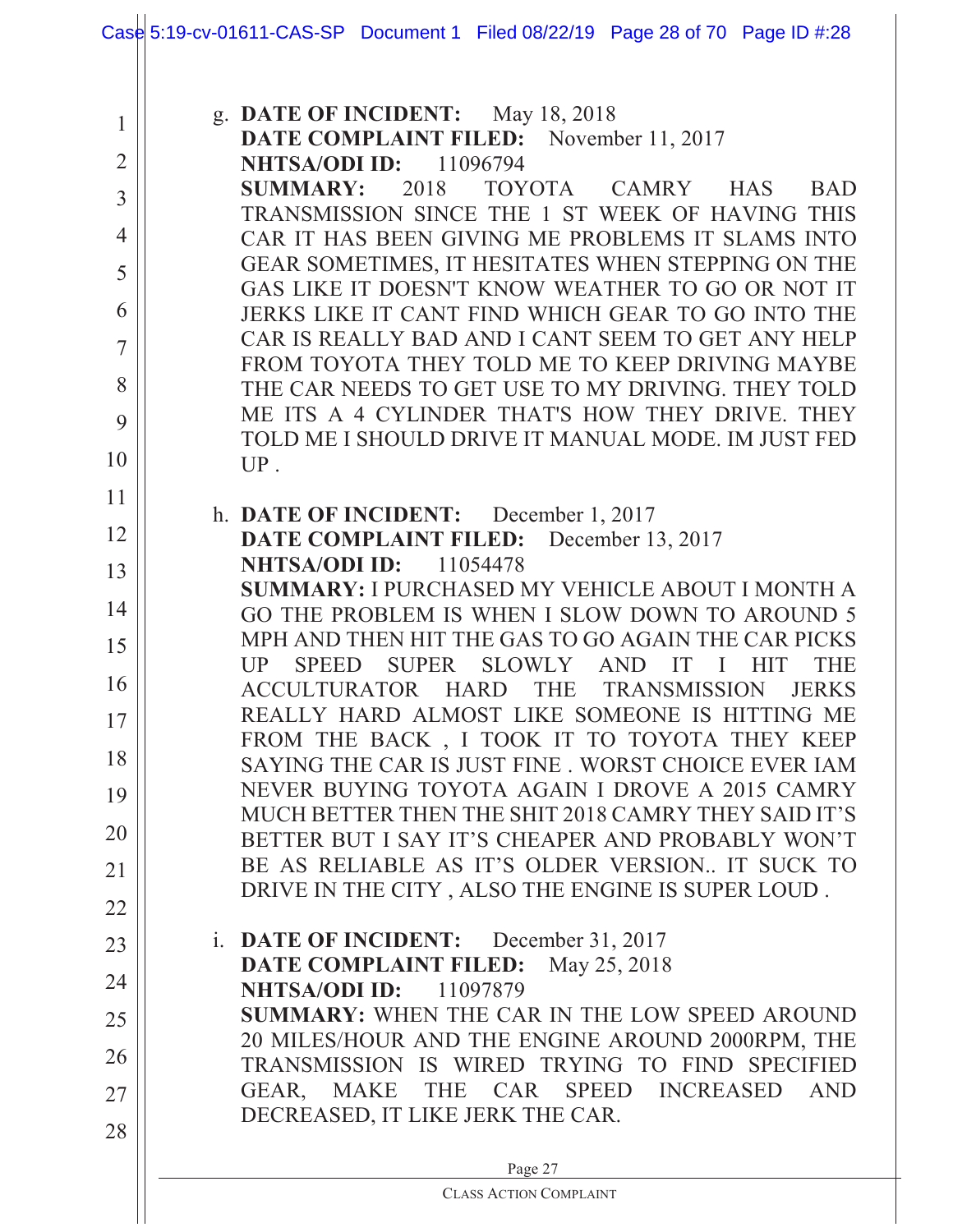|                     | Case 5:19-cv-01611-CAS-SP Document 1 Filed 08/22/19 Page 29 of 70 Page ID #:29                                                           |
|---------------------|------------------------------------------------------------------------------------------------------------------------------------------|
|                     |                                                                                                                                          |
| 1<br>$\overline{2}$ | ANOTHER PROBLEM IS WHEN YOU TRYING TO SPEED UP<br>CATCH UP CARS SPEED FROM LOWER SPEED ON HIGHWAY,                                       |
| $\overline{3}$      | PRESS THE GAS PEDAL, THE CAR JUST LIKE THINKING THE<br>LIFE PHILOSOPHY THE RPM REACH 4000<br>THE CAR                                     |
| $\overline{4}$      | SUDDENLY SPEED UP.                                                                                                                       |
| 5                   | j. DATE OF INCIDENT: January 1, 2018                                                                                                     |
| 6                   | DATE COMPLAINT FILED: March 13, 2018<br><b>NHTSA/ODI ID:</b> 11078969                                                                    |
| 7                   | <b>SUMMARY: 2018 CAMRY XSE V6 - IF THE CAR IS NOT FULLY</b>                                                                              |
| 8<br>9              | WARMED UP AND YOU ACCELERATE FROM A STOP, THE<br>SHIFT FROM 1ST TO 2ND GEAR IS VERY ROUGH. IT IS MORE                                    |
| 10                  | PRONOUNCED IF YOU ARE ACCELERATING UP A HILL. THE<br>ONLY WAY TO GET RID OF THE ROUGH 1ST TO 2ND GEAR                                    |
| 11                  | SHIFT BEFORE THE CAR IS FULLY WARMED UP IS TO APPLY<br><b>EXCESSIVE THROTTLE.</b>                                                        |
| 12                  |                                                                                                                                          |
| 13                  | k. DATE OF INCIDENT: January 13, 2018<br><b>DATE COMPLAINT FILED:</b><br>January 19, 2018                                                |
| 14                  | <b>NHTSA/ODI ID:</b><br>11063797                                                                                                         |
| 15                  | <b>SUMMARY: HESITATION/LAGGING ISSUES AT BOTH HIGH</b><br>AND LOW SPEEDS-HESITATES BOTH WHILE DRIVING AND                                |
| 16                  | WHILE TAKING OFF FROM A STOPPED POSITION - SHIFTS<br>ARE HORRIBLE THE CAR JERKS A LOT- IN CRUISE                                         |
| 17                  | CONTROL GOING 70-75 MPH JERKS HARD, WITH NO CARS                                                                                         |
| 18                  | IN FRONT OF IT. ACCELERATION IS HORRIBLE SO MUCH SO,<br>THAT WE ALMOST GET REAR ENDED WHEN TRYING TO                                     |
| 19<br>20            | MERGE WITH TRAFFIC. THIS STARTED A WEEK AFTER I                                                                                          |
| 21                  | PURCHASED THIS IN JULY- JAN 13 WE WERE ALMOST IN AN<br>ACCIDENT TO CAR NOT ACCELERATING AND JERKING                                      |
| 22                  | 1. DATE OF INCIDENT:<br>January 30, 2018                                                                                                 |
| 23                  | <b>DATE COMPLAINT FILED:</b><br>January 31, 2018                                                                                         |
| 24                  | <b>NHTSA/ODI ID:</b><br>11065982<br>SUMMARY: THE TRANSMISSION CLUNKS WHEN<br><b>THE</b>                                                  |
| 25                  | LOWER FORWARD TRANSMISSION GEAR ENGAGES WHEN                                                                                             |
| 26                  | <b>ACCELERATING</b><br><b>ON</b><br><b>TO</b><br><b>THE</b><br>HIGHWAY.<br><b>THIS</b><br>TRANSMISSION DEFECT CAN ALSO BE DESCRIBED AS A |
| 27                  | THUD THAT GIVES THE DRIVER THE IMPRESSION THE<br>CAMRY TRANSMISSION WILL FAIL SHOULD THE DRIVER                                          |
| 28                  |                                                                                                                                          |
|                     | Page 28<br><b>CLASS ACTION COMPLAINT</b>                                                                                                 |
|                     |                                                                                                                                          |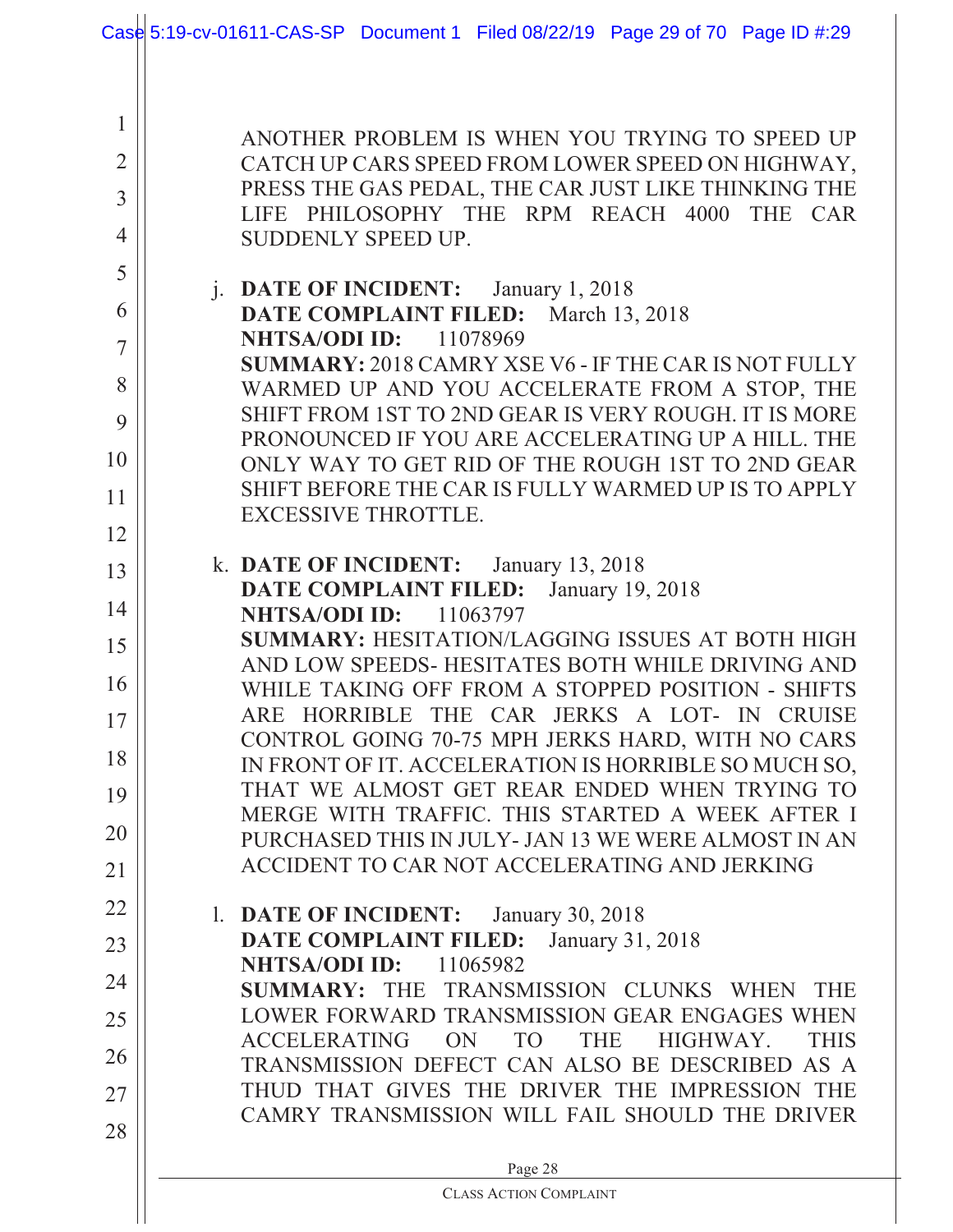| 1<br>PEDAL.<br>$\overline{2}$<br>m. DATE OF INCIDENT: February 22, 2018<br>$\overline{3}$<br><b>DATE COMPLAINT FILED:</b> February 22, 2018<br>$\overline{4}$<br><b>NHTSA/ODI ID:</b> 11074305<br>THE<br><b>SUMMARY:</b><br>5<br>PROBLEMS. THE CAR HAS ONLY 200 MILES, TOOK IT IN TE<br>6<br>$\overline{7}$<br>LIKE OTHERS IT SEEMS THIS CAMRY WILL HAVE A LOT<br>8<br>9<br>DIFFICULT TO CHANGE LANES, TOO DIFFICULT TO KEEP UP<br>10<br>SPEED AND YOU ARE CHANGING LINES YOU MORE THAN<br>11<br>LIKELY WILL END UP REAR- END. IT TOOK ME TWO AND A<br>12<br>OF SPEED, CAR NOT RESPONDING AND FEAR OF GETTING<br>13<br>14<br>I DON'T KNOW WHAT HAPPENED TO TOYOTA. WORST CAR<br>15<br>EVER.<br>16<br>n. DATE OF INCIDENT: February 28, 2018<br>17<br>DATE COMPLAINT FILED:<br>May 22, 2018<br>18<br><b>NHTSA/ODI ID:</b><br>11097333<br>SUMMARY: THE CAR KEEPS JUMPING FORWARD, IT CAN'T<br>19<br>20<br>FROM A STOP, OR DRIVING AND TRYING TO ACCELERATE,<br>THE CAR TAKES OVER 5 SECONDS TO REALLY "TAKE" AND<br>21<br>22<br>REV, A LOT.<br>23<br>o. DATE OF INCIDENT: March 12, 2018<br>24<br>DATE COMPLAINT FILED:<br>March 20, 2018 | Case $5:19$ -cv-01611-CAS-SP Document 1 Filed 08/22/19 Page 30 of 70 Page ID #:30             |
|-----------------------------------------------------------------------------------------------------------------------------------------------------------------------------------------------------------------------------------------------------------------------------------------------------------------------------------------------------------------------------------------------------------------------------------------------------------------------------------------------------------------------------------------------------------------------------------------------------------------------------------------------------------------------------------------------------------------------------------------------------------------------------------------------------------------------------------------------------------------------------------------------------------------------------------------------------------------------------------------------------------------------------------------------------------------------------------------------------------------------------------------|-----------------------------------------------------------------------------------------------|
|                                                                                                                                                                                                                                                                                                                                                                                                                                                                                                                                                                                                                                                                                                                                                                                                                                                                                                                                                                                                                                                                                                                                         | CONTINUE TO APPLY PRESSURE ON THE ACCELERATOR                                                 |
|                                                                                                                                                                                                                                                                                                                                                                                                                                                                                                                                                                                                                                                                                                                                                                                                                                                                                                                                                                                                                                                                                                                                         |                                                                                               |
|                                                                                                                                                                                                                                                                                                                                                                                                                                                                                                                                                                                                                                                                                                                                                                                                                                                                                                                                                                                                                                                                                                                                         |                                                                                               |
|                                                                                                                                                                                                                                                                                                                                                                                                                                                                                                                                                                                                                                                                                                                                                                                                                                                                                                                                                                                                                                                                                                                                         | CAR HAS ACCELERATION/SPEED                                                                    |
|                                                                                                                                                                                                                                                                                                                                                                                                                                                                                                                                                                                                                                                                                                                                                                                                                                                                                                                                                                                                                                                                                                                                         | HIGHWAY AND TAKES TOO LONG TO REACH HIGHWAY                                                   |
|                                                                                                                                                                                                                                                                                                                                                                                                                                                                                                                                                                                                                                                                                                                                                                                                                                                                                                                                                                                                                                                                                                                                         | SPEED. IT RARELY REACHES AND STAYS AT LOWER SPEED.                                            |
|                                                                                                                                                                                                                                                                                                                                                                                                                                                                                                                                                                                                                                                                                                                                                                                                                                                                                                                                                                                                                                                                                                                                         | REAR-END ACCIDENTS DUE TO THE LACK OF SPEED                                                   |
|                                                                                                                                                                                                                                                                                                                                                                                                                                                                                                                                                                                                                                                                                                                                                                                                                                                                                                                                                                                                                                                                                                                                         | PERFORMANCE. I FEEL SCARE TO DRIVE THIS CAR, TOO                                              |
|                                                                                                                                                                                                                                                                                                                                                                                                                                                                                                                                                                                                                                                                                                                                                                                                                                                                                                                                                                                                                                                                                                                                         | WITH TRAFFIC. IF CARS ARE APPROACHING AT HIGHWAY                                              |
|                                                                                                                                                                                                                                                                                                                                                                                                                                                                                                                                                                                                                                                                                                                                                                                                                                                                                                                                                                                                                                                                                                                                         |                                                                                               |
|                                                                                                                                                                                                                                                                                                                                                                                                                                                                                                                                                                                                                                                                                                                                                                                                                                                                                                                                                                                                                                                                                                                                         | HALF HOURS TO COMPLETE A 1 HOUR TRIP DUE TO LACK                                              |
|                                                                                                                                                                                                                                                                                                                                                                                                                                                                                                                                                                                                                                                                                                                                                                                                                                                                                                                                                                                                                                                                                                                                         | REAR-END BY OTHER CARS WHO WERE HURNING                                                       |
|                                                                                                                                                                                                                                                                                                                                                                                                                                                                                                                                                                                                                                                                                                                                                                                                                                                                                                                                                                                                                                                                                                                                         | BECAUSE CAR WOULDN'T SPEED UP. CAR IS TOO UNSAFE.                                             |
|                                                                                                                                                                                                                                                                                                                                                                                                                                                                                                                                                                                                                                                                                                                                                                                                                                                                                                                                                                                                                                                                                                                                         |                                                                                               |
|                                                                                                                                                                                                                                                                                                                                                                                                                                                                                                                                                                                                                                                                                                                                                                                                                                                                                                                                                                                                                                                                                                                                         |                                                                                               |
|                                                                                                                                                                                                                                                                                                                                                                                                                                                                                                                                                                                                                                                                                                                                                                                                                                                                                                                                                                                                                                                                                                                                         |                                                                                               |
|                                                                                                                                                                                                                                                                                                                                                                                                                                                                                                                                                                                                                                                                                                                                                                                                                                                                                                                                                                                                                                                                                                                                         |                                                                                               |
|                                                                                                                                                                                                                                                                                                                                                                                                                                                                                                                                                                                                                                                                                                                                                                                                                                                                                                                                                                                                                                                                                                                                         | DECIDE WHEN IT WANTS TO SHIFT UP. WHEN STARTING                                               |
|                                                                                                                                                                                                                                                                                                                                                                                                                                                                                                                                                                                                                                                                                                                                                                                                                                                                                                                                                                                                                                                                                                                                         |                                                                                               |
|                                                                                                                                                                                                                                                                                                                                                                                                                                                                                                                                                                                                                                                                                                                                                                                                                                                                                                                                                                                                                                                                                                                                         | REALIZE YOU ARE PUSHING ON THE GAS. ALL IT DOES IS                                            |
|                                                                                                                                                                                                                                                                                                                                                                                                                                                                                                                                                                                                                                                                                                                                                                                                                                                                                                                                                                                                                                                                                                                                         |                                                                                               |
|                                                                                                                                                                                                                                                                                                                                                                                                                                                                                                                                                                                                                                                                                                                                                                                                                                                                                                                                                                                                                                                                                                                                         |                                                                                               |
| 25                                                                                                                                                                                                                                                                                                                                                                                                                                                                                                                                                                                                                                                                                                                                                                                                                                                                                                                                                                                                                                                                                                                                      | <b>NHTSA/ODI ID:</b> 11080318                                                                 |
| 26                                                                                                                                                                                                                                                                                                                                                                                                                                                                                                                                                                                                                                                                                                                                                                                                                                                                                                                                                                                                                                                                                                                                      | <b>SUMMARY: I LEASED A LOW END CAMRY 6 MONTHS AGO.</b>                                        |
| 27                                                                                                                                                                                                                                                                                                                                                                                                                                                                                                                                                                                                                                                                                                                                                                                                                                                                                                                                                                                                                                                                                                                                      | SINCE THEN I HAVE EXPERIENCED THE FOLLOWING<br>PROBLEM ABOUT 20 TIMES. WHEN SLOWING TO A STOP |
| 28                                                                                                                                                                                                                                                                                                                                                                                                                                                                                                                                                                                                                                                                                                                                                                                                                                                                                                                                                                                                                                                                                                                                      | USUALLY ON A SLIGHT UPGRADE THE ENGINE RPMS                                                   |
| Page 29                                                                                                                                                                                                                                                                                                                                                                                                                                                                                                                                                                                                                                                                                                                                                                                                                                                                                                                                                                                                                                                                                                                                 |                                                                                               |
| <b>CLASS ACTION COMPLAINT</b>                                                                                                                                                                                                                                                                                                                                                                                                                                                                                                                                                                                                                                                                                                                                                                                                                                                                                                                                                                                                                                                                                                           |                                                                                               |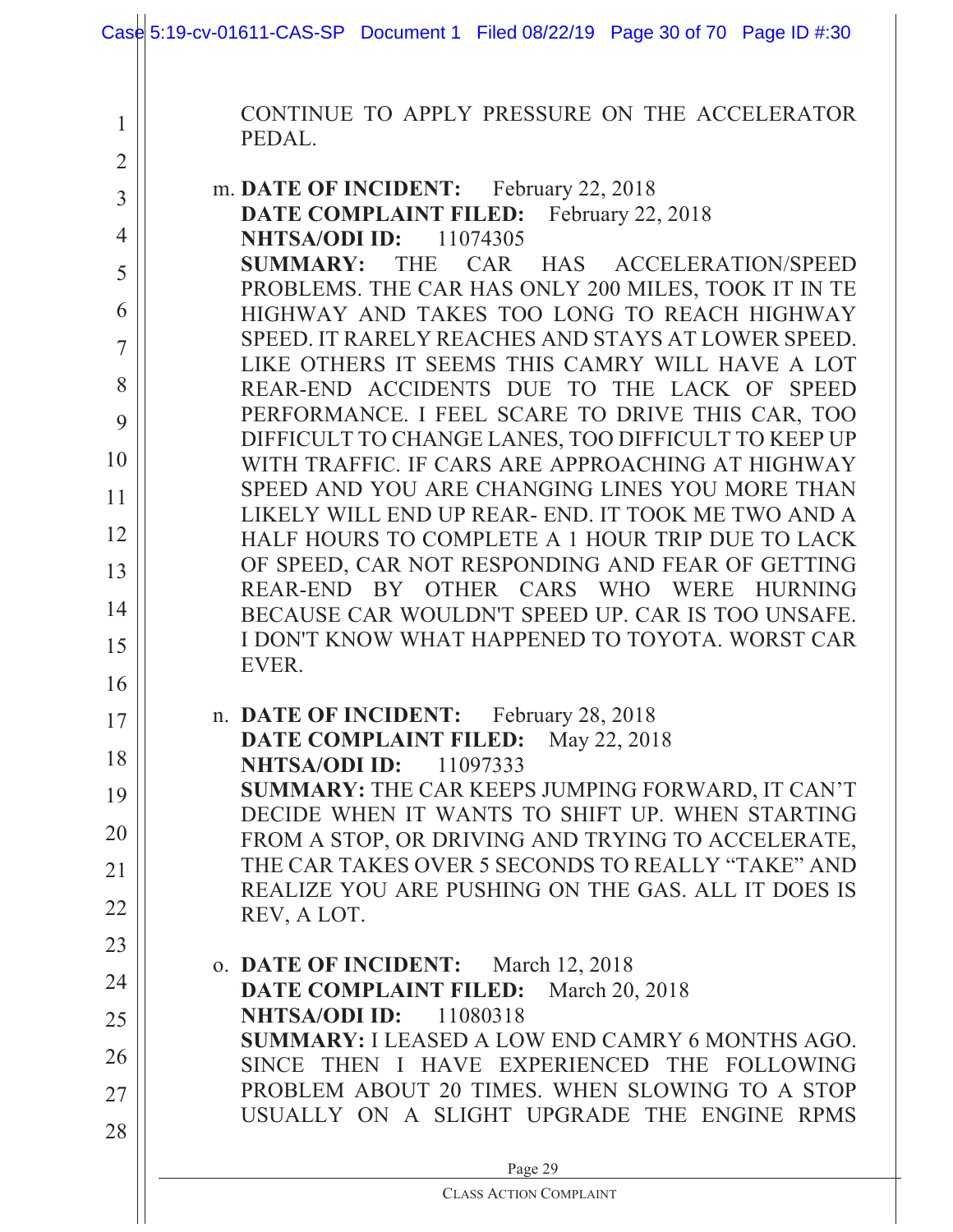|                | Case 5:19-cv-01611-CAS-SP Document 1 Filed 08/22/19 Page 31 of 70 Page ID #:31                        |
|----------------|-------------------------------------------------------------------------------------------------------|
|                |                                                                                                       |
| $\mathbf{1}$   | INCREASE FROM THE 600 VALUE AT IDLE TO ABOUT 2200.<br>THIS OCCURS IN A SPEED RANGE OF 0 TO 5 MPH.     |
| $\overline{2}$ | FORTUNATELY I HAVE MY FOOT ON THE BRAKE WHEN IT<br>HAS HAPPENED AND GENERALLY AM NOT CLOSE TO THE     |
| $\overline{3}$ | CAR IN FRONT OF ME SO I AM ABLE TO HOLD THE CAR                                                       |
| $\overline{4}$ | WITH THE FOOT BRAKE BUT GENERALLY NEED TO SHUT                                                        |
| 5              | DOWN THE ENGINE TO ELIMINATE THE HIGH RPM AND                                                         |
| 6              | WHEN RESTARTING ALL IS BACK TO NORMAL. I HAVE HAD<br>THE CAR AT THE DEALERS 3 TIMES AND ALL IS "WELL" |
| $\overline{7}$ | BASED ON THE COMPUTER DIAGNOSTICS. I SUSPECT A                                                        |
|                | SOFTWARE PROBLEM IN THE COMPUTER BUT THAT FALLS                                                       |
| 8              | ON DEAF EARS.                                                                                         |
| 9              | p. DATE OF INCIDENT: March 23, 2018                                                                   |
| 10             | DATE COMPLAINT FILED: May 8, 2018                                                                     |
| 11             | <b>NHTSA/ODI ID:</b> 11092567<br>CAR IS HESITATING/SLUGGISH WHEN<br><b>SUMMARY:</b>                   |
| 12             | ACCELERATING FROM A STOP/ROLLING STOP. TAKES                                                          |
| 13             | FOREVER TO GET TO HIGHWAY SPEEDS, WHICH IS                                                            |
| 14             | EXTREMELY DANGEROUS. WHEN THERE IS TRAFFIC ON A                                                       |
| 15             | HIGHWAY, CHANGING LANES INTO A LANE IN WHICH<br>TRAFFIC IS GOING FASTER IS EXTREMELY HARD DUE TO      |
|                | FEAR BEING REAR-ENDED. CAR STRUGGLES TO GET FROM                                                      |
| 16             | 0-45 AND WILL ONLY DO SO WHEN THE ACCELERATOR IS                                                      |
| 17             | STEPPED DOWN ALL THE WAY. TRANSMISSION SHIFTS ARE<br>VERY JERKY. SEEMS LIKE THE TRANSMISSION DOESN'T  |
| 18             | KNOW WHAT GEAR TO BE IN 90% OF THE TIME. ALL THESE                                                    |
| 19             | SYMPTOMS APPEAR TO BE IN ONLY THE 4 CYLINDER                                                          |
| 20             | MODEL OF THE 2018 CAMRYS.                                                                             |
| 21             | q. DATE OF INCIDENT: March 26, 2018                                                                   |
| 22             | <b>DATE COMPLAINT FILED:</b> April 4, 2018                                                            |
| 23             | <b>NHTSA/ODI ID:</b><br>11083232<br><b>SUMMARY:</b> THE TRANSMISSION IN THE 2018 XSE V6 IS            |
|                | JUNK. IT IS JERKY ON ACCELERATION (LIKE DRIVING A                                                     |
| 24             | MANUAL TRANSMISSION) AND WHEN SHIFTING FROM 1ST                                                       |
| 25             | TO 2ND THE SHIFTS ARE HARD, AND CLUNKY. EVEN<br>WORSE WHEN COLD. WHEN COMING TO A STOP, THE SHIFT     |
| 26             | FROM 2ND TO 1ST HAPPENS WITH A HUGE THUD. HAD                                                         |
| 27             | DEALER TAKE A LOOK AND THEY TOLD ME NOTHING WAS                                                       |
| 28             | WRONG AFTER HOOKING IT UP TO THEIR COMPUTERS.                                                         |
|                | Page 30                                                                                               |
|                | <b>CLASS ACTION COMPLAINT</b>                                                                         |
|                |                                                                                                       |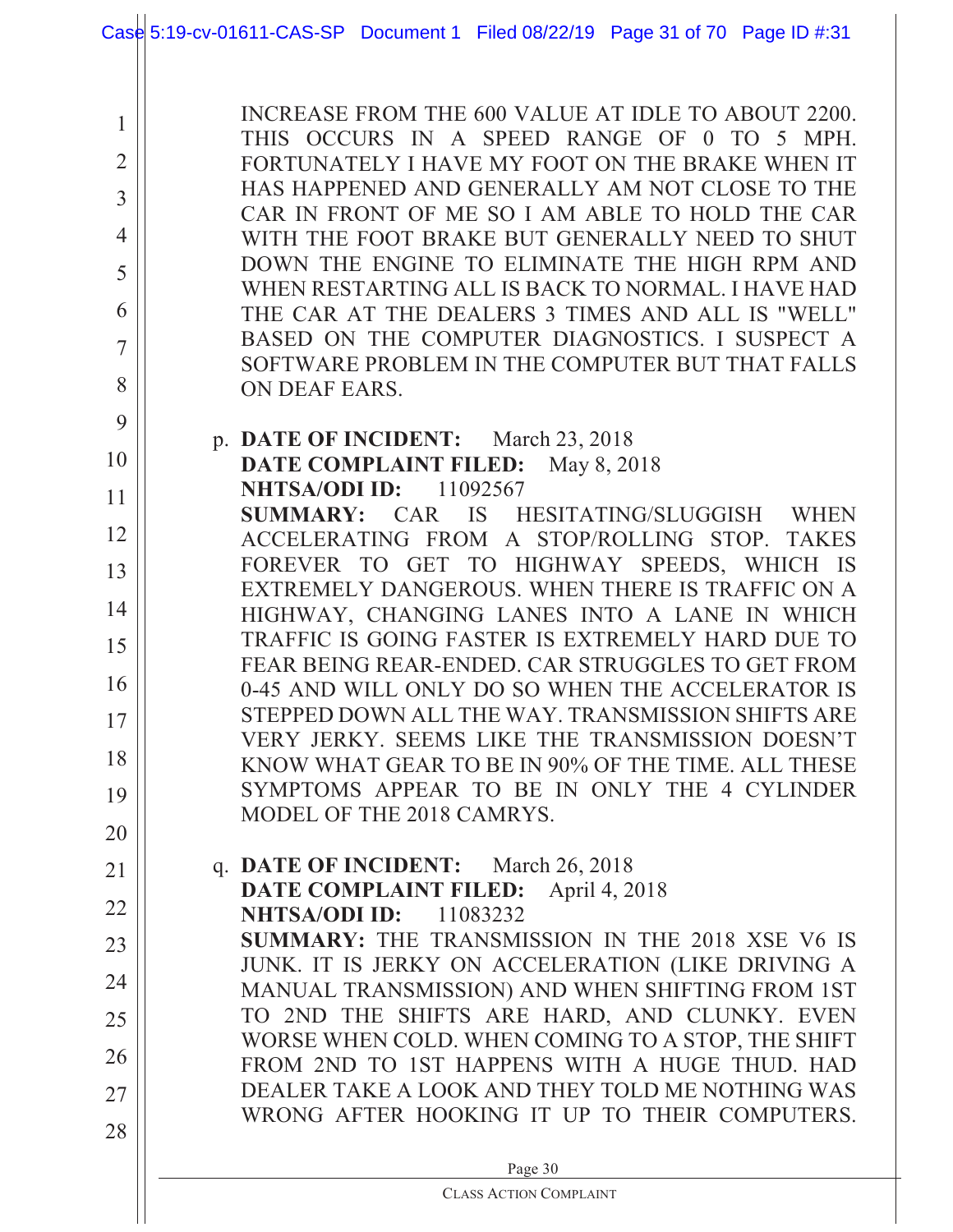|                                                                   | Case 5:19-cv-01611-CAS-SP Document 1 Filed 08/22/19 Page 32 of 70 Page ID #:32                                                                                                                                                                                                                                                                                                |
|-------------------------------------------------------------------|-------------------------------------------------------------------------------------------------------------------------------------------------------------------------------------------------------------------------------------------------------------------------------------------------------------------------------------------------------------------------------|
| 1<br>$\overline{2}$<br>$\overline{3}$<br>$\overline{4}$<br>5<br>6 | PRETTY DISAPPOINTED IN THE WAY THIS BRAND NEW CAR<br>DRIVES. MAJOR HESITATIONS WHEN ACCELERATING.<br>ENTIRE CAR TO JERK UNTIL THE<br><b>CAUSES</b><br><b>MOTOR</b><br>SMOOTHS OUT. THIS LOYAL TOYOTA OWNER FOR OVER 30<br>YEARS IS STRONGLY THINKING ABOUT SWITCHING<br>BRANDS. 5K MILES ON CAR.<br>r. DATE OF INCIDENT: May 1, 2018<br>DATE COMPLAINT FILED:<br>May 15, 2018 |
| $\overline{7}$<br>8<br>9                                          | <b>NHTSA/ODI ID:</b><br>11094049<br>SUMMARY: THE 2018 TOYOTA CAMRY IS HAVING A<br>PROBLEM SHIFTING AND ALLOWING<br><b>THE</b><br>CAR<br><b>TO</b><br><b>INCREASE SPEED</b>                                                                                                                                                                                                    |
| 10<br>11                                                          | s. DATE OF INCIDENT: May 23, 2018<br>DATE COMPLAINT FILED: May 26, 2018                                                                                                                                                                                                                                                                                                       |
| 12                                                                | <b>NHTSA/ODI ID:</b> 11098076<br>SUMMARY: TRANSMISSION IS FEELING VERY<br><b>JERKY</b>                                                                                                                                                                                                                                                                                        |
| 13                                                                | AFTER 5000 MILES. HOLDING ON TO LOW GEARS WAY TOO                                                                                                                                                                                                                                                                                                                             |
| 14                                                                | LONG. I'M DOING 40 MPH AND THE RPM IS OVER 3500. THE                                                                                                                                                                                                                                                                                                                          |
|                                                                   | TRANSMISSION<br>SEEMS TO<br><b>KEEP</b><br><b>MISSING</b><br>GEARS.<br>DOWNSHIFTING.<br><b>CONSTANTLY</b><br><b>MILEAGE</b><br><b>HAS</b>                                                                                                                                                                                                                                     |
| 15                                                                | SURPRISINGLY GONE DOWN. EVEN ON THE HIGHWAY                                                                                                                                                                                                                                                                                                                                   |
| 16                                                                | WHEN IM DOING 65+ ITS STRUGGLING TO FIND GEARS AND                                                                                                                                                                                                                                                                                                                            |
| 17                                                                | KEEPS DOWNSHIFTING.                                                                                                                                                                                                                                                                                                                                                           |
| 18                                                                | t. DATE OF INCIDENT: May $29, 2018$                                                                                                                                                                                                                                                                                                                                           |
| 19                                                                | DATE COMPLAINT FILED:<br>May 31, 2018<br>NHTSA/ODI ID:<br>11099058                                                                                                                                                                                                                                                                                                            |
| 20                                                                | SUMMARY: TL* THE CONTACT OWNS A 2018 TOYOTA                                                                                                                                                                                                                                                                                                                                   |
| 21                                                                | CAMRY. WHILE DRIVING APPROXIMATELY 25 MPH, THE                                                                                                                                                                                                                                                                                                                                |
| 22                                                                | VEHICLE STARTED TO SHIFT GEARS VERY ROUGHLY AND<br>THEN CAME TO A COMPLETE STOP. THE ACCELERATOR                                                                                                                                                                                                                                                                              |
| 23                                                                | PEDAL WAS DEPRESSED, BUT THE VEHICLE FAILED TO                                                                                                                                                                                                                                                                                                                                |
| 24                                                                | ACCELERATE. THE CONTACT STATED THAT THE FAILURE                                                                                                                                                                                                                                                                                                                               |
| 25                                                                | OCCURRED EVERYDAY SINCE THE VEHICLE<br><b>WAS</b><br>PURCHASED THREE MONTHS AGO. THE VEHICLE WAS                                                                                                                                                                                                                                                                              |
|                                                                   | TAKEN TO DAYTONA TOYOTA (451 N NOVA ROAD                                                                                                                                                                                                                                                                                                                                      |
| 26                                                                | ,DAYTONA BEACH, FLORIDA 32114) TWICE, BUT<br><b>THE</b>                                                                                                                                                                                                                                                                                                                       |
| 27                                                                | WAS UNABLE TO BE<br>DUPLICATED.<br><b>THE</b><br><b>FAILURE</b><br>MANUFACTURER WAS NOTIFIED OF THE FAILURE. THE                                                                                                                                                                                                                                                              |
| 28                                                                |                                                                                                                                                                                                                                                                                                                                                                               |
|                                                                   | Page 31<br><b>CLASS ACTION COMPLAINT</b>                                                                                                                                                                                                                                                                                                                                      |
|                                                                   |                                                                                                                                                                                                                                                                                                                                                                               |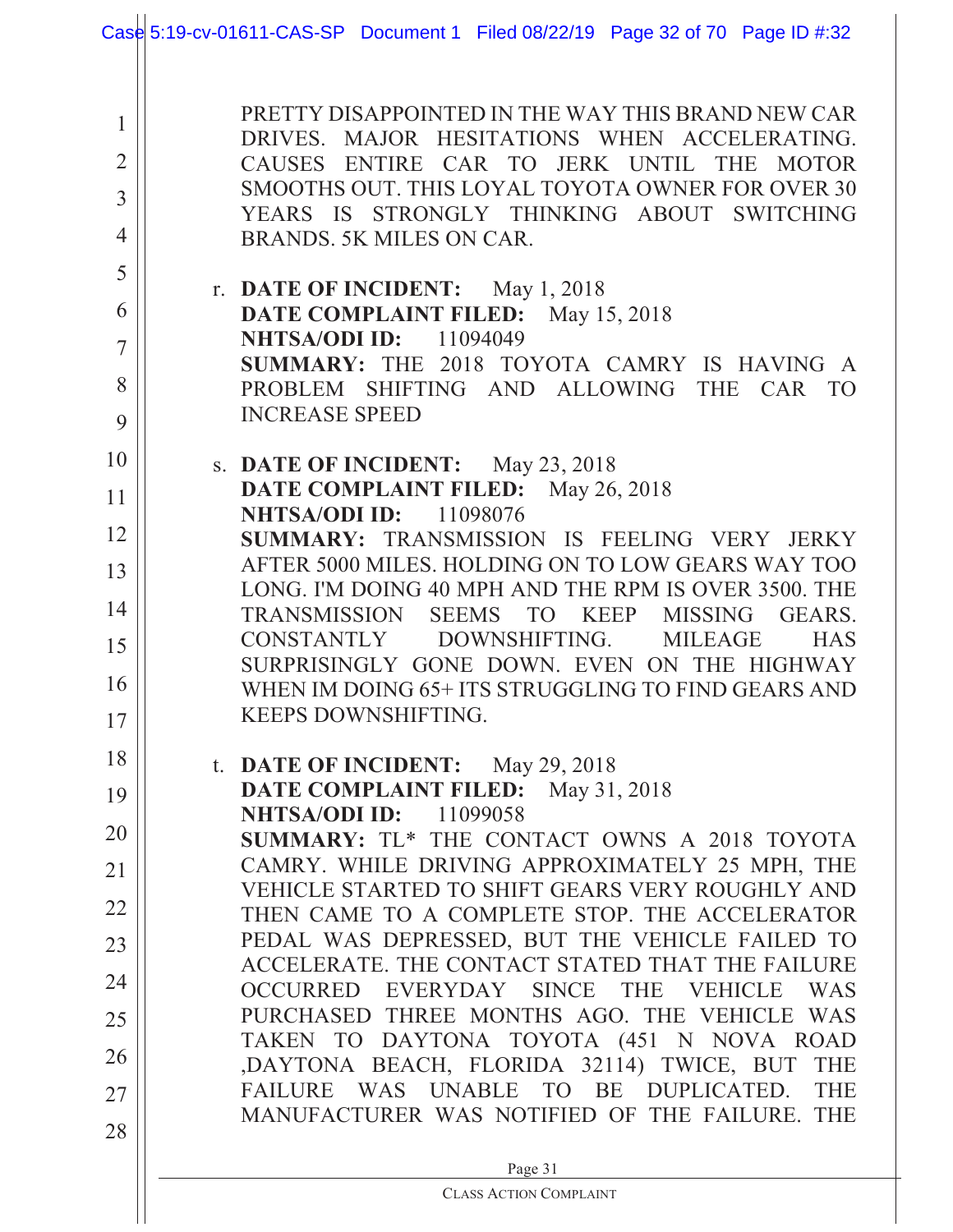|                | Case 5:19-cv-01611-CAS-SP Document 1 Filed 08/22/19 Page 33 of 70 Page ID #:33                                     |
|----------------|--------------------------------------------------------------------------------------------------------------------|
|                |                                                                                                                    |
| $\mathbf{1}$   | VEHICLE WAS NOT REPAIRED. THE APPROXIMATE<br>FAILURE MILEAGE WAS 2,000.                                            |
| $\overline{2}$ |                                                                                                                    |
| $\overline{3}$ | u. DATE OF INCIDENT: May 29, 2018                                                                                  |
| $\overline{4}$ | DATE COMPLAINT FILED: June 7, 2018<br><b>NHTSA/ODI ID:</b><br>11100321                                             |
|                | SUMMARY: NEW 2018 CAMRY SE WITH 458 MILES, 4                                                                       |
| 5              | CYLINDER/8 SPEED AUTOMATIC TRANSMISSION. CAR                                                                       |
| 6              | HESITATES WHEN ACCELERATING AND CANNOT SEEM TO                                                                     |
| $\overline{7}$ | FIND THE CORRECT GEAR. MOST NOTICEABLE BETWEEN<br><b>1ST AND 3RD GEARS</b>                                         |
| 8              |                                                                                                                    |
| 9              | v. DATE OF INCIDENT: May 31, 2018                                                                                  |
| 10             | DATE COMPLAINT FILED: May 31, 2018<br><b>NHTSA/ODI ID:</b><br>11098994                                             |
| 11             | SUMMARY: THIS CAR ONLY HAS 120 MILES ON IT, BUT THE                                                                |
|                | PROBLEM HAS BEEN PRESENT SINCE I TOOK DELIVERY.                                                                    |
| 12             | UPON INITIAL ACCELERATION FROM A DEAD STOP, THERE<br>IS A LONG DEAD ZONE IN THE ACCELERATOR LEADING TO             |
| 13             | POOR THROTTLE RESPONSE. IT'S HARD TO TELL WHEN THE                                                                 |
| 14             | VEHICLE IS GOING TO BEGIN MOVING. ONCE MOVING, THE                                                                 |
| 15             | TRANSMISSION JUMPS IN AND OUT OF VARIOUS GEARS,                                                                    |
| 16             | AND THE CAR CAN'T DECIDE WHICH GEAR TO USE. IT ALSO<br>SLAMS IN AND OUT OF<br>SOME<br>GEARS WITH<br>N <sub>O</sub> |
| 17             | CONSISTENCY. IT SEEMS LIKE A PROGRAM ISSUE, BUT IT                                                                 |
| 18             | TO BE HANDLED VERY SOON OR<br><b>THIS</b><br><b>NEEDS</b>                                                          |
|                | TRANSMISSION MAY NOT LAST 10-20K MILES.                                                                            |
| 19             | w. DATE OF INCIDENT: June 1, 2018                                                                                  |
| 20             | <b>DATE COMPLAINT FILED:</b> June 30, 2018                                                                         |
| 21             | <b>NHTSA/ODI ID:</b> 11104918<br>SUMMARY: THE CAR HAS ACCELERATION/SPEED                                           |
| 22             | PROBLEMS. IT TAKES TOO LONG TO ACCELERATE WHEN                                                                     |
| 23             | CHANGING LANES, PASSING OTHER VEHICLE,<br><b>OR</b>                                                                |
| 24             | ENTERING FREEWAY. THIS ISSUE IS GOING ON ALL AND<br>EVERY TIME I DRIVE IT. I PURCHASED THE CAR ONE                 |
| 25             | MONTH AGO. THIS IS MY 5TH CAMRY AND I NEVER HAD                                                                    |
|                | THIS PROBLEM. CAR IS UNSAFE AND IM SCARED TO DRIVE.                                                                |
| 26             | TOYOTA, DO SOMETHING BEFORE SOMEONE DIES!!!!!!!!!!!!!!                                                             |
| 27             | ALMOST GOT REAR-ENDED COUPLE OF TIMES                                                                              |
| 28             |                                                                                                                    |
|                | Page 32                                                                                                            |
|                | <b>CLASS ACTION COMPLAINT</b>                                                                                      |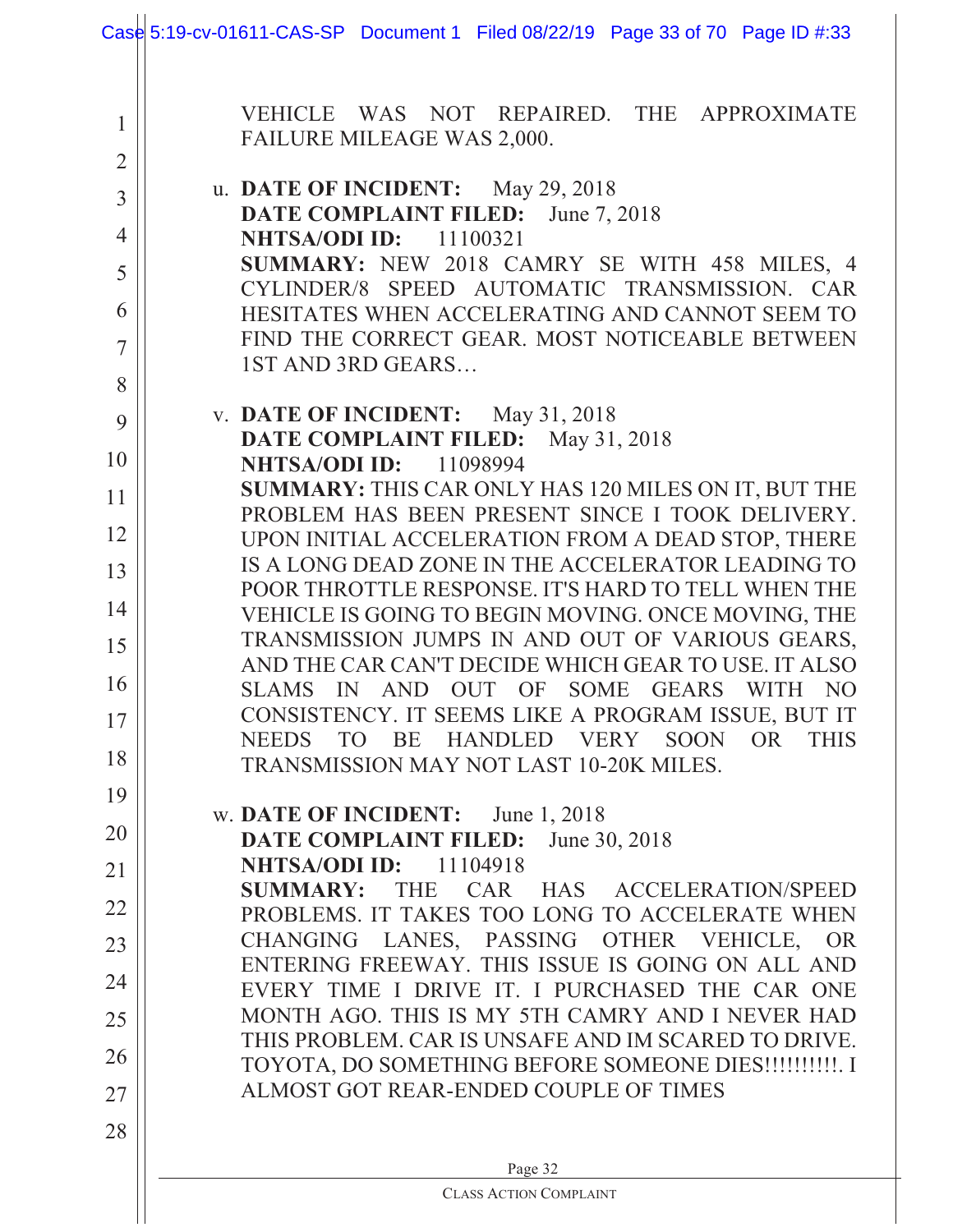|                | Case 5:19-cv-01611-CAS-SP Document 1 Filed 08/22/19 Page 34 of 70 Page ID #:34                          |
|----------------|---------------------------------------------------------------------------------------------------------|
|                |                                                                                                         |
| $\mathbf{1}$   | x. DATE OF INCIDENT: June 7, 2018                                                                       |
| $\overline{2}$ | <b>DATE COMPLAINT FILED:</b> June 15, 2018<br><b>NHTSA/ODI ID:</b><br>11102223                          |
| $\overline{3}$ | SUMMARY: 2018 CAMRY 8 SPEED AUTOMATIC                                                                   |
| $\overline{4}$ | TRANSMISSION HAS DOWNSHIFTING PROBLEMS. THIS<br>INVOLVES A DELAY IN DOWNSHIFTING THAT I HAVE            |
| 5              | FOUND ON 3 OCCASIONS COULD HAVE BEEN DANGEROUS.                                                         |
|                | UPON COMPLETING A TURN AND REAPPLYING GAS PEDAL                                                         |
| 6              | THE CAR APPEARED TO BE IN NEUTRAL OR STUCK<br>BETWEEN GEARS. I HAD A DEAD GAS PEDAL FOR 3 OR 4          |
| $\overline{7}$ | SECONDS. ON 1 OCCASION I COULD HAVE BEEN INVOLVED                                                       |
| 8              | IN A REAR END COLLISION IF THE OTHER DRIVER HADN'T                                                      |
| 9              | REALIZED SOMETHING WAS WRONG AND SWERVED TO<br>AVOID MY CAR. I CURRENTLY HAVE LEMON LAW                 |
| 10             | COMPLAINT<br><b>FILED</b><br><b>WITH</b><br><b>THE</b><br><b>STATE</b><br><b>ATTORNEY</b>               |
| 11             | GENERALS OFFICE INVOLVING THIS CAR AND<br>IT'S                                                          |
| 12             | TRANSMISSION.                                                                                           |
| 13             | y. DATE OF INCIDENT: June $13, 2018$                                                                    |
| 14             | <b>DATE COMPLAINT FILED:</b> June 13, 2018<br>11101557<br>NHTSA/ODI ID:                                 |
| 15             | <b>SUMMARY: TOYOTA CAMRY XLE V6 HAS TRANSMISSION</b>                                                    |
|                | ISSUES. FIRST 5000 MI SERVICE HAS ALREADY BEEN                                                          |
| 16             | COMPLETED. CAR CURRENTLY HAS ~8K MILES AND HAS<br>NOT IMPROVED. (1) FIRST GEAR DOES NOT SHIFT           |
| 17             | SMOOTHLY TO SECOND. CAR JOLTS DURING THIS SHIFT.                                                        |
| 18             | ISSUE IS WORSE WHEN THE CAR IS COLD, BUT CAN BE                                                         |
| 19             | <b>REPRODUCED EVEN</b>                                                                                  |
| 20             | z. DATE OF INCIDENT: $July 1, 2018$                                                                     |
| 21             | <b>DATE COMPLAINT FILED:</b> July 1, 2018                                                               |
| 22             | <b>NHTSA/ODI ID:</b> 11104946<br>SUMMARY: 4-CYLINDER XSE HAS SIGNIFICANT                                |
| 23             | ACCELERATION DELAY AFTER DEPRESSING THE PEDAL;                                                          |
| 24             | THIS IS ESPECIALLY APPARENT WHEN ACCELERATING                                                           |
| 25             | FROM A ROLLING STOP AT APPROXIMATELY 15-25 MPH.<br>OCCASIONALLY, THE GEAR WILL ALSO SHIFT ABRUPTLY      |
|                | WHEN ACCELERATING FROM 15-25 MPH, CAUSING THE                                                           |
| 26             | CAR TO LURCH FORWARD SUDDENLY. THIS IS                                                                  |
| 27             | DANGEROUS; IF THERE IS A CAR IN FRONT OF YOU, THERE<br>IS A HIGH CHANCE OF CAUSING A REAR END ACCIDENT. |
| 28             |                                                                                                         |
|                | Page 33<br><b>CLASS ACTION COMPLAINT</b>                                                                |
|                |                                                                                                         |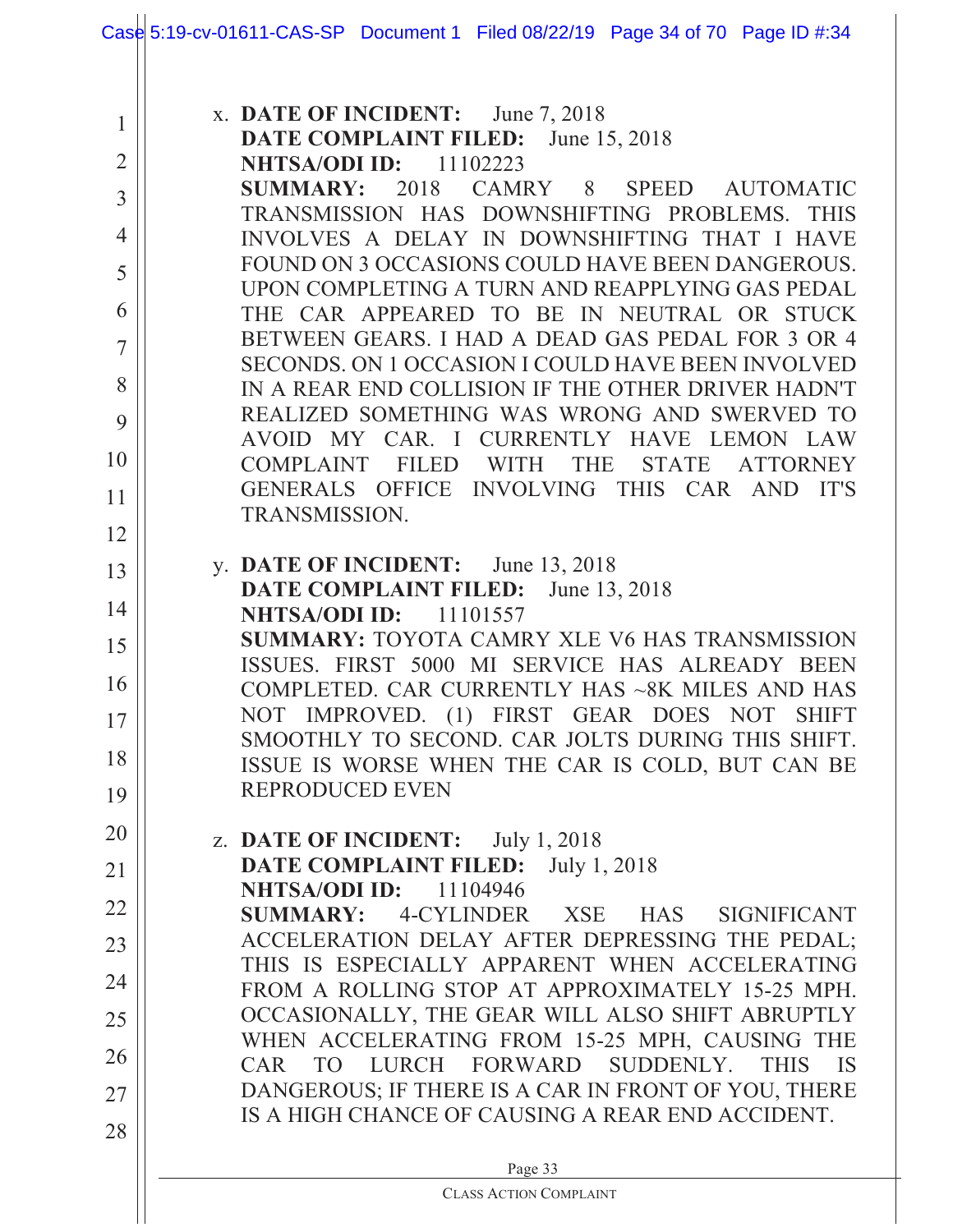|                | Case 5:19-cv-01611-CAS-SP Document 1 Filed 08/22/19 Page 35 of 70 Page ID #:35                                                      |
|----------------|-------------------------------------------------------------------------------------------------------------------------------------|
|                |                                                                                                                                     |
|                |                                                                                                                                     |
| $\mathbf{1}$   | aa. DATE OF INCIDENT: July 2, 2018                                                                                                  |
| $\overline{2}$ | <b>DATE COMPLAINT FILED:</b> July 15, 2018<br><b>NHTSA/ODI ID:</b> 11111444                                                         |
| $\overline{3}$ | <b>SUMMARY: VEHICLE HAS ISSUES WITH TRANSMISSION.</b>                                                                               |
| $\overline{4}$ | THERE ARE TIMES WHEN THE CAR CAN'T SEEM TO DECIDE                                                                                   |
| 5              | WHAT GEAR TO PICK AND WHEN TO ENGAGE IT                                                                                             |
| 6              | <b>SECOND</b><br><b>RESULTING</b><br>IN<br>OR<br>TWO<br>OF<br><b>DEAD</b><br>A<br>ACCELERATION. ONCE VEHICLE DECIDES WHAT TO DO, IT |
| $\overline{7}$ | SENDS AN EXCESSIVE AMOUNT OF POWER TO THE                                                                                           |
| 8              | WHEELS WITH UNINTENDED ACCELERATION RATES. THIS                                                                                     |
| 9              | MOST COMMONLY HAPPENS WHEN SLOWING FOR A YIELD<br>AND THEN GOING, STOP AND GO TRAFFIC, AND PASSING                                  |
|                | ON THE HIGHWAY. FUEL ECONOMY IS ALL OVER THE                                                                                        |
| 10             | AS WELL, MOST LIKELY DUE<br>TO T<br>PLACE<br><b>POOR</b><br><b>TRANSMISSION.</b>                                                    |
| 11             |                                                                                                                                     |
| 12             | THIS HAS BEEN AN ISSUE SINCE CAR WAS FIRST BOUGHT                                                                                   |
| 13             | IN NOVEMBER 2017HAS NEARLY 8000 MILES AS OF JULY<br>18 AND STILL AN ISSUE.                                                          |
| 14             |                                                                                                                                     |
| 15             | The existence of the 8AT Transmission Defect is a material fact that<br>79.                                                         |
| 16             | a reasonable consumer would consider when deciding whether to purchase or                                                           |
| 17             | lease a Class Vehicle. Had Plaintiffs and other Class Members known of the 8AT                                                      |
| 18             | Transmission Defect, they would have paid less for the Class Vehicles or would                                                      |
| 19             | not have purchased or leased them.                                                                                                  |
| 20             | 80.<br>Reasonable consumers, like Plaintiffs, reasonably expect that a                                                              |
| 21             | vehicle's Direct Shift-8AT Transmissions are safe, will function in a manner that                                                   |
| 22             | will not pose a safety risk, and are free of defects. Plaintiffs and Class Members                                                  |
| 23             | further reasonably expect that Toyota will not sell or lease vehicles with known                                                    |
| 24             | safety defects, such as the 8AT Transmission Defect, and will disclose any such                                                     |
| 25             | defects to its consumers when it learns of them. They did not expect Toyota to                                                      |
| 26             | fail to disclose the 8AT Transmission Defect to them and to continually deny it.                                                    |
| 27             |                                                                                                                                     |
| 28             |                                                                                                                                     |
|                | Page 34                                                                                                                             |
|                | <b>CLASS ACTION COMPLAINT</b>                                                                                                       |
|                |                                                                                                                                     |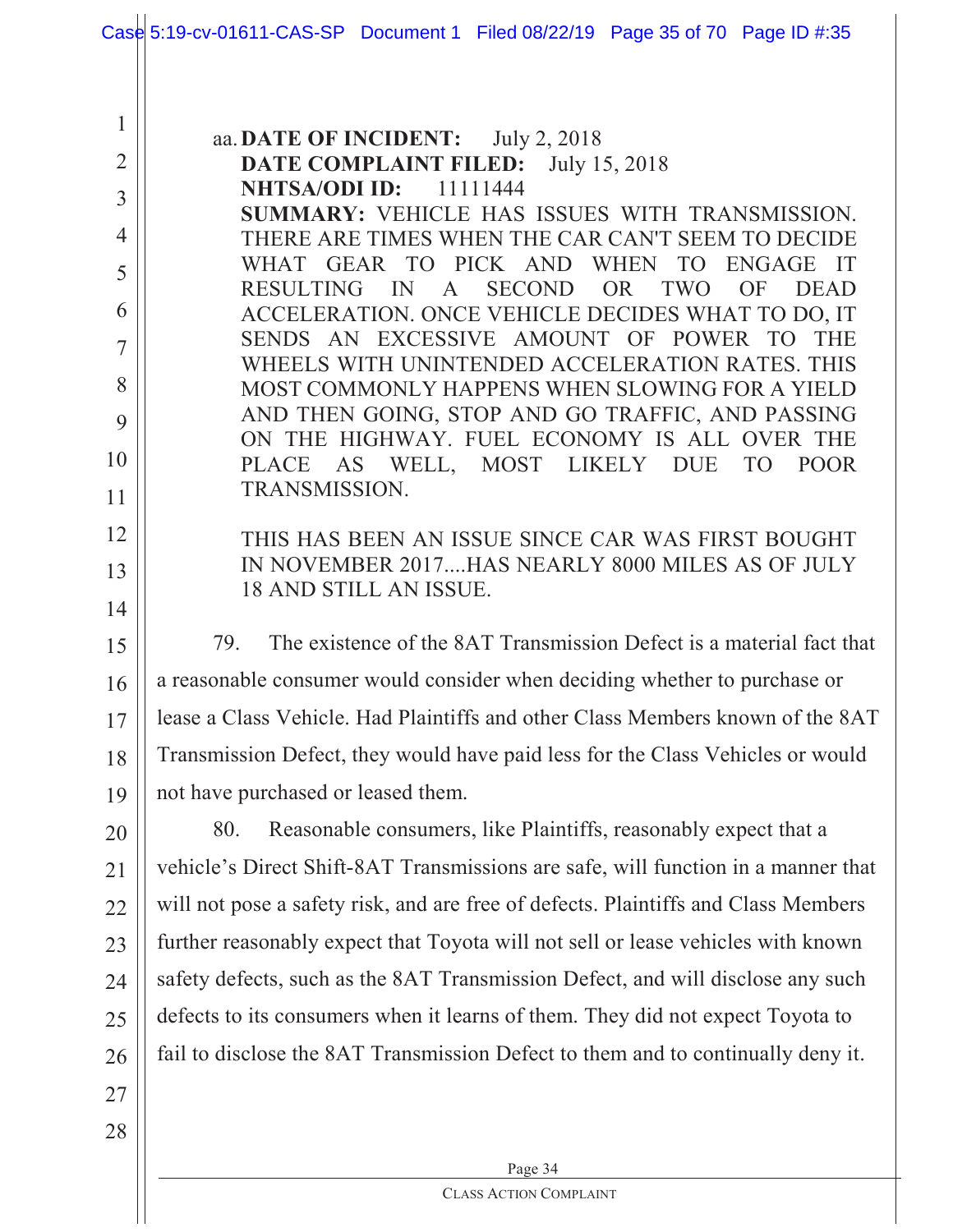| $\mathbf{1}$   | <b>Toyota Has Actively Concealed the 8AT Transmission Defect</b>                                                |
|----------------|-----------------------------------------------------------------------------------------------------------------|
| $\overline{2}$ | Despite its knowledge of the 8AT Transmission Defect in the Class<br>81.                                        |
| 3              | Vehicles, Toyota actively concealed the existence and nature of the defect from                                 |
| $\overline{4}$ | Plaintiffs and Class Members. Specifically, Toyota failed to disclose or actively                               |
| 5              | concealed at and after the time of purchase, lease, or repair:                                                  |
| 6              | any and all known material defects or material nonconformity<br>(a)                                             |
| 7              | of the Class Vehicles, including the defects pertaining to the                                                  |
| 8              | Direct Shift-8AT Transmissions;                                                                                 |
| 9              | that the Class Vehicles, including the Direct Shift-8AT<br>(b)                                                  |
| 10             | Transmissions, were not in good in working order, were                                                          |
| 11             | defective, and were not fit for their intended purposes; and                                                    |
| 12             | that the Class Vehicles and the Direct Shift-8AT<br>(c)                                                         |
| 13             | Transmissions were defective, despite the fact that Toyota                                                      |
| 14             | learned of such defects as early as 2017.                                                                       |
| 15             | <b>CLASS ACTION ALLEGATIONS</b>                                                                                 |
| 16             | 82.<br>Plaintiffs bring this lawsuit as a class action on behalf of themselves                                  |
| 17             | and all others similarly situated as members of the proposed Class pursuant to                                  |
| 18             | Federal Rules of Civil Procedure 23(a) and 23(b)(3). This action satisfies the                                  |
| 19             | numerosity, commonality, typicality, adequacy, predominance, and superiority                                    |
| 20             | requirements of those provisions.                                                                               |
| 21             | The Class and Sub-Class are defined as:<br>83.                                                                  |
| 22             |                                                                                                                 |
| 23             | All individuals in the United States who<br><b>Class:</b><br>purchased or leased any of the following vehicles: |
| 24             | 2018 to present Toyota Highlander<br>$\bullet$                                                                  |
| 25             | 2018 to present Toyota Sienna                                                                                   |
| 26             | 2018 to present Toyota Avalon                                                                                   |
| 27             | 2018 to present Lexus ES 350<br>2018 to present Lexus RX 350                                                    |
| 28             | 2018 to present Lexus GS 350                                                                                    |
|                | Page 35                                                                                                         |
|                | <b>CLASS ACTION COMPLAINT</b>                                                                                   |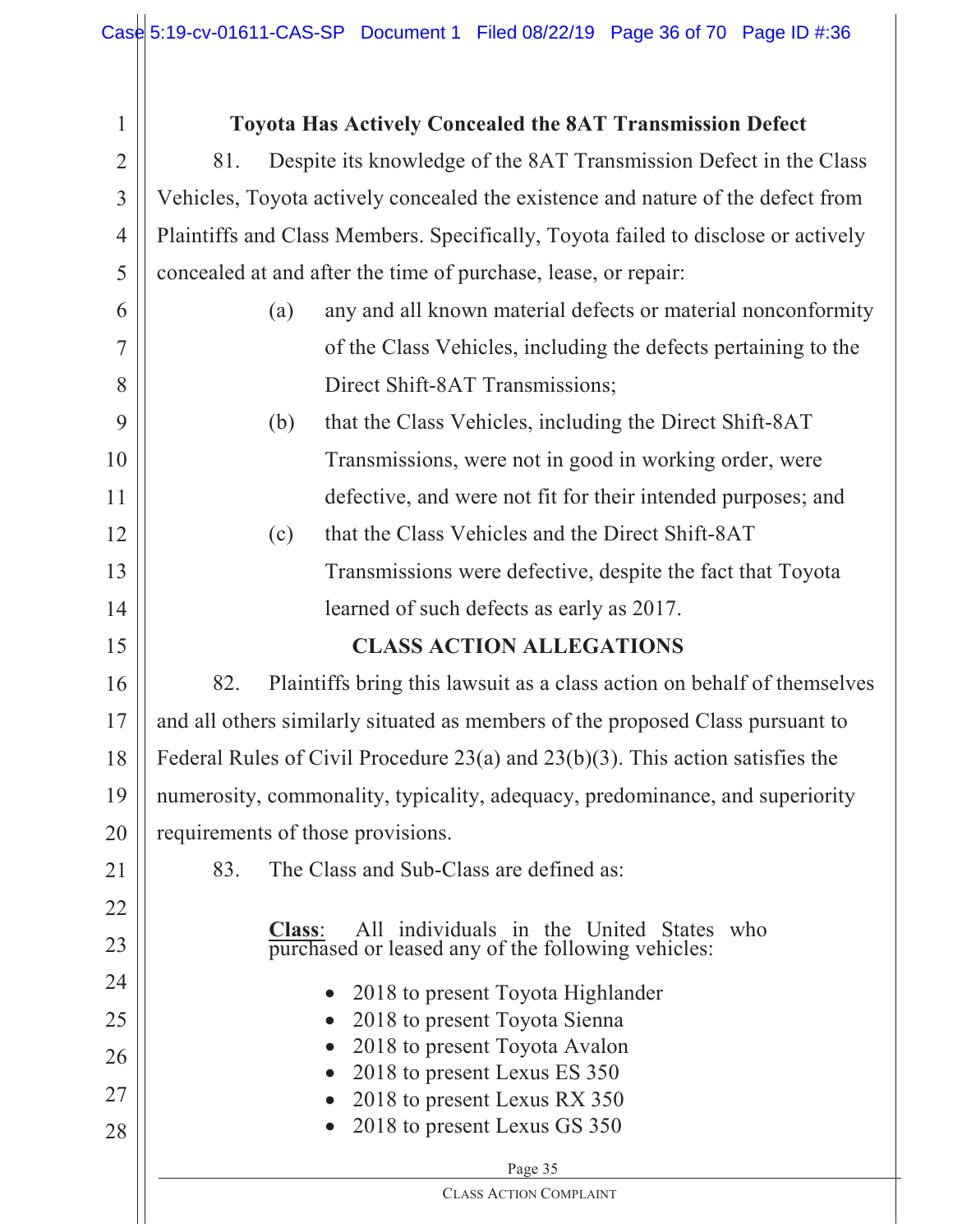|                     | Case $5:19$ -cv-01611-CAS-SP Document 1 Filed 08/22/19 Page 37 of 70 Page ID #:37                                                |
|---------------------|----------------------------------------------------------------------------------------------------------------------------------|
| 1<br>$\overline{2}$ | California Sub-Class: All members of the Class who<br>reside in the State of California.                                         |
| 3<br>4              | Georgia Sub-Class: All members of the Class who reside in the State of Georgia.                                                  |
| 5                   | New York Sub-Class: All members of the Class who<br>reside in the State of New York.                                             |
| 6<br>7              | <b>CLRA Sub-Class:</b> All members of the Class who are "consumers" within the meaning of California Civil"<br>Code $§$ 1761(d). |
| 8<br>9              | Implied Warranty Sub-Class: All members of the Class who purchased or leased their vehicles in the State<br>of California.       |
| 10<br>11            | 84.<br>Excluded from the Class and Sub-Classes are: (1) Defendants, any                                                          |
|                     | entity or division in which Defendants has a controlling interest, and their legal                                               |
| 12                  | representatives, officers, directors, assigns, and successors; (2) the Judge to                                                  |
| 13                  | whom this case is assigned and the Judge's staff; (3) any Judge sitting in the                                                   |
| 14                  | presiding state and/or federal court system who may hear an appeal of any                                                        |
| 15                  | judgment entered; and (4) those persons who have suffered personal injuries as a                                                 |
| 16                  | result of the facts alleged herein. Plaintiffs reserves the right to amend the Class                                             |
| 17                  | and Sub-Class definitions if discovery and further investigation reveal that the                                                 |
| 18                  | Class and Sub-Class should be expanded or otherwise modified.                                                                    |
| 19                  | Numerosity: Although the exact number of Class Members is<br>85.                                                                 |
| 20                  | uncertain and can only be ascertained through appropriate discovery, the number                                                  |
| 21                  | is great enough such that joinder is impracticable. The disposition of the claims                                                |
| 22                  | of these Class Members in a single action will provide substantial benefits to all                                               |
| 23                  | parties and to the Court. The Class Members are readily identifiable from                                                        |
| 24                  | information and records in Defendants' possession, custody, or control, as well                                                  |
| 25                  | as from records kept by the Department of Motor Vehicles.                                                                        |
| 26                  | Typicality: Plaintiffs' claims are typical of the claims of the Class in<br>86.                                                  |
| 27<br>$\bigcap$     | that Plaintiffs, like all Class Members, purchased or leased a Class Vehicle                                                     |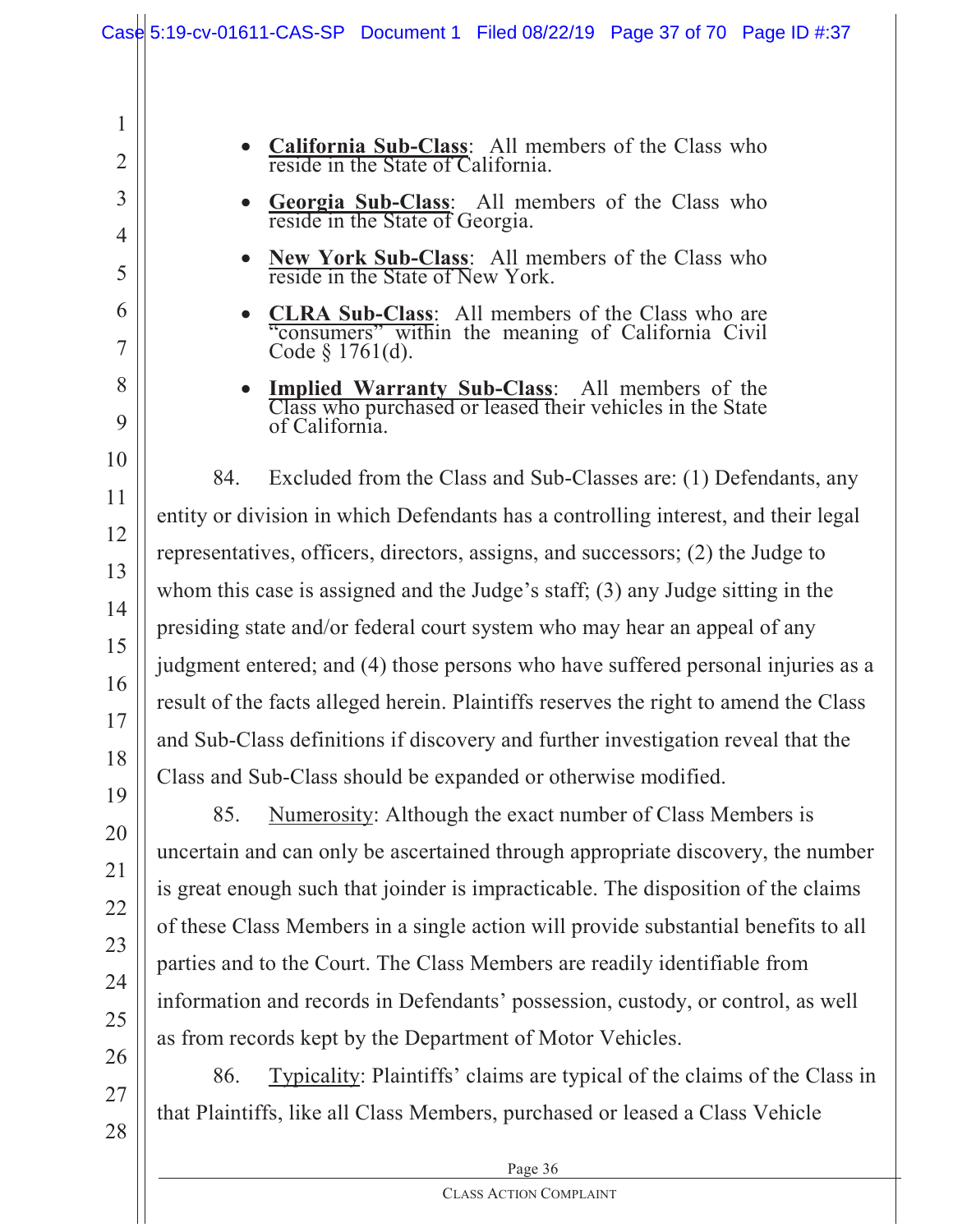1 2 3 4 5 6 designed, manufactured, and distributed by Toyota. The representative Plaintiffs, like all Class Members, have been damaged by Defendants' misconduct in that they have incurred or will incur the cost of repairing or replacing the defective Transmissions. Furthermore, the factual bases of Toyota's misconduct are common to all Class Members and represent a common thread resulting in injury to the Class.

7 8 9 10 87. Commonality: There are numerous questions of law and fact common to Plaintiffs and the Class that predominate over any question affecting Class Members individually. These common legal and factual issues include the following:

| 11 | Whether Class Vehicles suffer from defects relating to the<br>(a) |                                                                |  |
|----|-------------------------------------------------------------------|----------------------------------------------------------------|--|
| 12 |                                                                   | Direct Shift-8AT Transmissions;                                |  |
| 13 | (b)                                                               | Whether the defects relating to the Direct Shift-8AT           |  |
| 14 |                                                                   | Transmissions constitute an unreasonable safety risk;          |  |
| 15 | (c)                                                               | Whether Defendants knows about the defects pertaining to the   |  |
| 16 |                                                                   | Direct Shift-8AT Transmissions and, if so, how long            |  |
| 17 |                                                                   | Defendants has known of the defect;                            |  |
| 18 | (d)                                                               | Whether the defective nature of the Direct Shift-8AT           |  |
| 19 |                                                                   | Transmissions constitutes a material fact;                     |  |
| 20 | (e)                                                               | Whether Defendants has a duty to disclose the defective        |  |
| 21 |                                                                   | nature of the Direct Shift-8AT Transmissions to Plaintiffs and |  |
| 22 |                                                                   | Class Members;                                                 |  |
| 23 | (f)                                                               | Whether Plaintiffs and the other Class Members are entitled    |  |
| 24 |                                                                   | to equitable relief, including a preliminary and/or permanent  |  |
| 25 |                                                                   | injunction;                                                    |  |
| 26 | (g)                                                               | Whether Defendants knew or reasonably should have known        |  |
| 27 |                                                                   | of the defects pertaining to the Direct Shift-8AT              |  |
| 28 |                                                                   |                                                                |  |
|    |                                                                   | Page 37                                                        |  |
|    |                                                                   | CLASS ACTION COMPLAINT                                         |  |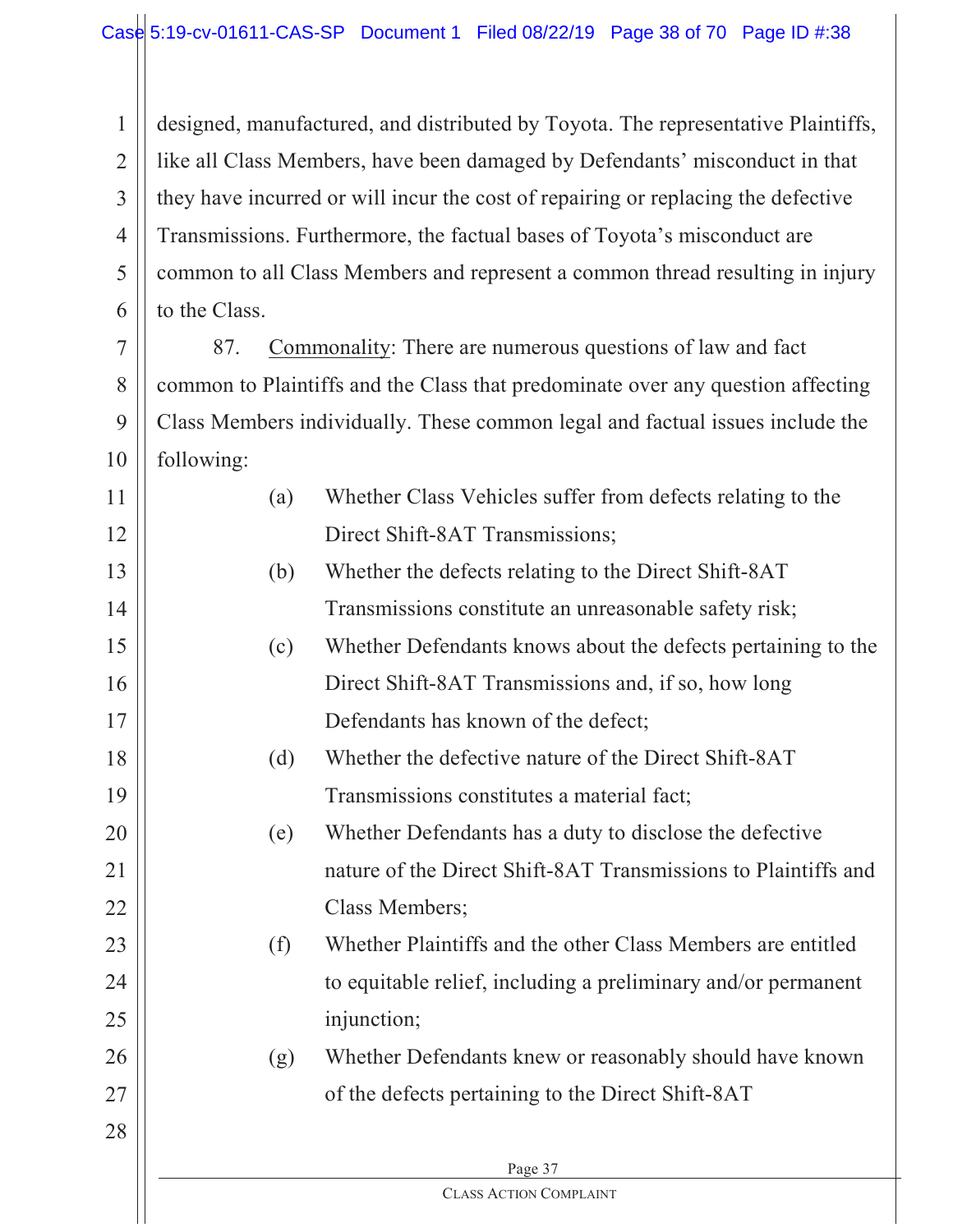Page 38 1 2 3 4 5 6 7 8 9 10 11 12 13 14 15 16 17 18 19 20 21 22 23 24 25 26 27 28 Transmissions before they sold and leased Class Vehicles to Class Members; (h) Whether Defendants should be declared financially responsible for notifying the Class Members of problems with the Class Vehicles and for the costs and expenses of repairing and replacing the defective Direct Shift-8AT Transmissions; (i) Whether Defendants are obligated to inform Class Members of their right to seek reimbursement for having paid to diagnose, repair, or replace their defective Direct Shift-8AT Transmissions; (j) Whether Defendants breached the implied warranty of merchantability pursuant to the Magnuson-Moss Warranty Act; (k) Whether Defendants breached the implied warranty of merchantability pursuant to the Song-Beverly Act; (l) Whether Defendants breached their express warranties under UCC section 2301; and (m) Whether Defendants breached written warranties pursuant to the Magnuson-Moss Warranty Act. 88. Adequate Representation: Plaintiffs will fairly and adequately protect the interests of the Class Members. Plaintiffs have retained attorneys experienced in the prosecution of class actions, including consumer and product defect class actions, and he intends to prosecute this action vigorously. 89. Predominance and Superiority: Plaintiffs and Class Members have all suffered and will continue to suffer harm and damages as a result of Defendants' unlawful and wrongful conduct. A class action is superior to other available methods for the fair and efficient adjudication of the controversy.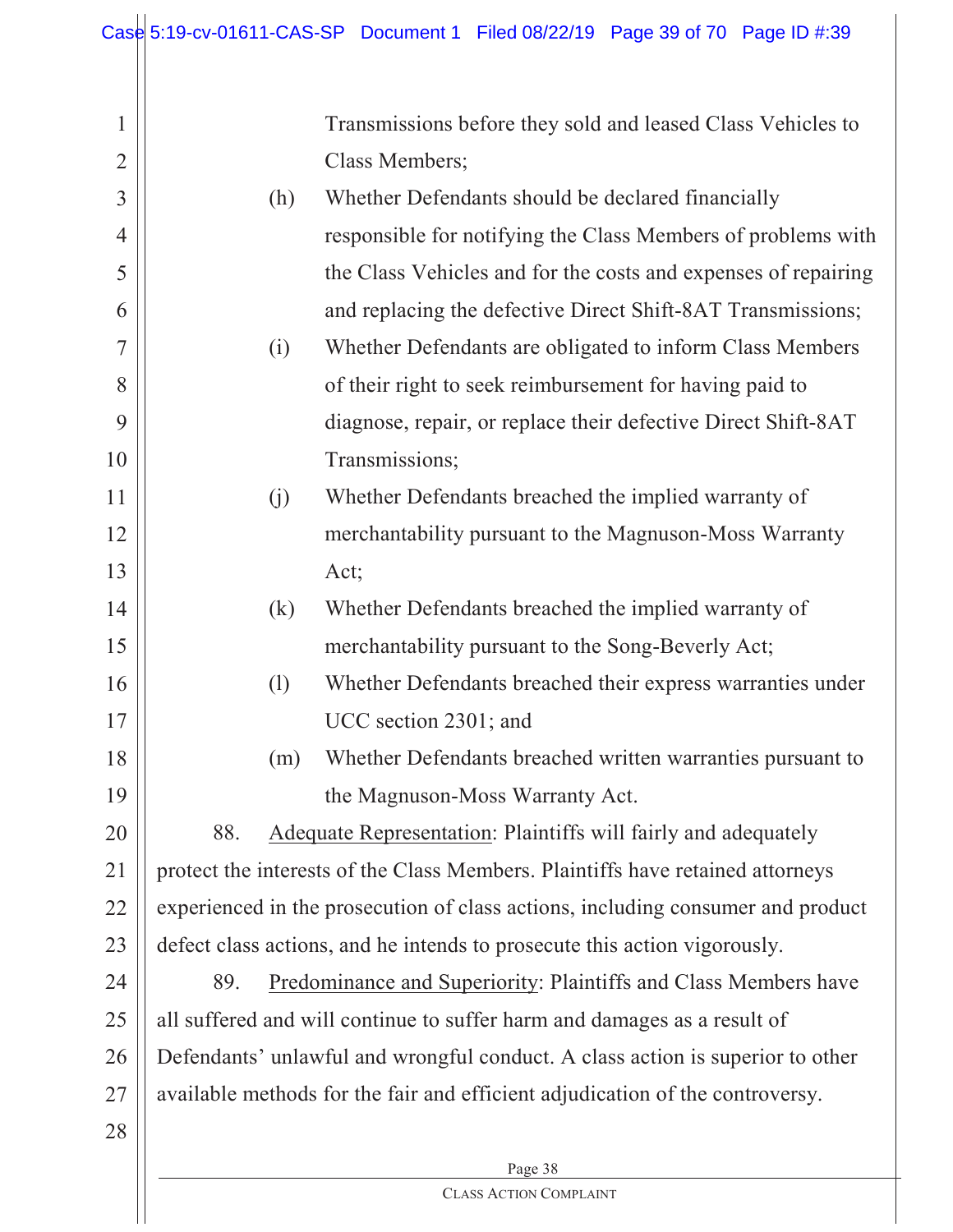Page 39 1 2 3 4 5 6 7 8 9 10 11 12 13 14 15 16 17 18 19 20 21 22 23 24 25 26 27 28 Absent a class action, most Class Members would likely find the cost of litigating their claims prohibitively high and would therefore have no effective remedy. Because of the relatively small size of the individual Class Members' claims, it is likely that only a few Class Members could afford to seek legal redress for Defendants' misconduct. Absent a class action, Class Members will continue to incur damages, and Defendants' misconduct will continue without remedy or relief. Class treatment of common questions of law and fact would also be a superior method to multiple individual actions or piecemeal litigation in that it will conserve the resources of the courts and the litigants and promote consistency and efficiency of adjudication. **FIRST CAUSE OF ACTION (Violation of California's Consumers Legal Remedies Act, California Civil Code § 1750,** *et seq***.)** 90. Plaintiffs incorporates by reference the allegations contained in paragraphs 1 through 89, *supra*. 91. Plaintiff Morales brings this cause of action on behalf of themselves and the Class, or, alternatively, the CLRA Sub-Class. 92. Defendants are "persons" as defined by California Civil Code § 1761(c). 93. Plaintiff Morales and CLRA Sub-class Members are "consumers" within the meaning of California Civil Code § 1761(d) because they purchased their Class Vehicles primarily for personal, family, or household use. 94. By failing to disclose and concealing the defective nature of the Direct Shift-8AT Transmissions from Plaintiff Morales and prospective Class Members, Toyota violated California Civil Code § 1770(a), as it represented that the Class Vehicles and their Direct Shift-8AT Transmissions had characteristics and benefits that they do not have and represented that the Class Vehicles and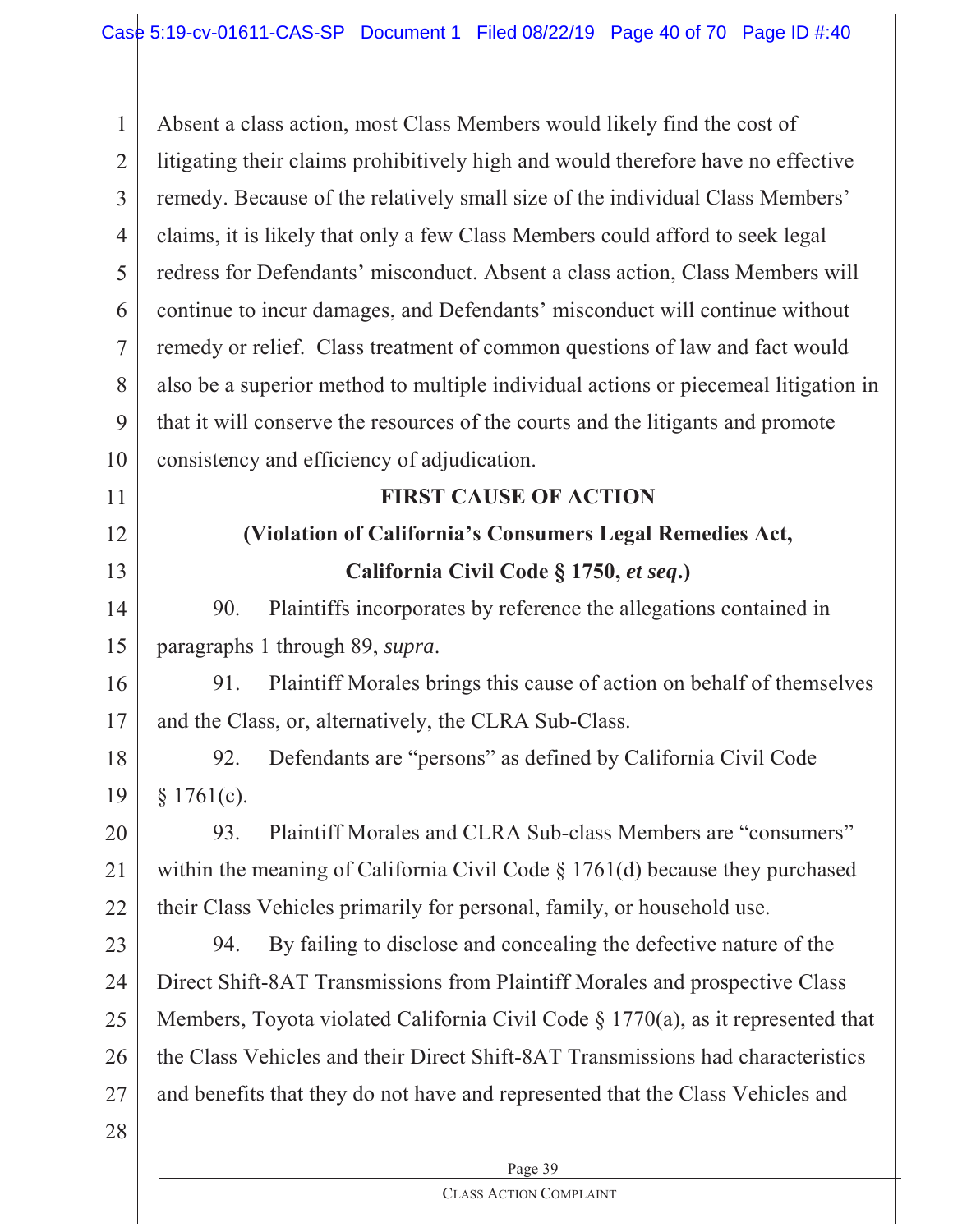their Direct Shift-8AT Transmissions were of a particular standard, quality, or grade when they were of another. *See* Cal. Civ. Code §§ 1770(a)(5) & (7).

3 4 5 95. Toyota's unfair and deceptive acts or practices occurred repeatedly in Toyota's trade or business, were capable of deceiving a substantial portion of the purchasing public and imposed a serious safety risk on the public.

6 7 8 96. Toyota knew that the Class Vehicles and their Direct Shift-8AT Transmissions suffered from an inherent defect, were defectively designed, and were not suitable for their intended use.

9 10 11 12 13 14 15 97. Because of their reliance on Toyota's omissions, owners and/or lessees of the Class Vehicles, including Plaintiff Morales, suffered an ascertainable loss of money, property, and/or value of their Class Vehicles. Additionally, because of the 8AT Transmission Defect, Plaintiff Morales and Class Members were harmed and suffered actual damages in that the Class Vehicles' Direct Shift-8AT Transmissions are substantially certain to fail before their expected useful life has run.

16 17 18 98. Toyota was under a duty to Plaintiff Morales and Class Members to disclose the defective nature of the Direct Shift-8AT Transmissions and/or the associated repair costs because:

19 20 21 (a) Toyota was in a superior position to know the true state of facts about the safety defect in the Class Vehicles' Direct Shift-8AT Transmissions;

> (b) Plaintiff Morales and Class Members could not reasonably have been expected to learn or discover that their Direct Shift-8AT Transmissions had a dangerous safety defect until it manifested; and

(c) Toyota knew that Plaintiff Morales and Class Members could not reasonably have been expected to learn of or discover the

> Page 40 CLASS ACTION COMPLAINT

28

27

22

23

24

25

26

1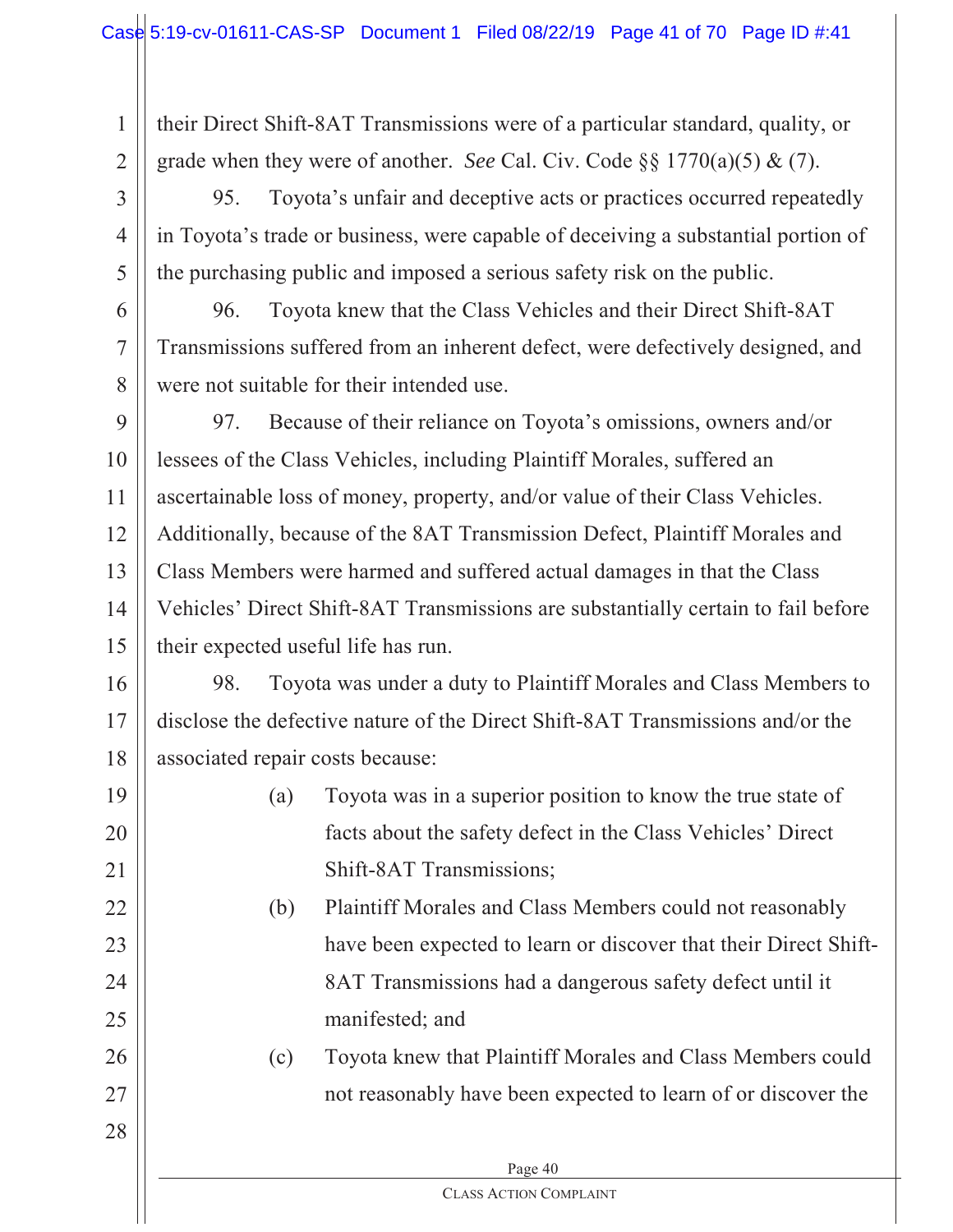safety defect.

99. In failing to disclose the defective nature of Direct Shift-8AT Transmissions, Toyota knowingly and intentionally concealed material facts and breached its duty not to do so.

5 6 7 8 9 10 11 100. The facts Toyota concealed from or failed to disclose to Plaintiff Morales and Class Members are material in that a reasonable consumer would have considered them to be important in deciding whether to purchase or lease the Class Vehicles or pay less. Had Plaintiff Morales and Class Members known that the Class Vehicles' Direct Shift-8AT Transmissions were defective, they would not have purchased or leased the Class Vehicles or would have paid less for them.

12 13 14 15 16 101. Plaintiff Morales and Class Members are reasonable consumers who do not expect the Direct Shift-8AT Transmissions installed in their vehicles to exhibit problems such as the 8AT Transmission Defect. This is the reasonable and objective consumer expectation relating to a vehicle's Direct Shift-8AT Transmissions.

17 18 19 20 102. Because of Toyota's conduct, Plaintiff Morales and Class Members were harmed and suffered actual damages in that, on information and belief, the Class Vehicles experienced and will continue to experience problems such as the 8AT Transmission Defect.

21 22 23 103. As a direct and proximate result of Defendants' unfair or deceptive acts or practices, Plaintiff Morales and Class Members suffered and will continue to suffer actual damages.

24

1

2

3

4

104. Plaintiff Morales and the Class are entitled to equitable relief.

25 26 27 105. Plaintiff Morales provided Toyota with notice of its violations of the CLRA pursuant to California Civil Code § 1782(a). If Toyota fails to provide appropriate relief for its violations of the CLRA within 30 days, Plaintiff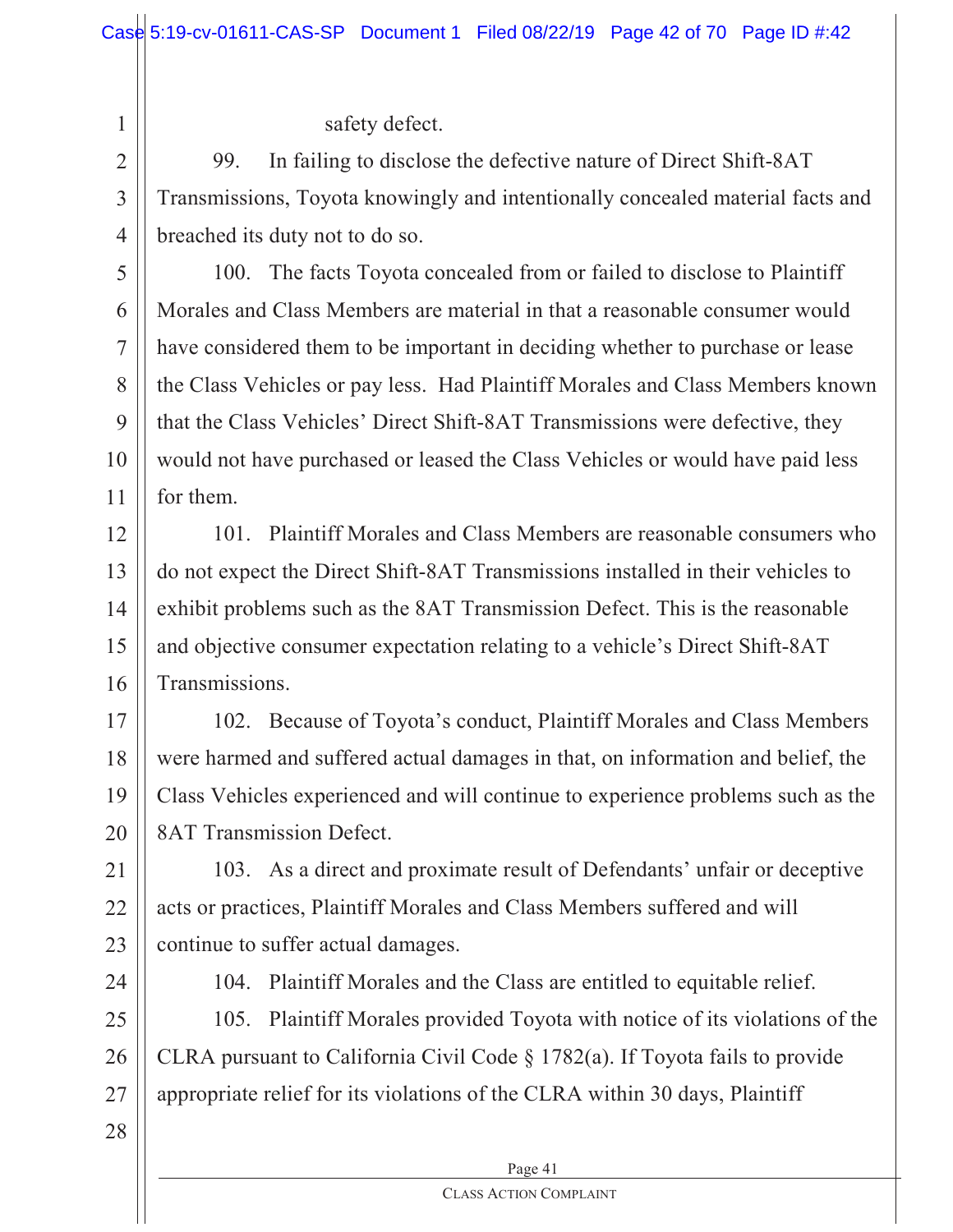Morales will seek monetary, compensatory, and punitive damages.

## **SECOND CAUSE OF ACTION**

## **(Violation of California Business & Professions Code § 17200,** *et seq.***)**

106. Plaintiffs incorporate by reference the allegations contained in paragraphs 1 through 89, *supra*.

107. Plaintiff Morales brings this cause of action on behalf of himself and the Class, or, alternatively, on behalf of the California Sub-Class.

8 9 10 11 12 13 14 108. Because of their reliance on Toyota's omissions, owners and/or lessees of the Class Vehicles, including Plaintiff Morales, suffered an ascertainable loss of money, property, and/or value of their Class Vehicles. Additionally, because of the 8AT Transmission Defect, Plaintiff Morales and Class Members were harmed and suffered actual damages in that the Class Vehicles' Direct Shift-8AT Transmissions are substantially certain to fail before their expected useful life has run.

15 16 17 109. California Business & Professions Code § 17200 prohibits acts of "unfair competition," including any "unlawful, unfair or fraudulent business act or practice" and "unfair, deceptive, untrue or misleading advertising."

18 19 20 110. Plaintiff Morales and Class Members are reasonable consumers who do not expect their Direct Shift-8AT Transmissions to exhibit the symptoms of the 8AT Transmission Defect.

21 22 23 111. Toyota knew the Class Vehicles and their Direct Shift-8AT Transmissions were defectively designed or manufactured, would fail prematurely, and were not suitable for their intended use.

24 25 26 112. In failing to disclose the 8AT Transmission Defect, Toyota has knowingly and intentionally concealed material facts and breached its duty not to do so.

27

1

2

3

4

5

6

7

28

113. Toyota was under a duty to Plaintiff Morales and Class Members to

Page 42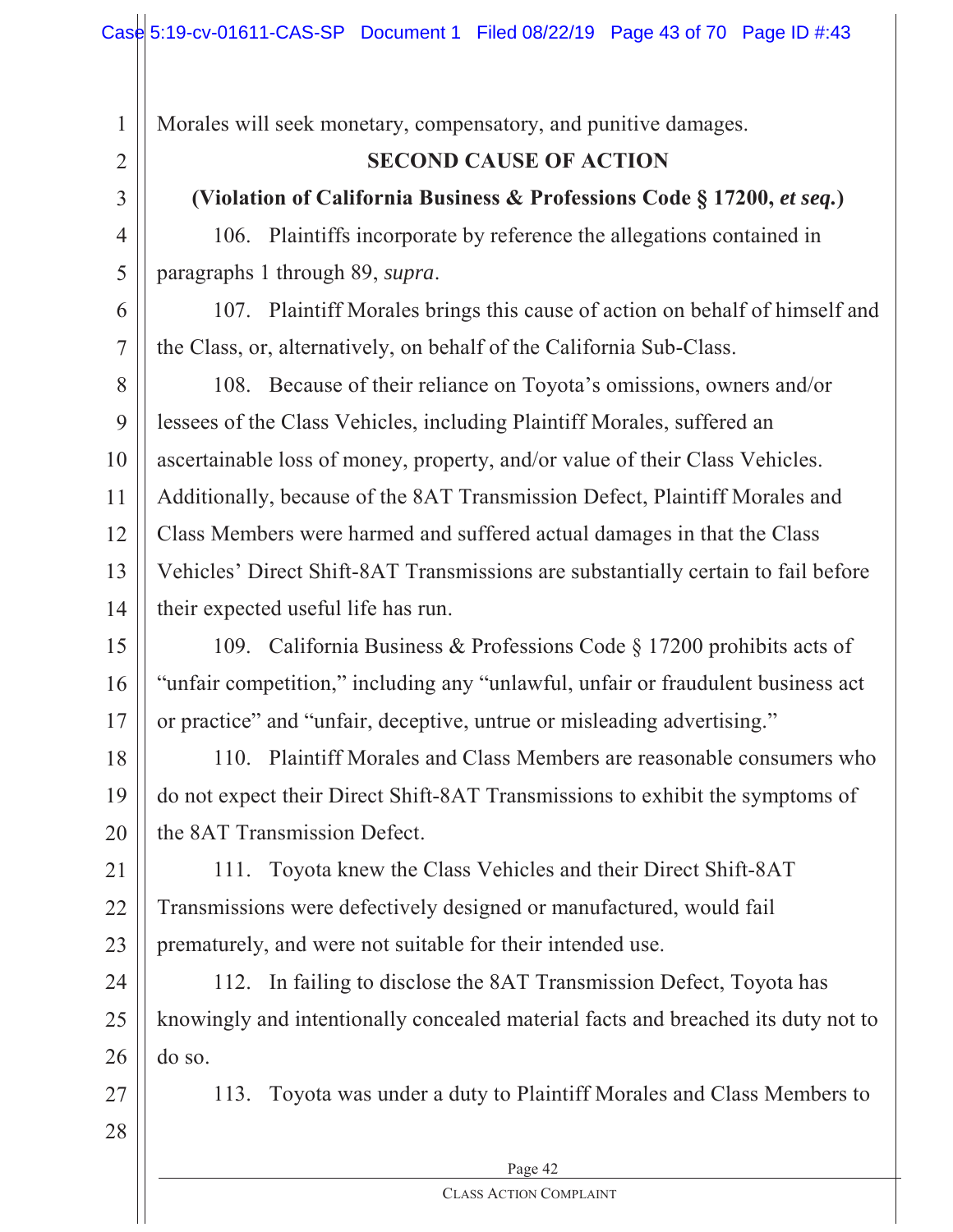1 2 disclose the defective nature of the Class Vehicles and their Direct Shift-8AT Transmissions because:

- 3 4 5 6 7 8 9 10 11 12 13 14 15 16 17 18 19 20 21 22 (a) Toyota was in a superior position to know the true state of facts about the safety defect in the Class Vehicles' Direct Shift-8AT Transmissions; and (b) Toyota actively concealed the defective nature of the Class Vehicles and their Direct Shift-8AT Transmissions from Plaintiff Morales and the Class. 114. The facts Toyota concealed from or failed to disclose to Plaintiff Morales and Class Members are material in that a reasonable person would have considered them to be important in deciding whether to purchase or lease Class Vehicles. Had they known of the 8AT Transmission Defect, Plaintiff Morales and the other Class Members would have paid less for Class Vehicles equipped with the subject Direct Shift-8AT Transmissions or would not have purchased or leased them at all. 115. Toyota continued to conceal the defective nature of the Class Vehicles and their Direct Shift-8AT Transmissions even after Class Members began to report problems. 116. Toyota's conduct was and is likely to deceive consumers. 117. Toyota's acts, conduct, and practices were unlawful, in that they constituted: (a) Violations of California's Consumers Legal Remedies Act;
	- (b) Violations of the Song-Beverly Consumer Warranty Act;
	- (c) Violations of the Magnuson-Moss Warranty Act; and
	- (d) Breach of Express Warranty under California Commercial Code section 2313.
	- 118. By its conduct, Toyota has engaged in unfair competition and
- 28

27

23

24

25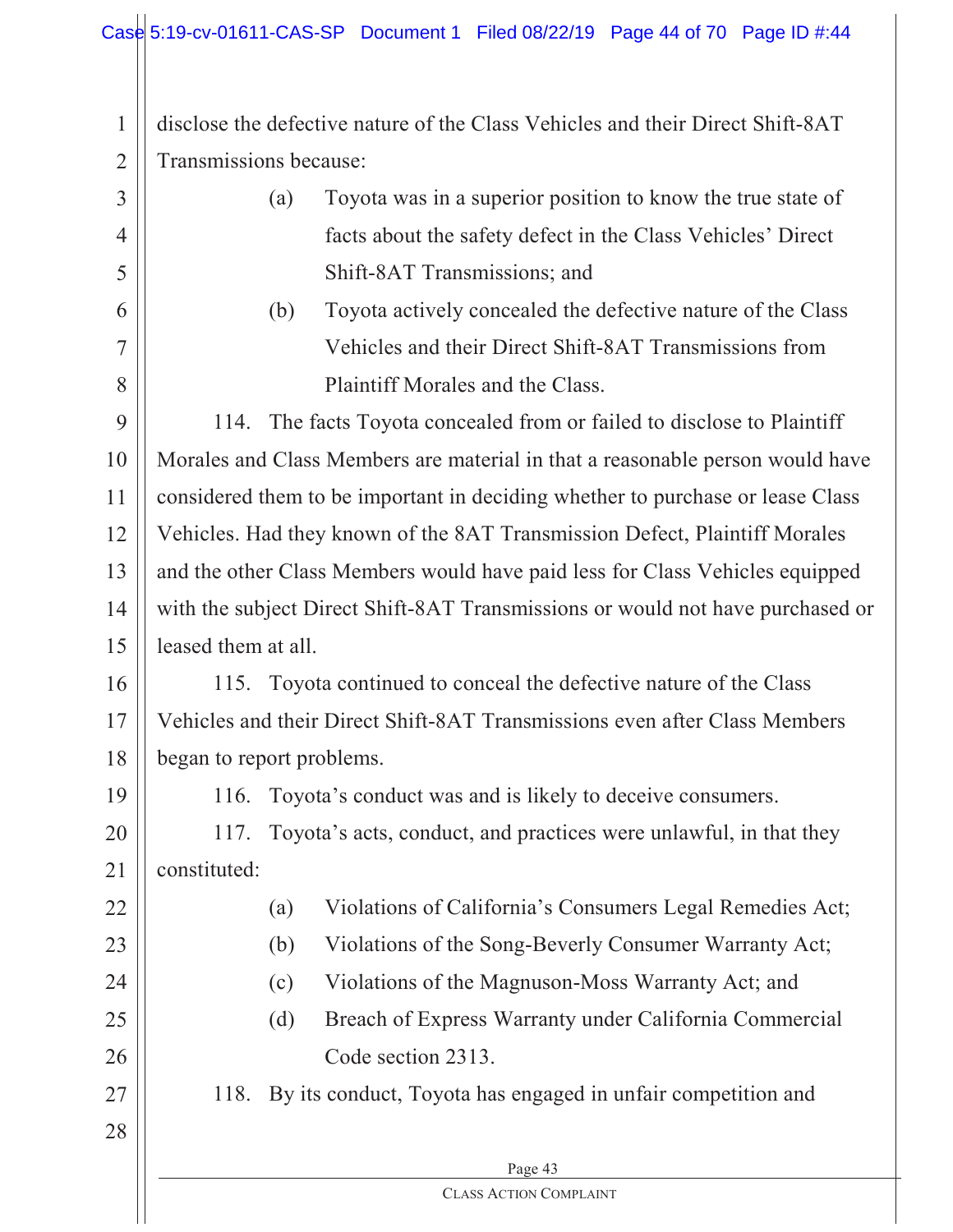1 2 3 4 5 6 7 8 9 10 11 12 13 14 15 16 17 18 19 20 21 22 23 24 25 26 27 28 unlawful, unfair, and fraudulent business practices. 119. Toyota's unfair or deceptive acts or practices occurred repeatedly in Defendants' trade or business and were capable of deceiving a substantial portion of the purchasing public. 120. As a direct and proximate result of Toyota's unfair and deceptive practices, Plaintiff Morales and Class Members have suffered and will continue to suffer actual damages. 121. Toyota has been unjustly enriched and should be required to make restitution to Plaintiff Morales and the Class pursuant to §§ 17203 and 17204 of the Business & Professions Code. **THIRD CAUSE OF ACTION (Breach of Implied Warranty Pursuant to Song-Beverly Consumer Warranty Act, California Civil Code §§ 1792 and 1791.1,** *et seq.***)** 122. Plaintiffs incorporate by reference the allegations contained in paragraphs 1 through 89, *supra*. 123. Plaintiff Morales brings this cause of action against Defendants on behalf of himself and the Implied Warranty Sub-Class. 124. Toyota was at all relevant times the manufacturer, distributor, warrantor, and/or seller of the Class Vehicles. Toyota knew or had reason to know of the specific use for which the Class Vehicles were purchased or leased. 125. Toyota provided Plaintiff Morales and Class Members with an implied warranty that the Class Vehicles and their components and parts are merchantable and fit for the ordinary purposes for which they were sold. However, the Class Vehicles are not fit for their ordinary purpose of providing reasonably reliable and safe transportation because, *inter alia*, the Class Vehicles and their Direct Shift-8AT Transmissions suffered from an inherent defect at the time of sale and thereafter and are not fit for their particular purpose of providing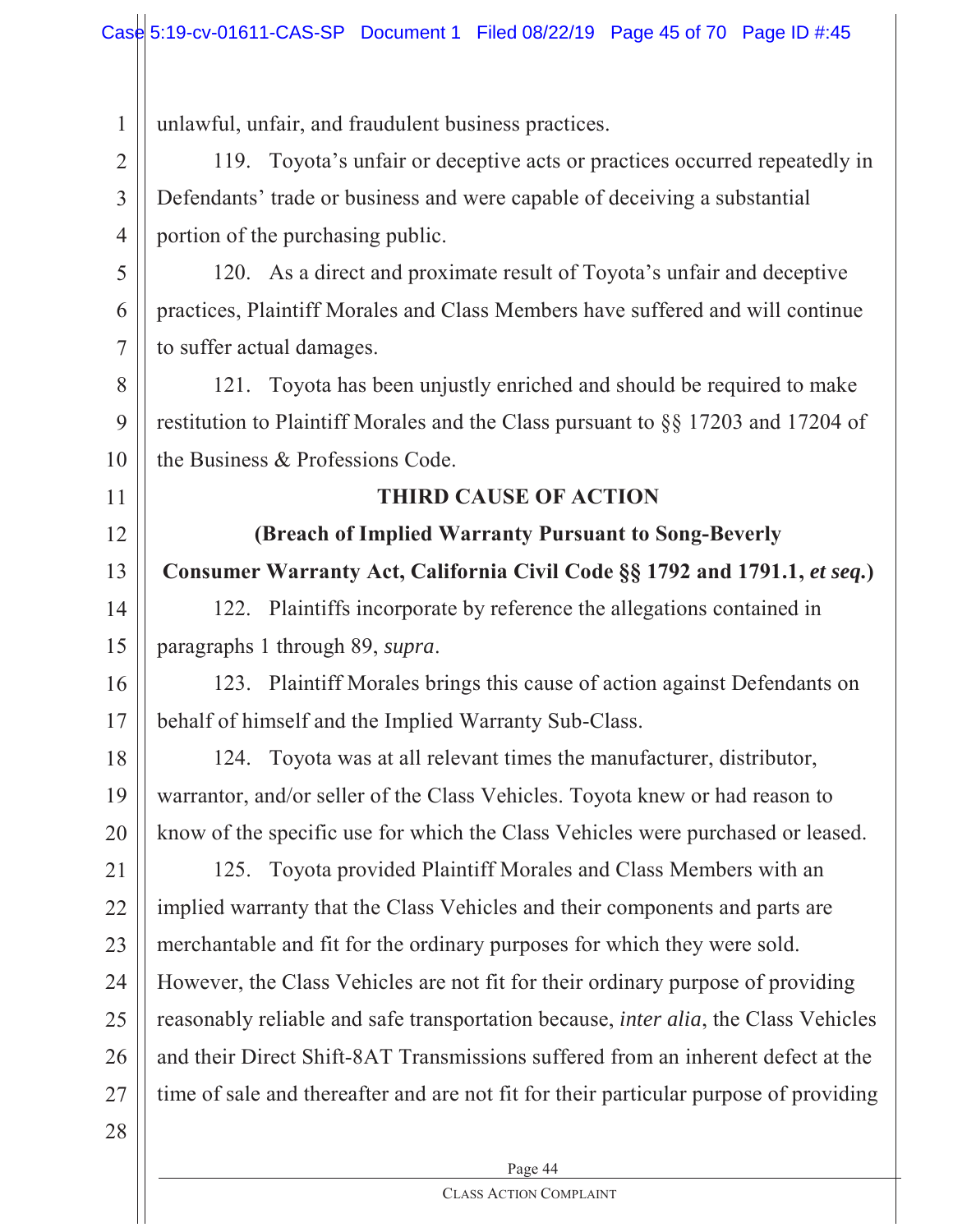safe and reliable transportation.

1

2 3 4 5 6 7 8 126. Toyota impliedly warranted that the Class Vehicles were of merchantable quality and fit for their intended use. This implied warranty included, among other things: (i) a warranty that the Class Vehicles and their Direct Shift-8AT Transmissions, which were manufactured, supplied, distributed, and/or sold by Toyota, would provide safe and reliable transportation; and (ii) a warranty that the Class Vehicles and their Direct Shift-8AT Transmissions would be fit for their intended use.

 $\mathbf Q$ 10 11 12 13 127. Contrary to the applicable implied warranties, the Class Vehicles and their Direct Shift-8AT Transmissions at the time of sale and thereafter were not fit for their ordinary and intended purpose of providing Plaintiff Morales and Class Members with reliable, durable, and safe transportation. Instead, the Class Vehicles are defective, including the defective Direct Shift-8AT Transmissions.

14 15 128. The alleged 8AT Transmission Defect is inherent and was present in each Class Vehicle at the time of sale.

16 17 18 19 20 21 22 129. Because of Toyota's breach of the applicable implied warranties, owners and/or lessees of the Class Vehicles suffered an ascertainable loss of money, property, and/or value of their Class Vehicles. Additionally, because of the 8AT Transmission Defect, Plaintiff Morales and Class Members were harmed and suffered actual damages in that the Class Vehicles' Direct Shift-8AT Transmissions are substantially certain to fail before their expected useful life has run.

23 24 25 130. Toyota's actions, as complained of herein, breached the implied warranty that the Class Vehicles were of merchantable quality and fit for such use in violation of California Civil Code §§ 1792 and 1791.1.

27

26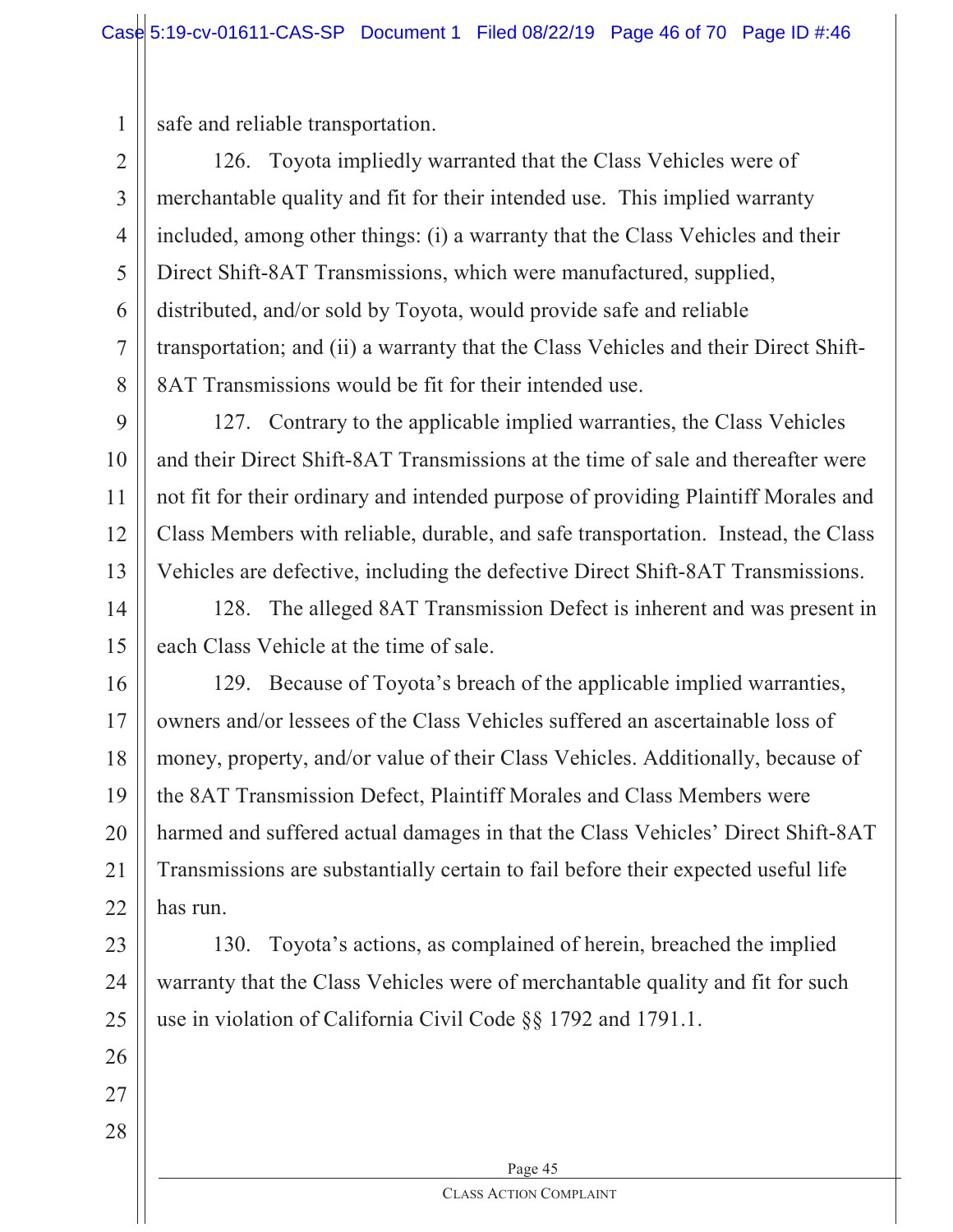3

4

5

6

7

8

9

10

1

## **FOURTH CAUSE OF ACTION (For Breach of Express Warranty)**

131. Plaintiffs incorporate by reference the allegations contained in paragraphs 1 through 89, *supra*.

132. Plaintiff Morales brings this cause of action on behalf of himself and on behalf of the Class, or, alternatively the California Sub-class, against TMS.

133. TMS provided all purchasers and lessees of the Class Vehicles with an express warranty described *infra*, which became a material part of the bargain. Accordingly, TMS's express warranty is an express warranty under California law.

11 12 134. The Direct Shift-8AT Transmissions were manufactured and/or installed in the Class Vehicles by TMS and are covered by the express warranty.

13 14 15 16 17 18 19 20 135. In a section entitled "What is Covered," TMS's express warranty provides in relevant part that "This warranty covers repairs and adjustments needed to correct defects in materials or workmanship of any part supplied by Toyota." Likewise, TMS's Powertrain Warranty provides in relevant part that "This warranty covers repairs needed to correct defects in materials or workmanship of any component listed below and in the next column and supplied by Toyota." The "transmission and transaxle" are among the parts covered by the Powertrain Warranty."

21 22 23 24 25 26 136. According to TMS, the Basic Warranty coverage for Toyota models "is for 36 months or 36,000 miles, whichever occurs first…" The Powertrain warranty coverage "is for 60 months or 60,000 miles, whichever occurs first." Further, the Basic Warranty coverage for Lexus models "is for 48 months or 50,000 miles, whichever occurs first…" The Powertrain warranty coverage "is for 72 months or 70,000 miles, whichever occurs first."

27

137. TMS breached the express warranties by selling and leasing Class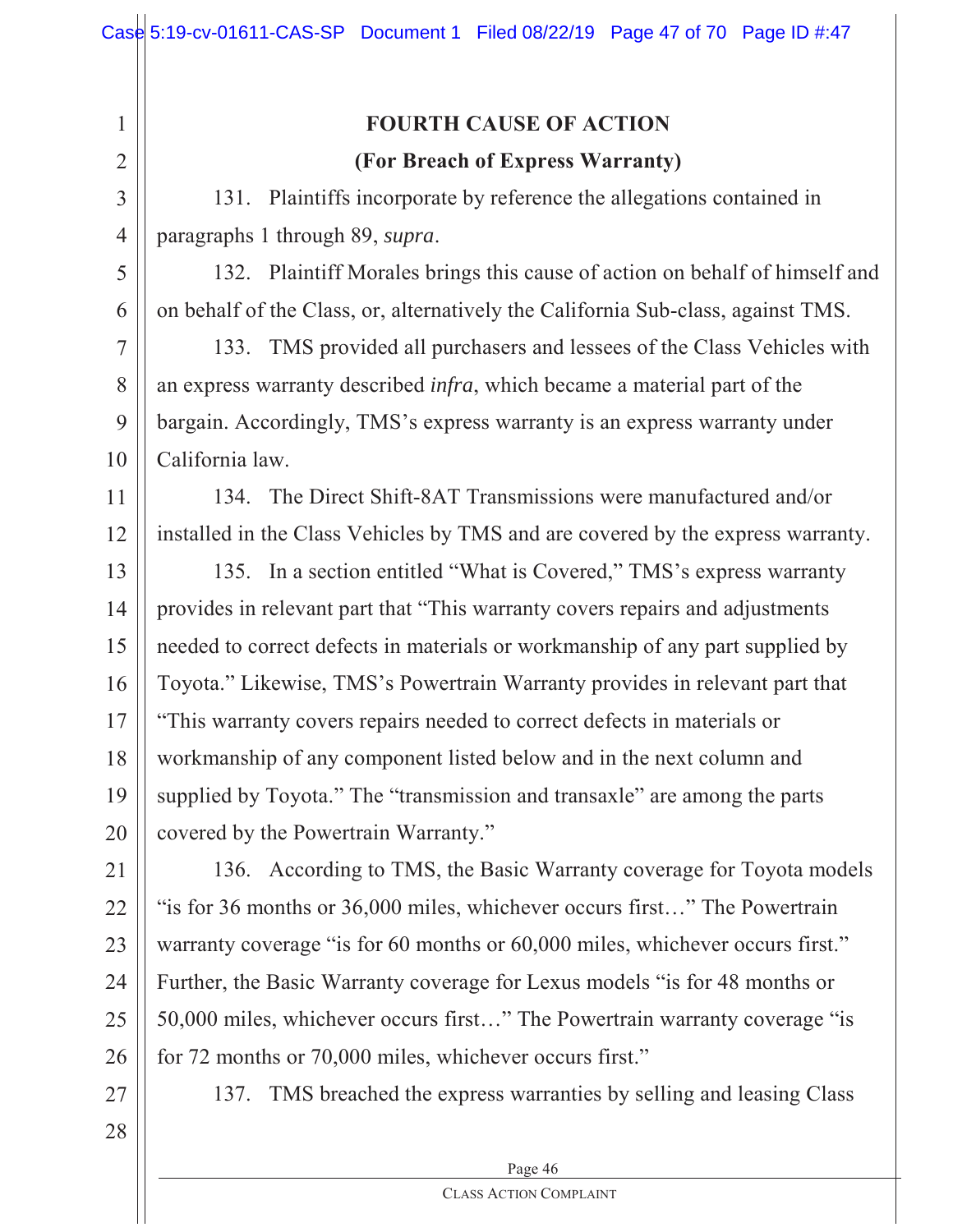1 2 3 4 5 6 7 Vehicles with Direct Shift-8AT Transmissions that were defective, requiring repair or replacement within the warranty period, and refusing to honor the express warranty by repairing or replacing, free of charge, the Direct Shift-8AT Transmissions. In addition, when TMS did agree to pay a portion of the costs, TMS nevertheless breached the express warranty by simply replacing Plaintiffs' and Class Members' defective Direct Shift-8AT Transmissions with similarly defective Direct Shift-8AT Transmissions, thus failing to "repair" the defect.

8 9 10 11 12 13 138. Plaintiff Morales was not required to notify TMS of the breach or were not required to do so because affording TMS a reasonable opportunity to cure its breach of written warranty would have been futile. TMS was also on notice of the defect from complaints and service requests it received from Class Members, from repairs and/or replacements of the Direct Shift-8AT Transmissions, and from other internal sources.

14 15 16 17 18 139. As a direct and proximate cause of TMS's breach, Plaintiff Morales and the other Class Members have suffered, and continue to suffer, damages, including economic damages at the point of sale or lease. Additionally, Plaintiff Morales and the other Class Members have incurred or will incur economic damages at the point of repair in the form of the cost of repair.

19 20 21 22 140. Plaintiff Morales and the other Class Members are entitled to legal and equitable relief against TMS, including actual damages, consequential damages, specific performance, attorneys' fees, costs of suit, and other relief as appropriate.

## **FIFTH CAUSE OF ACTION**

**(Breach of Written Warranty under the Magnuson-Moss Warranty Act, 15 U.S.C. § 2303** *et seq***.)**

26 27 141. Plaintiffs incorporate by reference the allegations contained in paragraphs 1 through 89, *supra*.

28

23

24

25

Page 47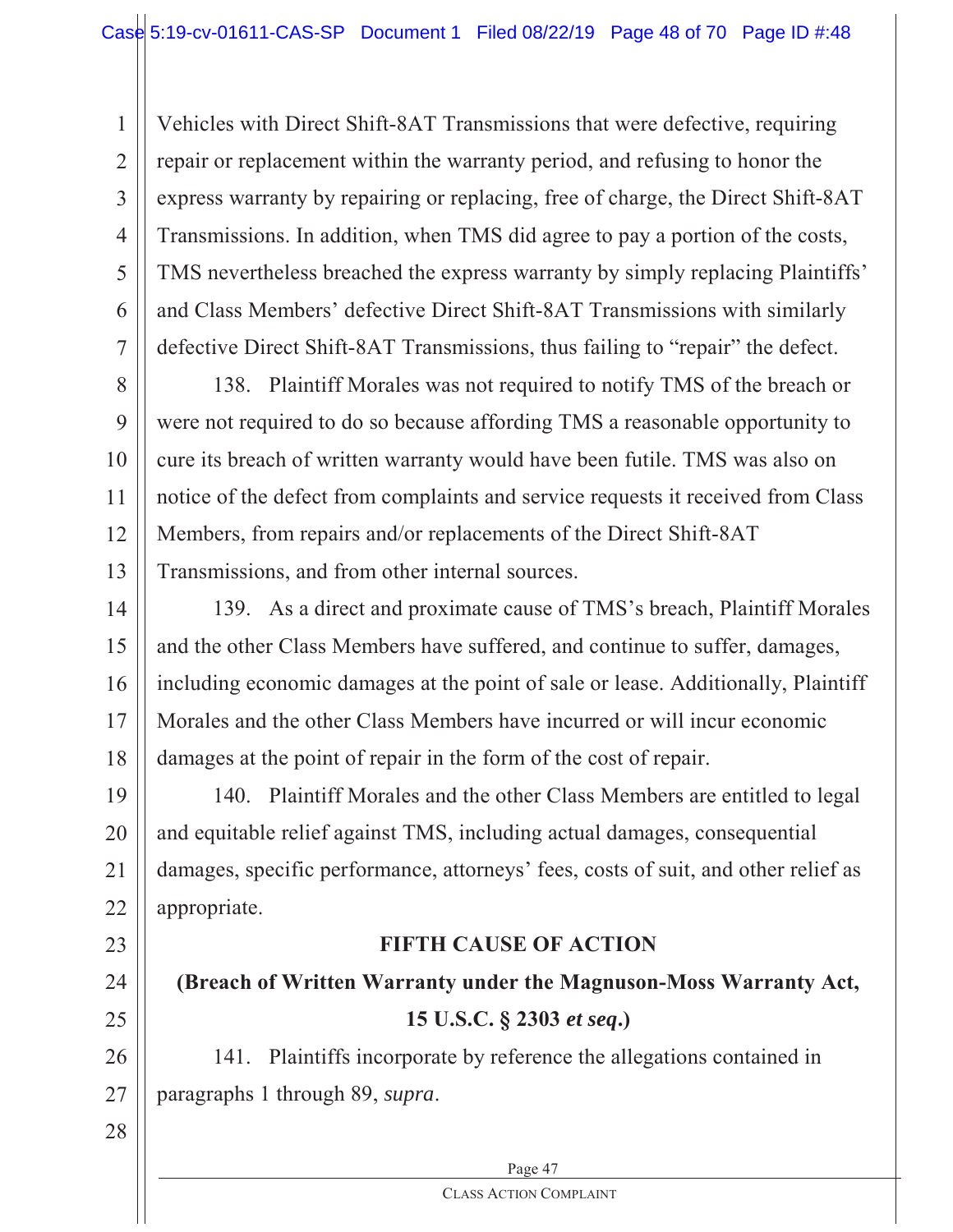1 2 142. Plaintiffs bring this cause of action on behalf of themselves and the Class against TMS.

3 4 143. The Class Vehicles are a "consumer product" within the meaning of the Magnuson-Moss Warranty Act, 15 U.S.C. § 2301(1).

5 6 144. Plaintiffs and Class Members are "consumers" within the meaning of the Magnuson-Moss Warranty Act, 15 U.S.C. § 2301(3).

145. TMS is a "supplier" and "warrantor" within the meaning of the Magnuson-Moss Warranty Act, 15 U.S.C. § 2301(4)-(5).

9 10 146. TMS's express warranty is a "written warranty" within the meaning of 15 U.S.C. § 2301(6).

11 12 13 14 147. As set forth *supra* and incorporated by reference, TMS provided a 36-month, 36,000-mile Basic Warranty, and a 60 month, 60,000 mile Powertrain Warranty for Toyota models and a 48-month, 50,000-mile Basic Warranty, and a 72 month, 70,000 mile Powertrain Warranty for Lexus models.

15 16 17 18 19 20 21 22 23 148. TMS breached the express warranties by selling and leasing Class Vehicles with Direct Shift-8AT Transmissions that were defective, requiring repair or replacement within the warranty period, and refusing to honor the express warranty by repairing or replacing, free of charge, the Direct Shift-8AT Transmissions. In addition, when TMS did agree to pay a portion of the costs, Toyota nevertheless breached the express warranty by simply replacing Plaintiffs' and Class Members' defective Direct Shift-8AT Transmissions with similarly defective Direct Shift-8AT Transmissions, thus failing to "repair" the defect.

24 25 149. TMS's breach of the express warranties has deprived the Plaintiffs and Class members of the benefit of their bargain.

26 27 150. TMS's breach of express warranties has deprived Plaintiffs and Class Members of the benefit of their bargain.

28

7

8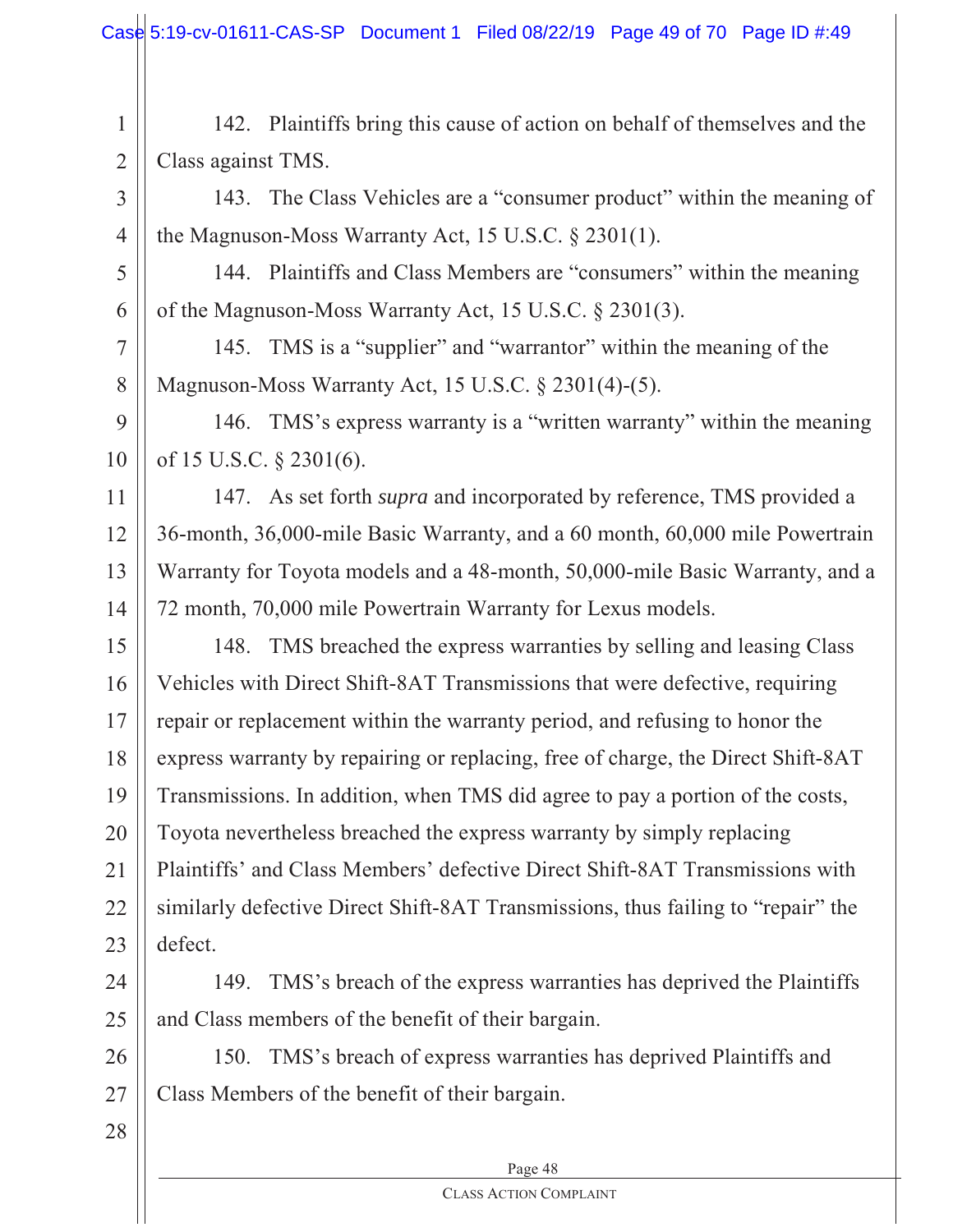1 2 3 4 151. The amount in controversy of Plaintiffs' individual claims meets or exceeds the sum or value of \$25,000. In addition, the amount in controversy meets or exceeds the sum or value of \$50,000 (exclusive of interests and costs) computed on the basis of all claims to be determined in this suit.

5 6 7 152. TMS has been afforded a reasonable opportunity to cure its breach, including when Plaintiffs and Class Members brought their vehicles in for diagnoses and repair of the Direct Shift-8AT Transmissions.

8 9 10 11 12 13 153. As a direct and proximate cause of TMS's breach of written warranties, Plaintiffs and Class Members sustained and incurred damages and other losses in an amount to be determined at trial. TMS's conduct damaged Plaintiffs and Class Members, who are entitled to recover actual damages, consequential damages, specific performance, diminution in value, costs, attorneys' fees, and/or other relief as appropriate.

## **SIXTH CAUSE OF ACTION**

## **(Breach of Implied Warranty under the Magnuson-Moss Warranty Act, 15 U.S.C. § 2303** *et seq***.)**

17 18 154. Plaintiffs incorporate by reference the allegations contained in paragraphs 1 through 89, *supra*.

19 20 155. Plaintiffs bring this cause of action on behalf of themselves and the Class against TMS.

21 22 156. The Class Vehicles are a "consumer product" within the meaning of the Magnuson-Moss Warranty Act, 15 U.S.C. § 2301(1).

23 24 157. Plaintiffs and Class Members are "consumers" within the meaning of the Magnuson-Moss Warranty Act, 15 U.S.C. § 2301(3).

25 26 158. TMS is a "supplier" and "warrantor" within the meaning of the Magnuson-Moss Warranty Act, 15 U.S.C. § 2301(4)-(5).

159. TMS impliedly warranted that the Class Vehicles were of

28

27

14

15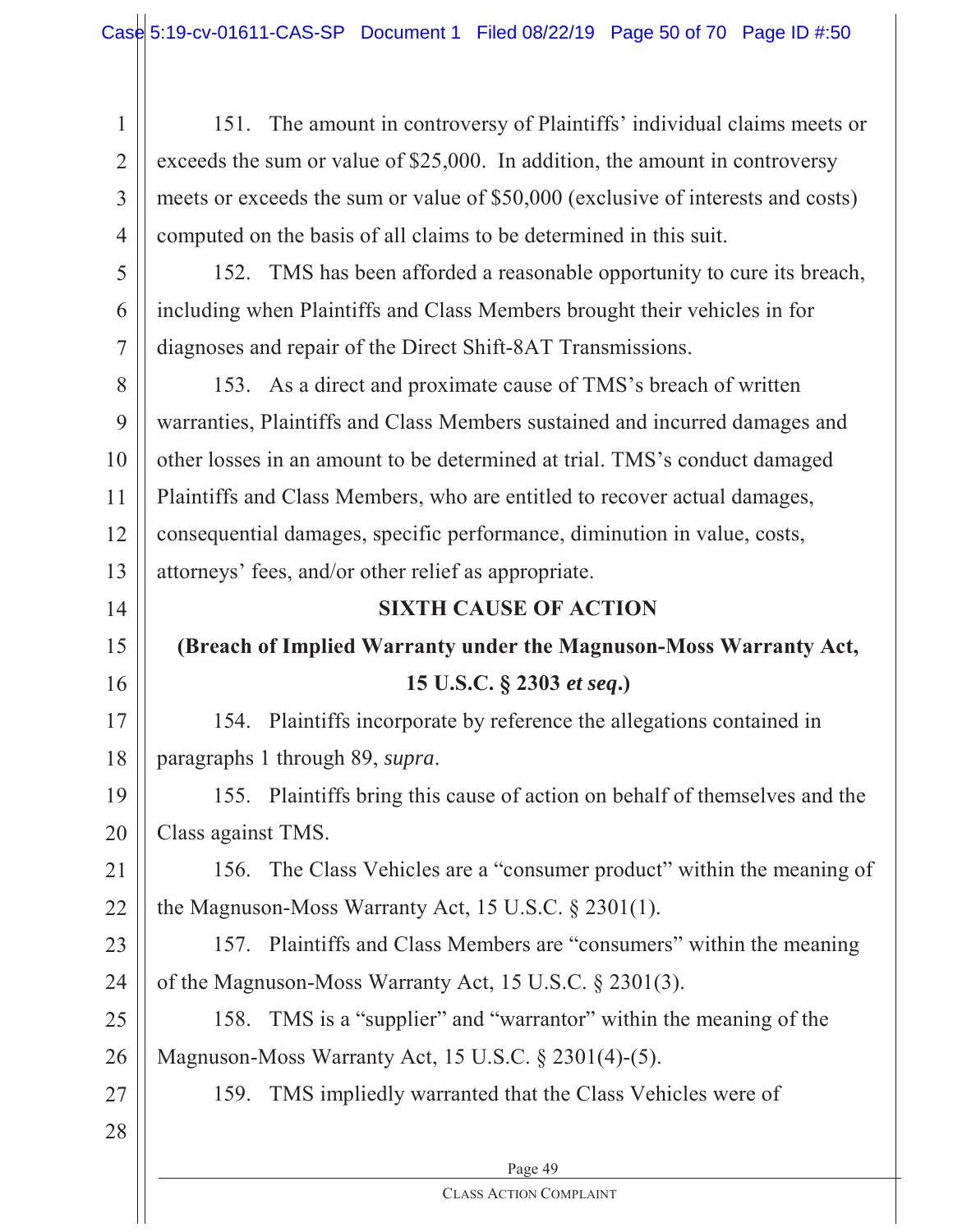1 2 3 4 5 6 merchantable quality and fit for use. This implied warranty included, among other things: (i) a warranty that the Class Vehicles and their Direct Shift-8AT Transmissions were manufactured, supplied, distributed, and/or sold by Toyota would provide safe and reliable transportation; and (ii) a warranty that the Class Vehicles and their Direct Shift-8AT Transmissions would be fit for their intended use while the Class Vehicles were being operated.

7 8 9 10 12 160. Contrary to the applicable implied warranties, the Class Vehicles and their Direct Shift-8AT Transmissions at the time of sale and thereafter were not fit for their ordinary and intended purpose of providing Plaintiffs and Class Members with reliable, durable, and safe transportation. Instead, the Class Vehicles are defective, including the defective design of their Direct Shift-8AT Transmissions.

13 14 161. TMS's breach of implied warranties has deprived Plaintiffs and Class Members of the benefit of their bargain.

15 16 17 18 162. The amount in controversy of Plaintiffs' individual claims meets or exceeds the sum or value of \$25,000. In addition, the amount in controversy meets or exceeds the sum or value of \$50,000 (exclusive of interests and costs) computed on the basis of all claims to be determined in this suit.

19 20 21 163. TMS has been afforded a reasonable opportunity to cure its breach, including when Plaintiffs and Class Members brought their vehicles in for diagnoses and repair of the Direct Shift-8AT Transmissions.

22 23 24 25 26 27 164. As a direct and proximate cause of TMS's breach of implied warranties, Plaintiffs and Class Members sustained and incurred damages and other losses in an amount to be determined at trial. TMS's conduct damaged Plaintiffs and Class Members, who are entitled to recover actual damages, consequential damages, specific performance, diminution in value, costs, attorneys' fees, and/or other relief as appropriate.

28

11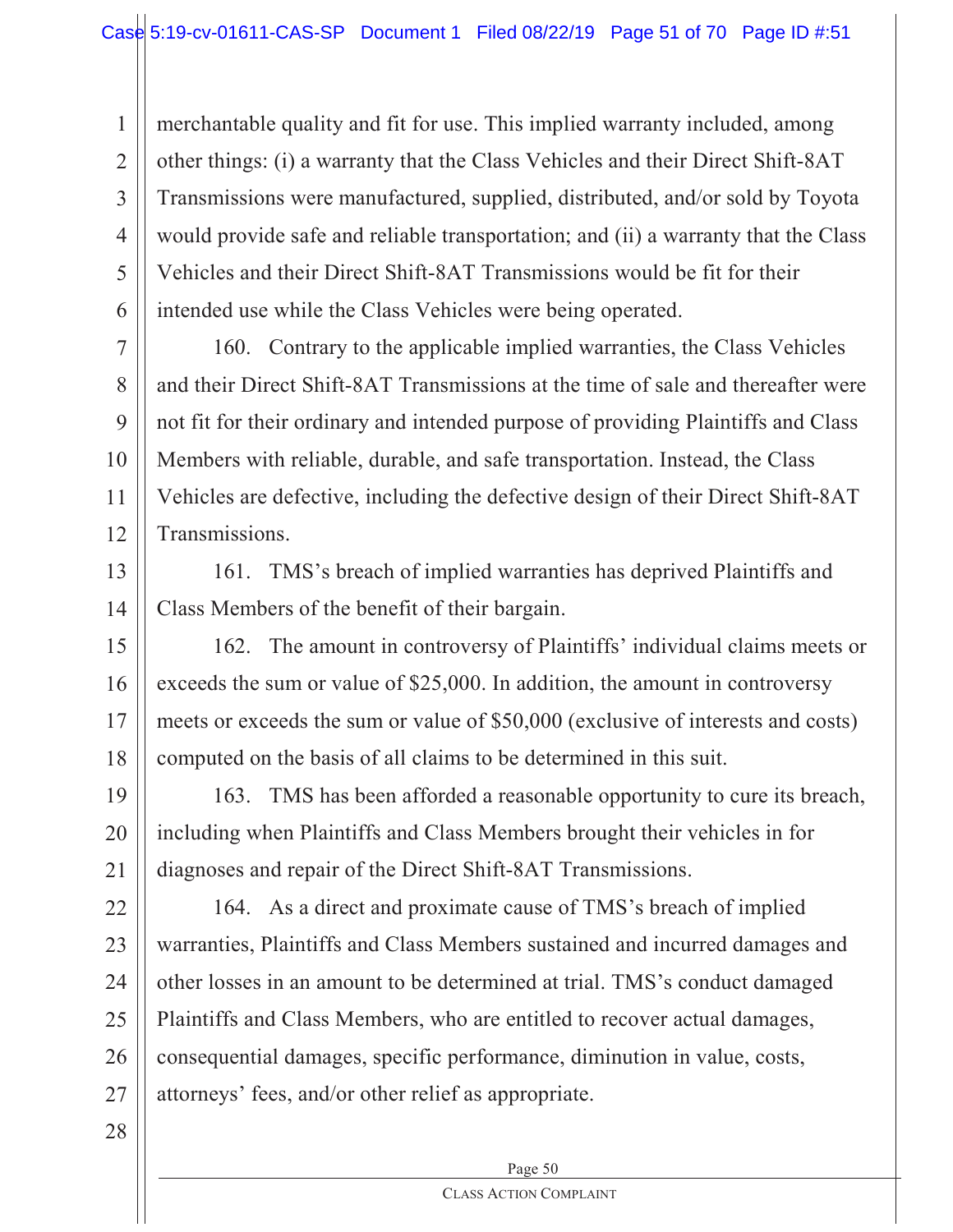| $\mathbf{1}$   | 165. Because of TMS's violations of the Magnuson-Moss Warranty Act                 |  |
|----------------|------------------------------------------------------------------------------------|--|
| $\overline{2}$ | as alleged herein, Plaintiffs and Class Members have incurred damages.             |  |
| 3              | <b>SEVENTH CAUSE OF ACTION</b>                                                     |  |
| $\overline{4}$ | (Violation of the Georgia Uniform Deceptive Trade Practices Act                    |  |
| 5              | Ga. Code Ann. § 10-1-370, et seq.)                                                 |  |
| 6              | 166. Plaintiffs incorporate by reference the allegations contained in              |  |
| $\overline{7}$ | paragraphs 1 through 89, supra.                                                    |  |
| 8              | 167. Plaintiff Robinson Bertrand brings this cause of action on his own            |  |
| 9              | behalf and on behalf of the members of the Georgia Sub-Class.                      |  |
| 10             | Toyota, Plaintiff Bertrand, and the Georgia Sub-Class Members are<br>168.          |  |
| 11             | "persons" within the meaning of the Georgia Uniform Deceptive Trade Practices      |  |
| 12             | Act ("Georgia UDTPA"), Ga. Code. Ann. § 10-1-371(5).                               |  |
| 13             | 169. The Georgia UDTPA prohibits "deceptive trade practices," which                |  |
| 14             | include the "misrepresentation of standard or quality of goods or services," and   |  |
| 15             | "engaging in any other conduct which similarly creates a likelihood of confusion   |  |
| 16             | or of misunderstanding." Ga. Code Ann. § 10-1-372(a).                              |  |
| 17             | 170. Toyota participated in unfair or deceptive trade practices that               |  |
| 18             | violated the Georgia UDTPA as described below and alleged throughout the           |  |
| 19             | Complaint. By failing to disclose the 8AT Transmission Defect and by               |  |
| 20             | concealing the 8AT Transmission Defect, Toyota knowingly concealed and             |  |
| 21             | omitted material facts in connection with the sale or lease of the Class Vehicles. |  |
| 22             | Toyota systematically, concealed, suppressed, or omitted material facts relating   |  |
| 23             | to the Class Vehicles and 8AT Transmission Defect in the course of its business.   |  |
| 24             | Toyota also engaged in unlawful trade practices by employing<br>171.               |  |
| 25             | deception, deceptive acts or practices, fraud, and/or concealment, suppression or  |  |
| 26             | omission of any material fact with intent that others rely upon such concealment,  |  |
| 27             | suppression or omission, in connection with the sale of the Class Vehicles.        |  |

Page 51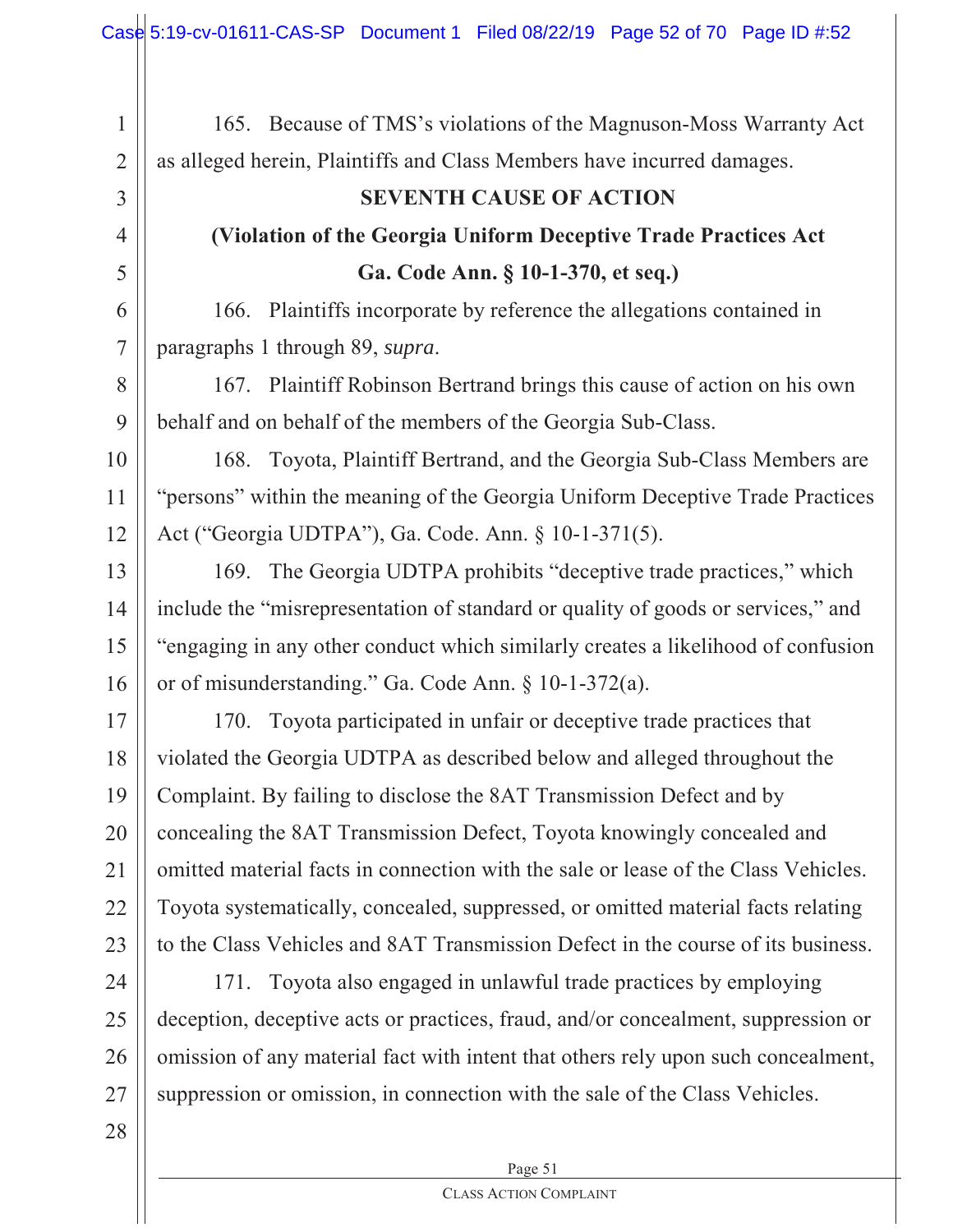2 3 172. Toyota's unfair and deceptive acts or practices occurred repeatedly in Toyota's trade or business, were capable of deceiving a substantial portion of the purchasing public, and imposed a serious safety risk on the public.

4

5

6

7

8

1

173. Toyota knew that the Class Vehicles and their Direct Shift-8AT Transmissions suffered from an inherent defect, were defectively designed or manufactured, and were not suitable for their intended use.

174. Toyota knew or should have known that its conduct violated the Georgia UDTPA.

 $\mathbf Q$ 10 175. Plaintiff Bertrand and the Georgia Sub-Class Members reasonably relied on Toyota's omissions of material facts in purchasing their Class Vehicles.

11 12 13 14 15 176. Had Plaintiff Bertrand and the Georgia Sub-Class Members known that the Class Vehicles would exhibit the 8AT Transmission Defect, they would not have purchased or leased the Class Vehicles, or would have paid less for them. Plaintiff and the Georgia Class Members did not receive the benefit of their bargain as a result of Toyota's misconduct.

16 17 18 19 177. Plaintiff Bertrand and the Georgia Sub-Class Members suffered injury in fact to a legally protected interest. As a result of Toyota's conduct, Plaintiff Bertrand and the Georgia Sub-Class Members were harmed and suffered actual damages in the form of the diminished value of their vehicles.

20 21 22 23 24 178. As a result of TMS's conduct, Plaintiff Bertrand and the Georgia Sub-Class Members were harmed and suffered actual damages as a result of Toyota's omissions with regard to their Class Vehicles' Direct Shift-8AT Transmissions because they purchased vehicles which do not perform as advertised.

25 26 27 179. As a direct and proximate result of Toyota's unfair or deceptive acts or practices, Plaintiff Bertrand and the Georgia Sub-Class Members suffered and will continue to suffer injury in fact and/or actual damages.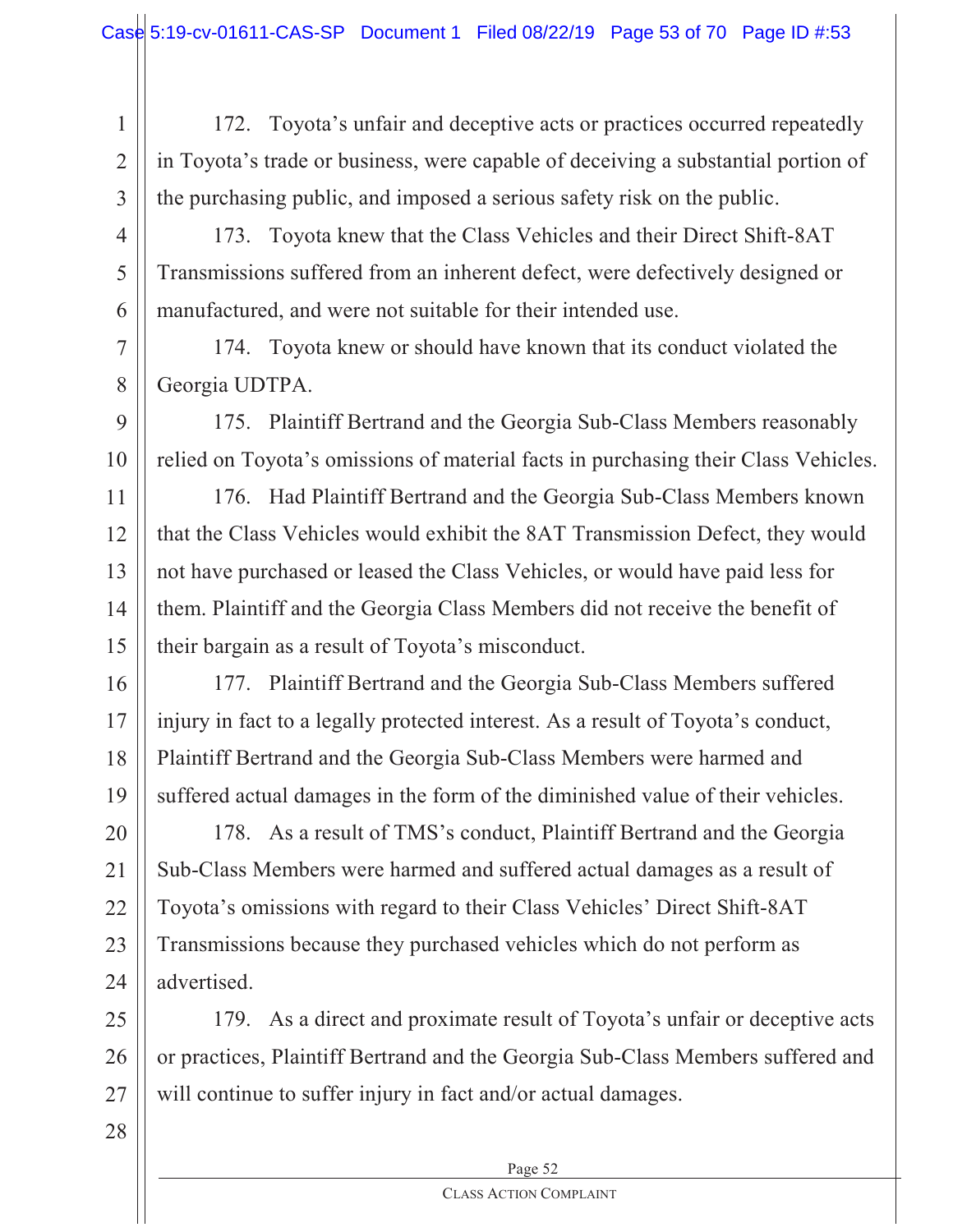1 2 3 4 180. Plaintiff Bertrand and the Georgia Sub-Class Members seek an order enjoining Toyota's unfair, unlawful, and/or deceptive practices, attorneys' fees, and any other just and proper relief available under the under the Georgia UDTPA.

| 5  | <b>EIGHTH CAUSE OF ACTION</b>                                                    |
|----|----------------------------------------------------------------------------------|
| 6  | (Breach of the Implied Warranty of Merchantability                               |
| 7  | Ga. Code. Ann. §§ 11-2-314 and 11-2A-212.)                                       |
| 8  | 181. Plaintiffs incorporate by reference the allegations contained in            |
| 9  | paragraphs 1 through 89, supra.                                                  |
| 10 | 182. Plaintiff Bertrand brings this cause of action on his own behalf and        |
| 11 | on behalf of the members of the Georgia Sub-Class against TMS.                   |
| 12 | 183. TMS is and was at all relevant times a "merchant" with respect to           |
| 13 | motor vehicles under Ga. Code Ann. $\S\S 11-2-104(1)$ and $11-2A-103(3)$ , and a |
| 14 | "seller" of motor vehicles under $\S 11-2-103(1)(d)$ .                           |
| 15 | 184. With respect to leases, TMS is and was at all relevant times a              |
| 16 | "lessor" of motor vehicles under Ga. Code Ann. § 11-2A-103(1)(p).                |
| 17 | 185. The Class Vehicles are and were at all relevant times "goods" within        |
| 18 | the meaning of Ga. Code Ann. $\S$ 11-2-105(1) and 11-2A-103(1)(h).               |
| 19 | 186. A warranty that the Class Vehicles were in merchantable condition           |
| 20 | and fit for the ordinary purpose for which vehicles are used is implied by law   |
| 21 | under Ga. Code. Ann. §§ 11-2-314 and 11-2A-212.                                  |
| 22 | 187. TMS knew or had reason to know of the specific use for which the            |
| 23 | Class Vehicles were purchased or leased. TMS directly sold and marketed          |
| 24 | vehicles equipped with the Direct Shift-8AT transmissions to customers through   |
| 25 | authorized dealers, like those from whom Plaintiff Bertrand and the Georgia      |
| 26 | Sub-Class Members bought or leased their vehicles, for the intended purpose of   |
| 27 | consumers purchasing the vehicles. TMS knew that the Class Vehicles would        |
| 28 |                                                                                  |

Page 53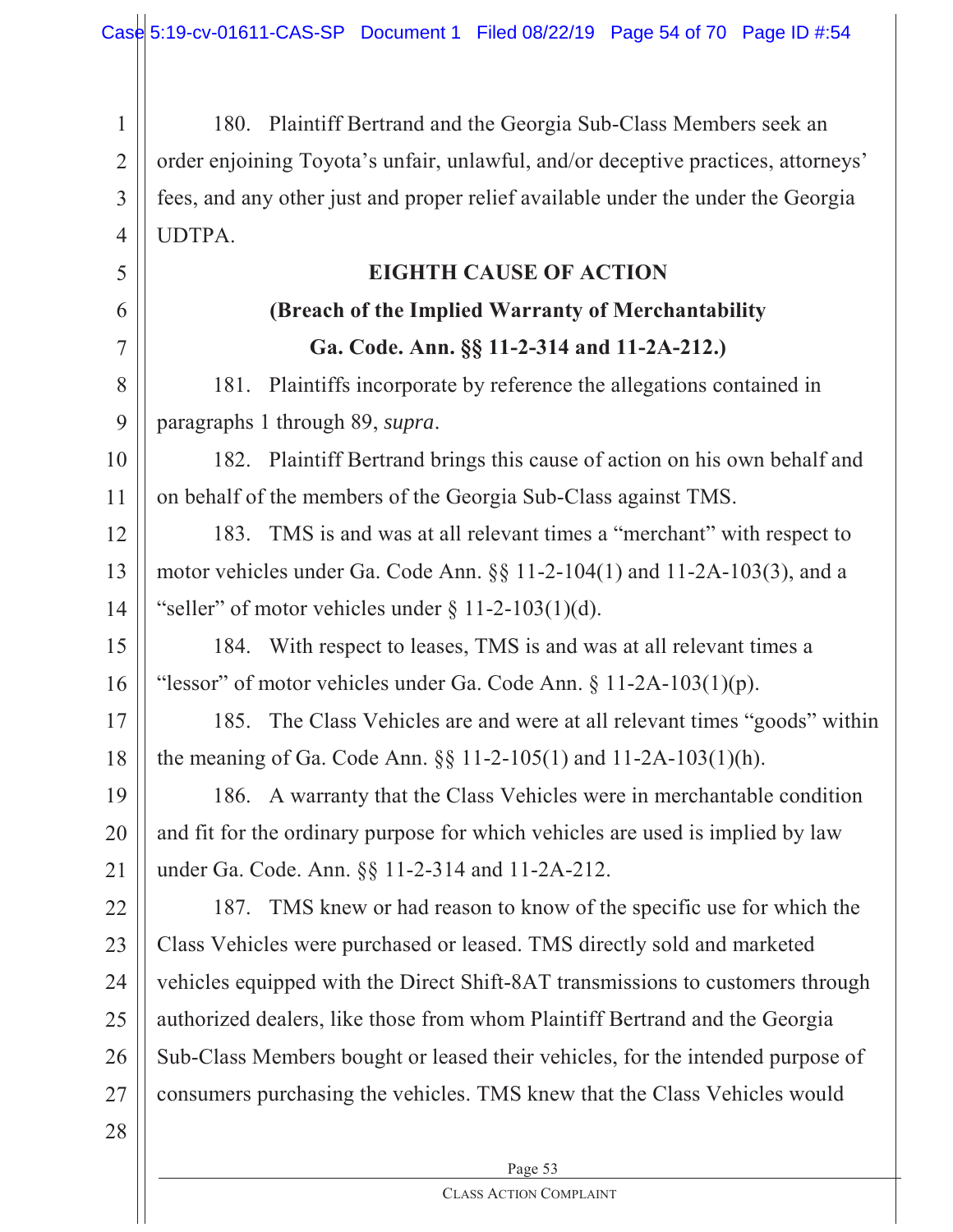and did pass unchanged from the authorized dealers to Plaintiff Bertrand and the Georgia Sub-Class Members, with no modification to the defective transmissions.

4 6 188. TMS provided Plaintiff Bertrand and the Georgia Sub-Class Members with an implied warranty that the Class Vehicles and their components and parts are merchantable and fit for the ordinary purposes for which they were sold.

8 9 10 11 12 189. This implied warranty included, among other things: (i) a warranty that the Class Vehicles and their transmissions that were manufactured, supplied, distributed, and/or sold by TMS were safe and reliable for providing transportation; and (ii) a warranty that the Class Vehicles and their transmissions would be fit for their intended use while the Class Vehicles were being operated.

13 14 15 16 17 18 19 20 190. Contrary to the applicable implied warranties, the Class Vehicles and their Direct Shift-8AT at the time of sale and thereafter were not fit for their ordinary and intended purpose of providing Plaintiffs and Class Members with reliable, durable, and safe transportation. Instead, the Class Vehicles are defective, including, but not limited to, the defective design and manufacture of their transmissions and the existence of the 8AT Transmission Defect at the time of sale or lease and thereafter. TMS knew of this defect at the time these sale or lease transactions occurred.

21 22 23 24 25 26 27 191. As a result of TMS's breach of the applicable implied warranties, Plaintiff Bertrand and the Georgia Sub-Class Members of the Class Vehicles suffered an ascertainable loss of money, property, and/or value of their Class Vehicles. Additionally, as a result of the 8AT Transmission Defect, Plaintiff Bertrand and the Georgia Sub-Class Members were harmed and suffered actual damages in that the Class Vehicles' transmission components are substantially certain to fail before their expected useful life has run.

28

1

2

3

5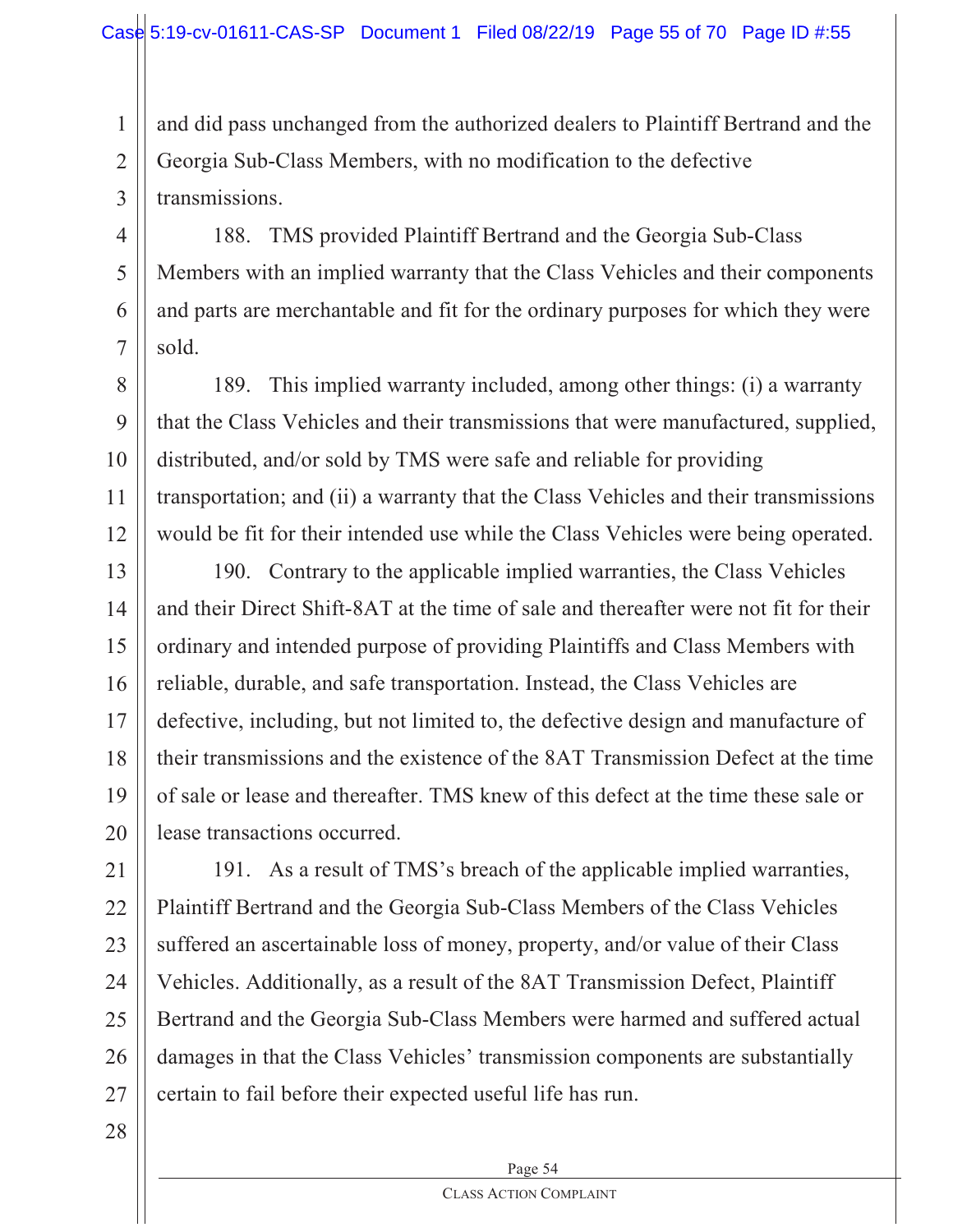192. TMS's actions, as complained of herein, breached the implied warranty that the Class Vehicles were of merchantable quality and fit for such use in violation of under Ga. Code. Ann. §§ 11-2-314 and 11-2A-212.

3 4

5

6

7

1

2

193. Plaintiff Bertrand and the Georgia Sub-Class Members have complied with all obligations under the warranty, or otherwise have been excused from performance of said obligations as a result of TMS's conduct described herein.

8 9 10 11 12 13 14 194. Plaintiff Bertrand and the Georgia Sub-Class Members were not required to notify TMS of the breach because affording TMS a reasonable opportunity to cure its breach of written warranty would have been futile. TMS was also on notice of the 8AT Transmission Defect from the complaints and service requests it received from Plaintiff Bertrand and the Class Members, from repairs and/or replacements of the transmissions or components thereof, and through other internal sources.

15 16 17 18 19 20 195. As a direct and proximate cause of TMS's breach, Plaintiff Bertrand and the Georgia Sub-Class Members suffered damages and continue to suffer damages, including economic damages at the point of sale or lease and diminution of value of their Class Vehicles. Additionally, Plaintiff Bertrand and the Georgia Sub-Class Members have incurred or will incur economic damages at the point of repair in the form of the cost of repair.

21 22 23 196. As a direct and proximate result of TMS's breach of the implied warranty of merchantability, Plaintiff Bertrand and the Georgia Sub-Class Members have been damaged in an amount to be proven at trial.

## Page 55 24 25 26 27 28 **NINTH CAUSE OF ACTION (Breach of Express Warranty Ga. Code. Ann. §§ 11-2-313 and 11-2A-210)** 197. Plaintiffs incorporate by reference the allegations contained in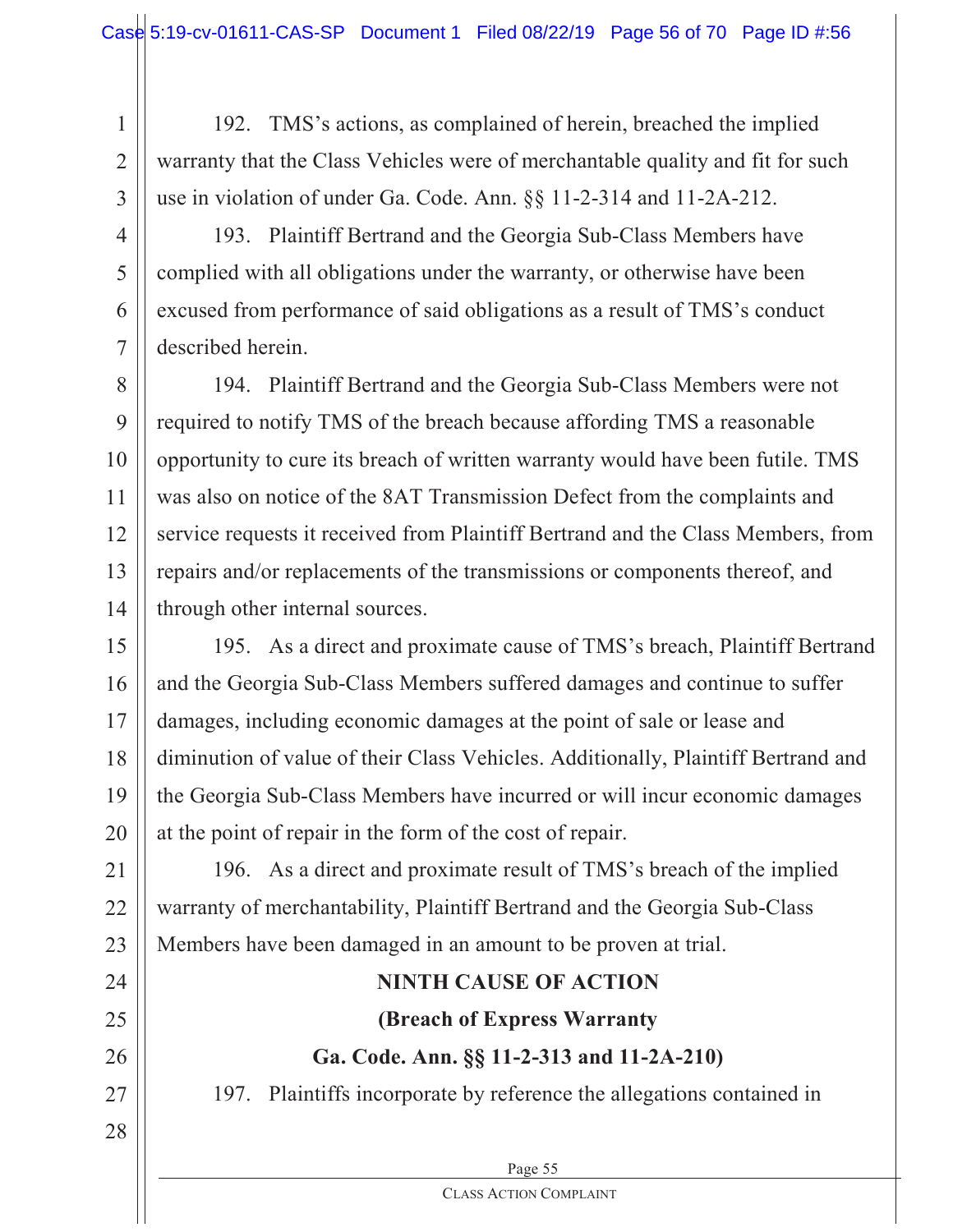paragraphs 1 through 89, *supra*.

1

2

3

4

5

6

7

8

198. Plaintiff Bertrand brings this cause of action on his own behalf and on behalf of the members of the Georgia Sub-Class against TMS.

199. TMS is and was at all relevant times a "merchant" with respect to motor vehicles under Ga. Code Ann. §§ 11-2-104(1) and 11-2A-103(3), and a "seller" of motor vehicles under  $\S 11-2-103(1)(d)$ .

200. With respect to leases, TMS is and was at all relevant times a "lessor" of motor vehicles under Ga. Code Ann.  $\S 11-2A-103(1)(p)$ .

 $\mathbf Q$ 10 201. The Class Vehicles are and were at all relevant times "goods" within the meaning of Ga. Code Ann. §§ 11-2-105(1) and 11-2A-103(1)(h).

11 12 13 202. TMS provided all purchasers and lessees of the Class Vehicles with the express warranty described herein, which became a material part of the bargain.

14 15 16 17 203. As set forth *supra* and incorporated by reference, TMS provided a 36-month, 36,000-mile Basic Warranty, and a 60 month, 60,000 mile Powertrain Warranty to the Class for Toyota models and a 48-month, 50,000-mile Basic Warranty, and a 72 month, 70,000 mile Powertrain Warranty for Lexus models.

18 19 20 21 204. TMS manufactured and/or installed the Direct Shift-8AT Transmissions and their component parts in the Class Vehicles, and the Direct Shift-8AT Transmissions and their component parts are covered by the express Warranties.

22 23 24 205. The 8AT Transmission Defect at issue in this litigation was present at the time the Class Vehicles were sold or leased to Plaintiff Bertrand and the Georgia Sub-Class Members.

25 26 27 206. Plaintiff Bertrand and the Georgia Sub-Class Members relied on TMS's express warranties, which were a material part of the bargain, when purchasing or leasing their Class Vehicles.

28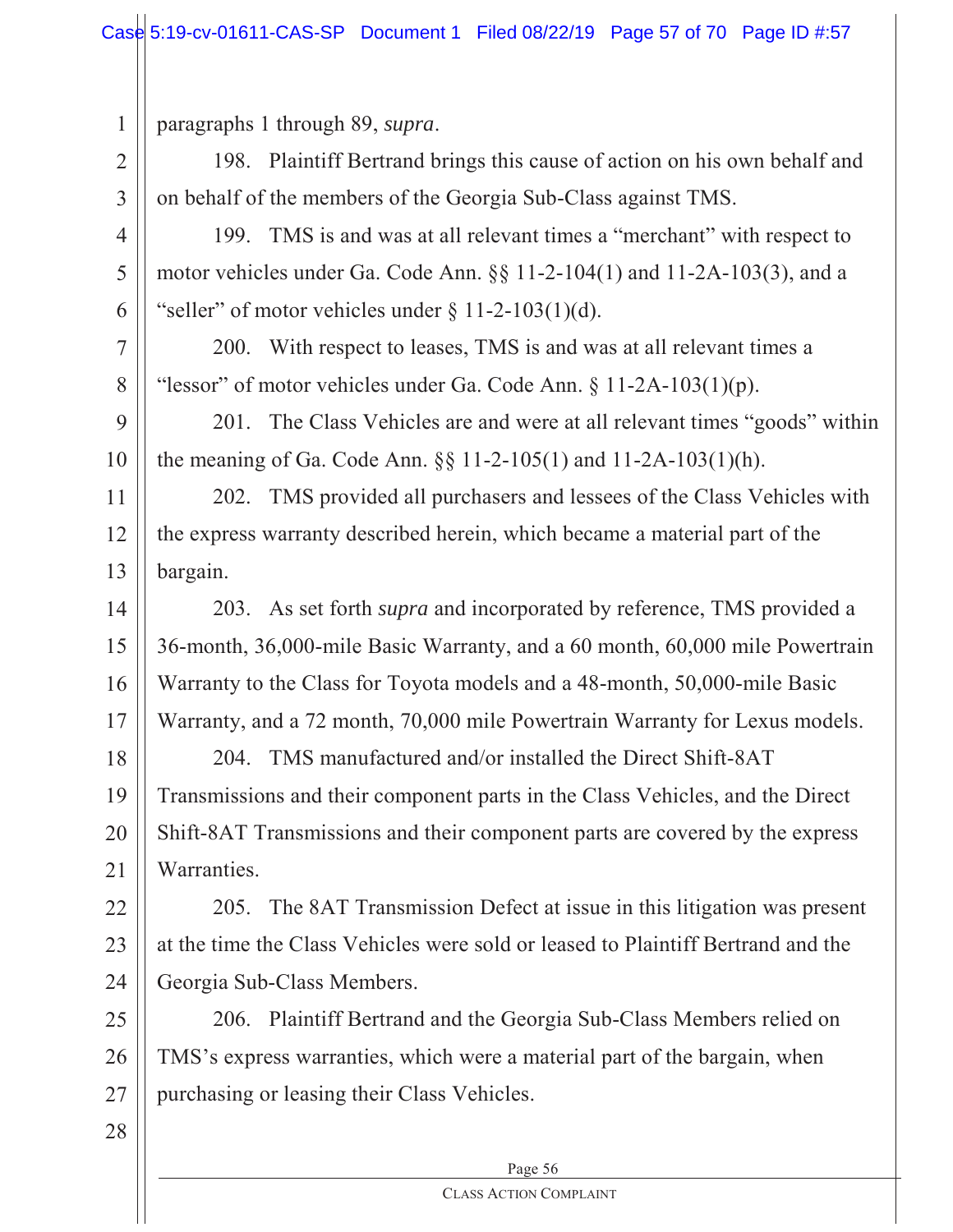2 207. Under the express Warranties, TMS was obligated to correct the 8AT Transmission Defect in the vehicles owned or leased by Plaintiff Bertrand and the Georgia Sub-Class Members.

3 4

5

6

1

208. Although TMS was obligated to correct the 8AT Transmission Defect, none of the attempted fixes to the transmissions are adequate under the terms of the Warranties, as they did not cure the defect.

7 8 9 10 11 12 13 209. TMS breached the express Warranties by performing illusory repairs. Rather than repairing the vehicles pursuant to the express Warranties, TMS falsely informed Georgia Sub-Class Members that there was no problem with their Class Vehicles, performed ineffective procedures including software updates, and/or replaced defective components in the Direct Shift-8AT Transmissions with equally defective components, without actually repairing the Class Vehicles.

14 15 16 17 210. TMS and its agent dealers have failed and refused to conform the Direct Shift-8AT Transmissions to the express Warranties. TMS's conduct, as discussed throughout this Complaint, has voided any attempt on its part to disclaim liability for its actions.

18 19 20 21 22 211. Moreover, TMS's attempt to disclaim or limit these express Warranties vis-à-vis consumers is unconscionable and unenforceable under the circumstances here. Specifically, TMS's warranty limitation is unenforceable because it knowingly sold a defective product without informing consumers about the defect.

23 24 25 26 27 212. The time limits contained in TMS's warranty period were also unconscionable and inadequate to protect Plaintiff Bertrand and the Georgia Sub-Class Members. Among other things, Plaintiff Bertrand and the Georgia Sub-Class Members had no meaningful choice in determining these time limitations, the terms of which unreasonably favored TMS. A gross disparity in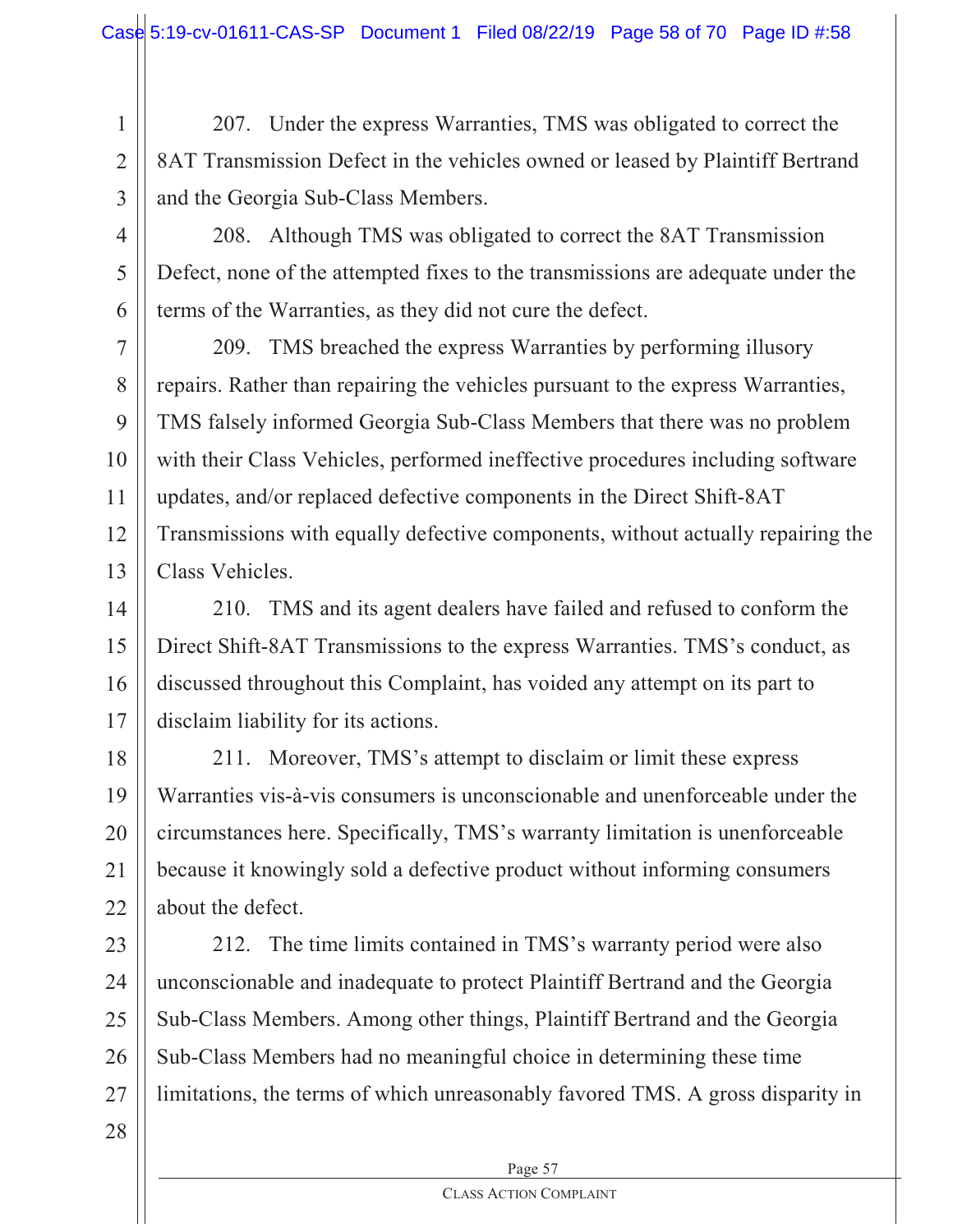bargaining power existed between TMS and the Class members, and TMS knew or should have known that the Class Vehicles were defective at the time of sale.

213. Plaintiff Bertrand and the Georgia Sub-Class Members have complied with all obligations under the Warranties, or otherwise have been excused from performance of said obligations as a result of TMS's conduct described herein.

7 8  $\mathbf Q$ 10 11 12 13 214. Plaintiff Bertrand and the Georgia Sub-Class Members were not required to notify TMS of the breach because affording TMS a reasonable opportunity to cure its breach of written warranty would have been futile. TMS was also on notice of the 8AT Transmission Defect from the complaints and service requests it received from Plaintiff Bertrand and the Class Members, from repairs and/or replacements of the transmissions or components thereof, and through other internal and external sources.

14 15 16 17 215. Because TMS, through its conduct and exemplified by its own service bulletins, has covered repairs of the 8AT Transmission Defect if TMS determines the repairs are appropriately covered under the Warranties, TMS cannot now deny that the Warranties cover the 8AT Transmission Defect.

18 19 20 216. Because TMS has not been able remedy the 8AT Transmission Defect, any limitation on remedies included in the Warranties causes the Warranties to fail their essential purposes, rendering them null and void.

21 22 23 24 25 26 217. As a direct and proximate cause of TMS's breach, Plaintiff Bertrand and the Georgia Sub-Class Members suffered damages and continue to suffer damages, including economic damages at the point of sale or lease and diminution of value of their Class Vehicles. Additionally, Plaintiff Bertrand and the Georgia Sub-Class Members have incurred or will incur economic damages at the point of repair in the form of the cost of repair.

27 28

1

2

3

4

5

6

218. As a direct and proximate result of TMS's breach of express

Page 58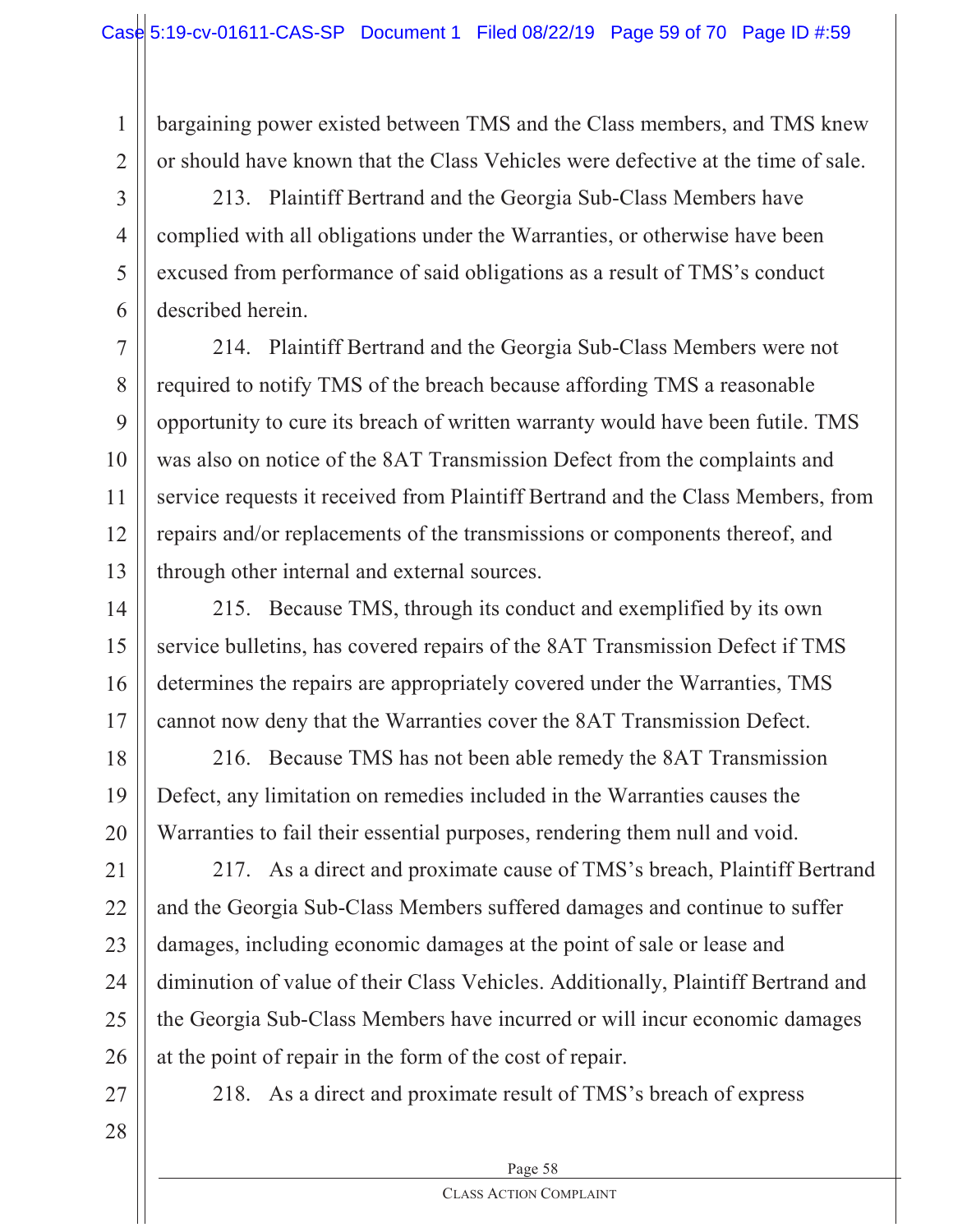Page 59 1 2 3 4 5 6 7 8 9 10 11 12 13 14 15 16 17 18 19 20 21 22 23 24 25 26 27 28 warranties, Georgia Plaintiffs and the Georgia Sub-Class Members have been damaged in an amount to be determined at trial. **TENTH CAUSE OF ACTION (Violation of New York General Business Law §§ 349, 350, et seq.** 219. Plaintiffs incorporate by reference the allegations contained in paragraphs 1 through 89, *supra*. 220. Plaintiff Rosalie Quinones brings this Count on behalf of herself and members of the New York Sub-Class. 221. New York's General Business Law § 349 makes unlawful "[d]eceptive acts or practices in the conduct of any business, trade or commerce." 222. New York's General Business Law § 350 also makes unlawful "[f]alse advertising in the conduct of any business, trade or commerce[.]" False advertising includes "advertising, including labeling, of a commodity … if such advertising is misleading in a material respect," taking into account "the extent to which the advertising fails to reveal facts material in the light of … representations [made] with respect to the commodity…." N.Y. Gen. Bus. Law § 350-a. 223. Toyota's omissions, as alleged above, were and are material to a reasonable consumer and are likely to affect consumer behavior and conduct. 224. Toyota's act and practices offended public policy and violate numerous state and federal laws. 225. Toyota's intentional deception of consumers was immoral, unethical, oppressive, and unscrupulous. 226. Toyota's conduct has caused and continues to cause substantial injury to Plaintiff Quinones, New York consumers, and others because, as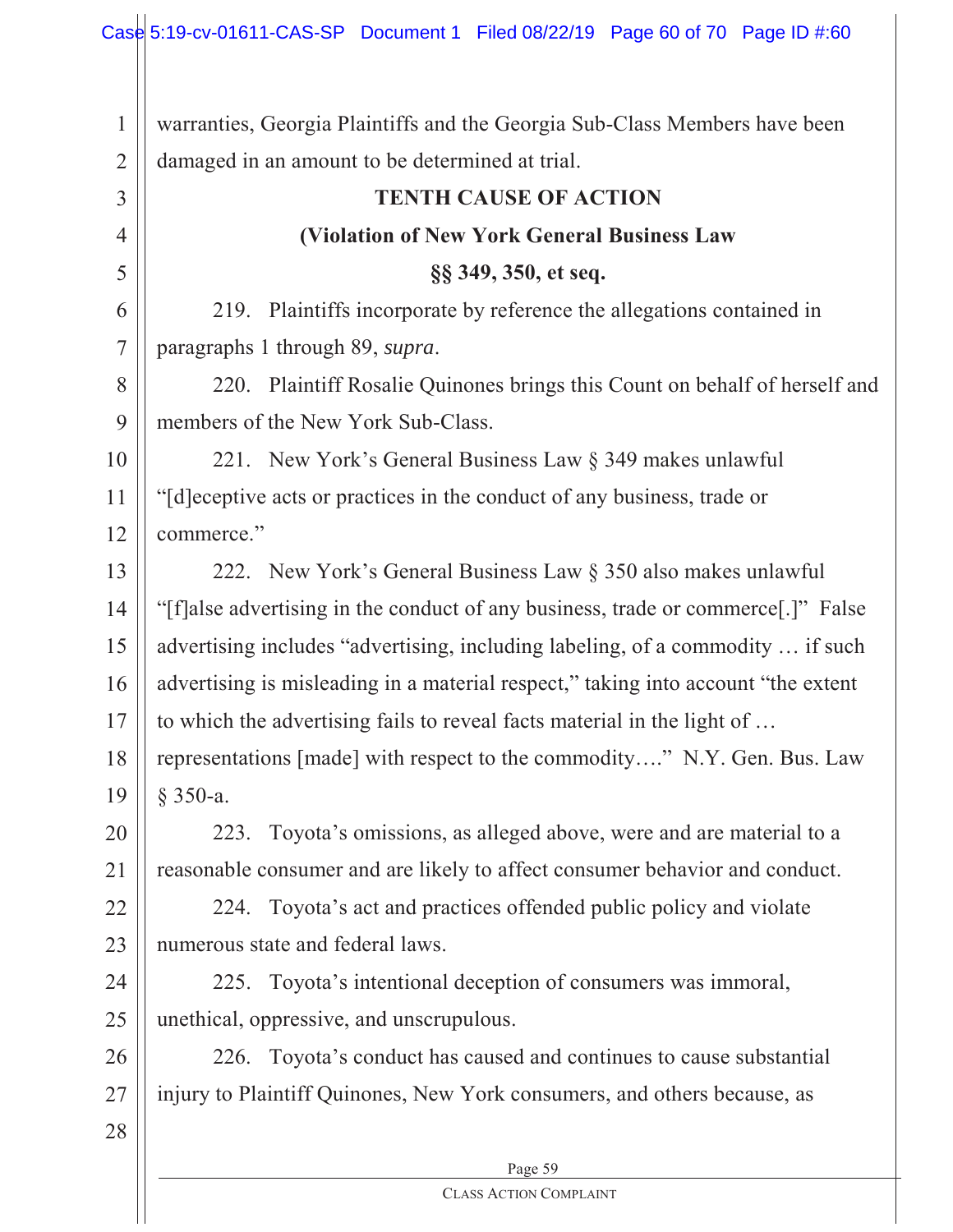1 2 3 4 alleged above, consumers paid a premium for Class Vehicles based on omissions about their efficiency, functionality, safety and performance. That injury is not outweighed by any countervailing public policy that could justify Toyota's deceptive practices.

5 6 7 227. Because Plaintiff Quinones and other members of the New York Sub-Class reasonably relied on Defendant's omissions about the Vehicles, they could not have reasonably avoided that injury.

8 9 228. Defendant's conduct has not resulted in any benefit to consumers or competition.

10 11 12 13 14 229. Defendant's unfair, deceptive practices and false advertising directly, foreseeably, and proximately caused Plaintiff Quinones and other members of the New York Sub-Class an ascertainable loss because those consumers paid a premium for what they thought were efficient, smooth performing, durable, operable, safe vehicles.

## **ELEVENTH CAUSE OF ACTION**

## **(Breach of Implied Warranty (New York))**

17 18 230. Plaintiffs incorporate by reference the allegations contained in paragraphs 1 through 89, *supra*.

19 20 231. Plaintiff Rosalie Quinones brings this Count on behalf of herself and members of the New York Sub-Class.

21 22 23 232. Toyota impliedly warranted that the Class Vehicles were merchantable, fit and safe for their ordinary use, not otherwise injurious to consumers, and equipped with adequate safety warnings.

24 25 26 27 233. Because the class vehicles are equipped with a defective Direct Shift-8AT Transmission, the vehicles purchased or leased and used by Plaintiff Quinones and the New York Sub-Class are unsafe, unfit for their ordinary use when sold, and not merchantable. Toyota breached the implied warranty of

28

15

16

Page 60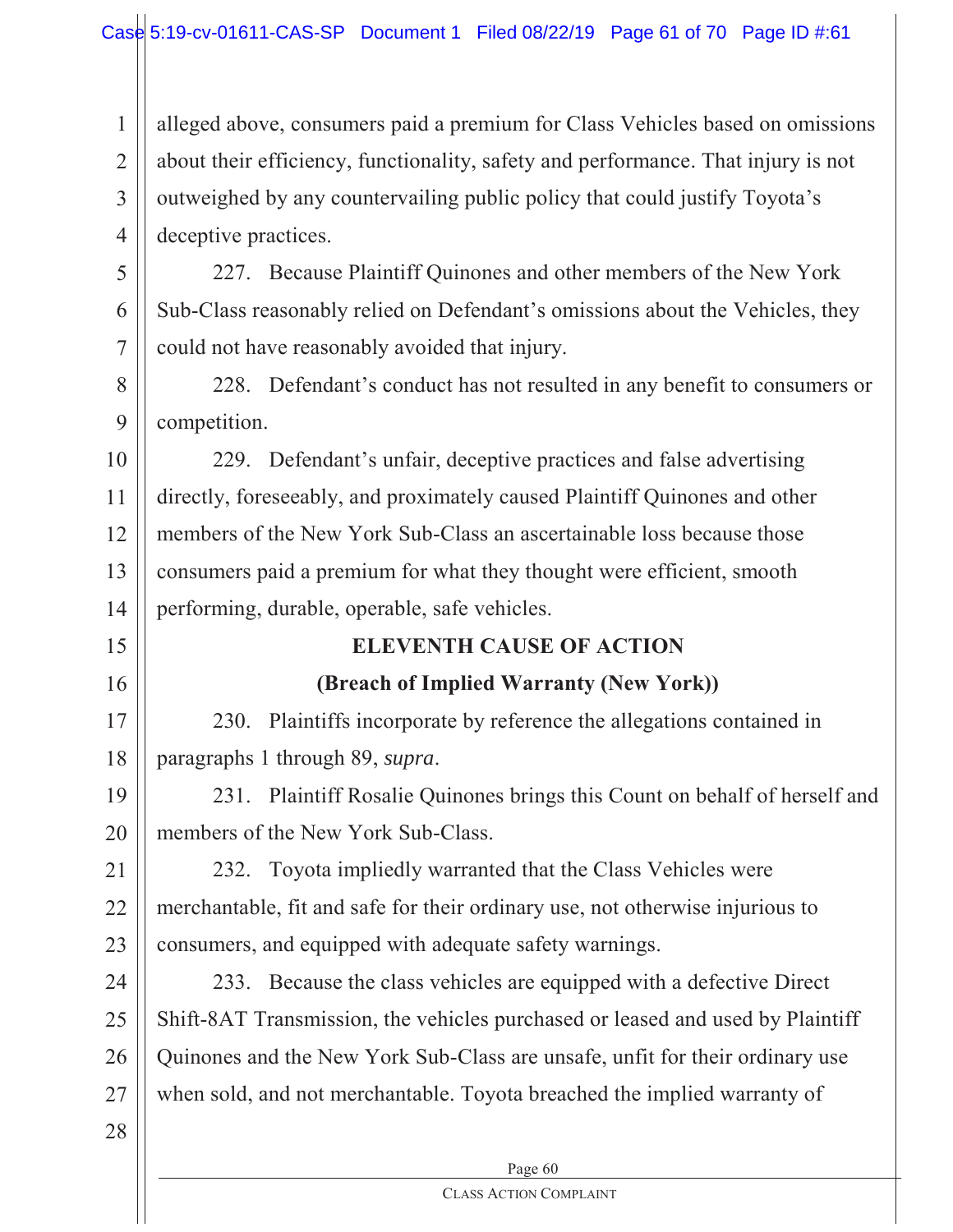1 2 merchantability, as stated in the Uniform Commercial Code, by selling or leasing class vehicles to Plaintiff Quinones and the New York Sub-Class.

3 4 5 6 7 8 9 234. Plaintiff Quinones and the New York Sub-Class seek full compensatory damages allowable by law, attorneys' fees, costs, punitive damages, restitution, the repair or replacement of all class vehicles, the refund of money paid to own or lease all class vehicles, and appropriate equitable relief including injunctive relief, a declaratory judgment, and a court order enjoining Toyota's wrongful acts and practices and any other relief to which Plaintiff Quinones and the New York Sub-Class may be entitled.

## **TWELFTH CAUSE OF ACTION**

**(Breach of Express Warranty (New York))**

12 13 235. Plaintiffs incorporate by reference the allegations contained in paragraphs 1 through 89, *supra*.

14 15 236. Plaintiff Rosalie Quinones brings this Count on behalf of herself and members of the New York Sub-Class.

16 17 18 19 237. As set forth *supra* and incorporated by reference, TMS provided a 36-month, 36,000-mile Basic Warranty, and a 60-month, 60,000 mile Powertrain Warranty for Toyota models and a 48-month, 50,000-mile Basic Warranty, and a 72 month, 70,000 mile Powertrain Warranty for Lexus models.

20 21 22 23 24 25 26 238. Through its personnel, whose responsibilities include monitoring defects, analyzing warranty and field data, and reporting findings to executive management, as well as through its highly developed internal information and reporting systems, TMS has been made aware of the defective Direct Shift-8AT Transmission, but failed to notify Plaintiff Quinones and the New York Sub-Class Members during the warranty period and failed to repair the defect free of charge.

27

10

11

28

239. Plaintiff Quinones and the New York Sub-Class Members also gave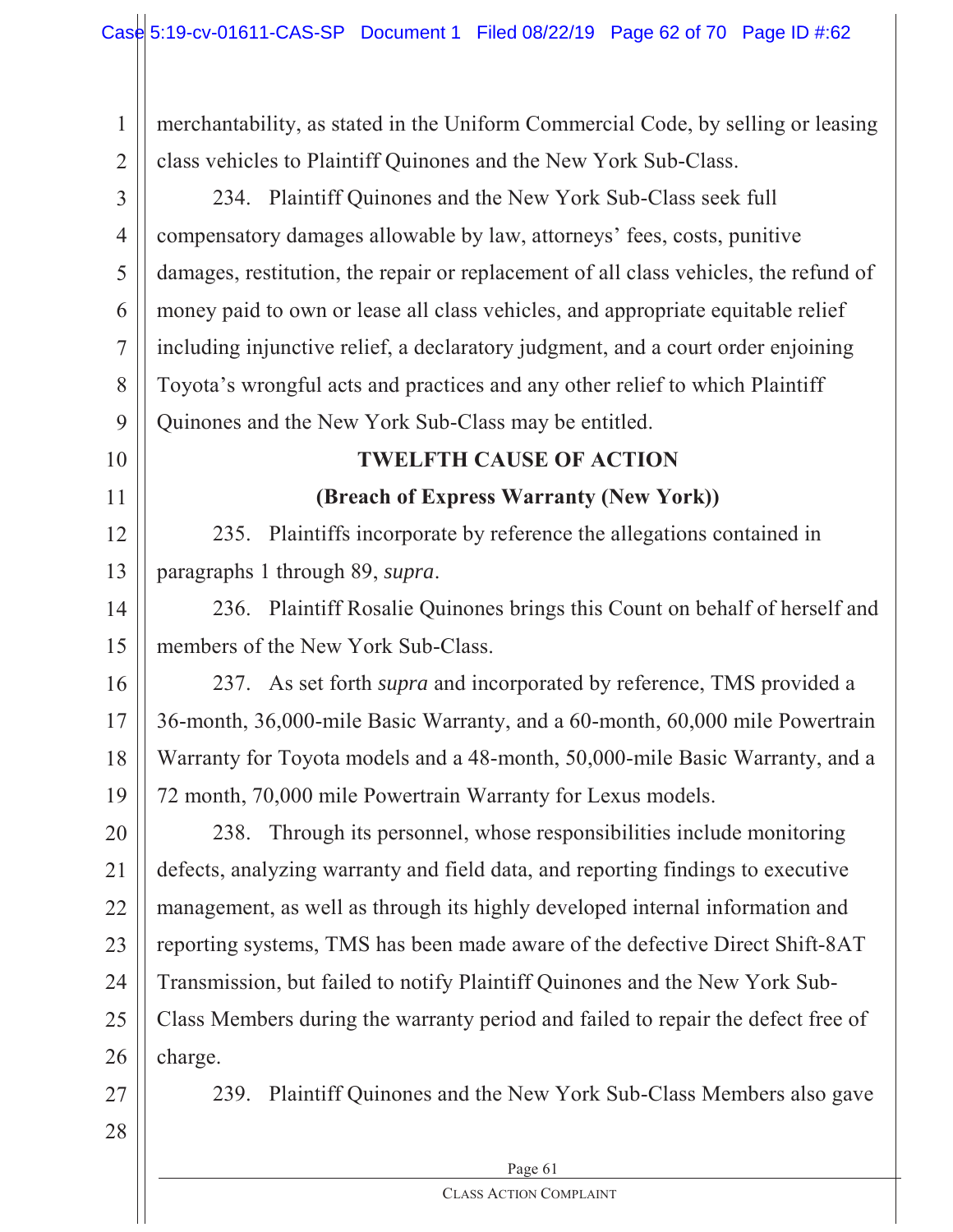2 3 4 notice to TMS of their vehicles' defect through its dealer and agent and through its customer service division and gave TMS a chance to repair the defect under the express warranty. TMS was also on notice of the defect by virtue of the NHTSA and other complaints set forth herein.

5 6

7

8

1

240. TMS breached its warranties by offering for sale and selling defective vehicles that were by construction defective and unsafe and refusing to recognize or permanently repair the defect, thereby subjecting the occupants of the class vehicles purchased or leased to damages and risks of loss and injury.

9 10 11 12 13 241. TMS's warranty to repair the class vehicles fails in its essential purpose because the contractual remedy is insufficient to make Plaintiff Quinones and the New York Sub-Class Members whole because TMS has been unable to repair the defect or has refused to replace the transmission with a different, functional transmission.

14 15 16 17 242. Accordingly, Plaintiff Quinones and the New York Sub-Class Members are not limited to the limited warranty of "repair" and Plaintiff Quinones and the New York Sub-Class Members seek all remedies allowed by law.

18 19 20 21 22 23 24 243. Plaintiff Quinones and the New York Sub-Class Members seek full compensatory damages allowable by law, attorneys' fees, costs, punitive damages, restitution, the repair or replacement of all class vehicles, the refund of money paid to own or lease all class, and appropriate equitable relief including injunctive relief, a declaratory judgment, and a court order enjoining TMS's wrongful acts and practices, and any other relief to which Plaintiff Quinones and the New York Sub-Class Members may be entitled.

25 26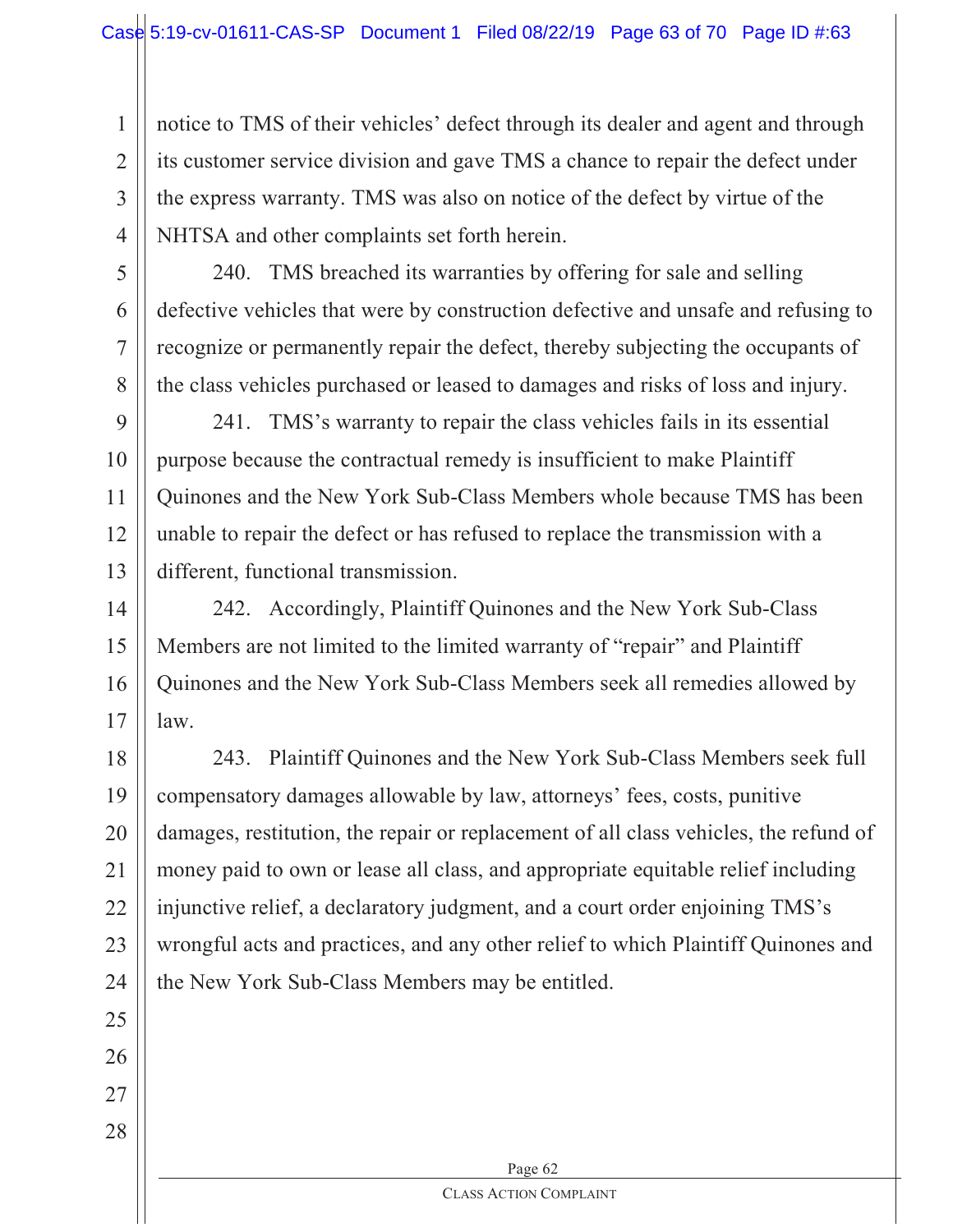| 1              | <b>THIRTEENTH CAUSE OF ACTION</b>                                                  |  |  |  |
|----------------|------------------------------------------------------------------------------------|--|--|--|
| $\overline{2}$ | (For Unjust Enrichment)                                                            |  |  |  |
| 3              | 244. Plaintiffs incorporate by reference the allegations contained in              |  |  |  |
| $\overline{4}$ | paragraphs 1 through 89, supra.                                                    |  |  |  |
| 5              | 245. Plaintiffs bring this cause of action on behalf of themselves and the         |  |  |  |
| 6              | Class.                                                                             |  |  |  |
| $\overline{7}$ | 246. As a direct and proximate result of Toyota's failure to disclose              |  |  |  |
| 8              | known defects, Toyota has profited through the sale and lease of the Class         |  |  |  |
| 9              | Vehicles. Although these vehicles are purchased through Toyota's agents, the       |  |  |  |
| 10             | money from the vehicle sales flows directly back to Toyota.                        |  |  |  |
| 11             | 247. Additionally, as a direct and proximate result of Toyota's failure to         |  |  |  |
| 12             | disclose known defects in the Class Vehicles, Plaintiffs and Class Members have    |  |  |  |
| 13             | vehicles that require repeated, high-cost repairs that can and therefore have      |  |  |  |
| 14             | conferred an unjust substantial benefit upon Toyota.                               |  |  |  |
| 15             | Toyota has been unjustly enriched due to the known defects in the<br>248.          |  |  |  |
| 16             | Class Vehicles through the use money paid that earned interest or otherwise        |  |  |  |
| 17             | added to Toyota's profits when said money should have remained with Plaintiffs     |  |  |  |
| 18             | and Class Members.                                                                 |  |  |  |
| 19             | 249. As a result of the Toyota's unjust enrichment, Plaintiffs and Class           |  |  |  |
| 20             | Members have suffered damages.                                                     |  |  |  |
| 21             | <b>RELIEF REQUESTED</b>                                                            |  |  |  |
| 22             | Plaintiffs, on behalf of themselves and all others similarly situated,<br>250.     |  |  |  |
| 23             | request the Court to enter judgment against Defendants, as follows:                |  |  |  |
| 24             | An order certifying the proposed Class and Sub-Classes,<br>(a)                     |  |  |  |
| 25             | designating Plaintiffs as named representative of the Class,                       |  |  |  |
| 26             | and designating the undersigned as Class Counsel;                                  |  |  |  |
| 27             | A declaration that Defendants are financially responsible for<br>$\left( a\right)$ |  |  |  |
| 28             |                                                                                    |  |  |  |
|                | Page 63                                                                            |  |  |  |
|                | <b>CLASS ACTION COMPLAINT</b>                                                      |  |  |  |

 $\mathbb{I}$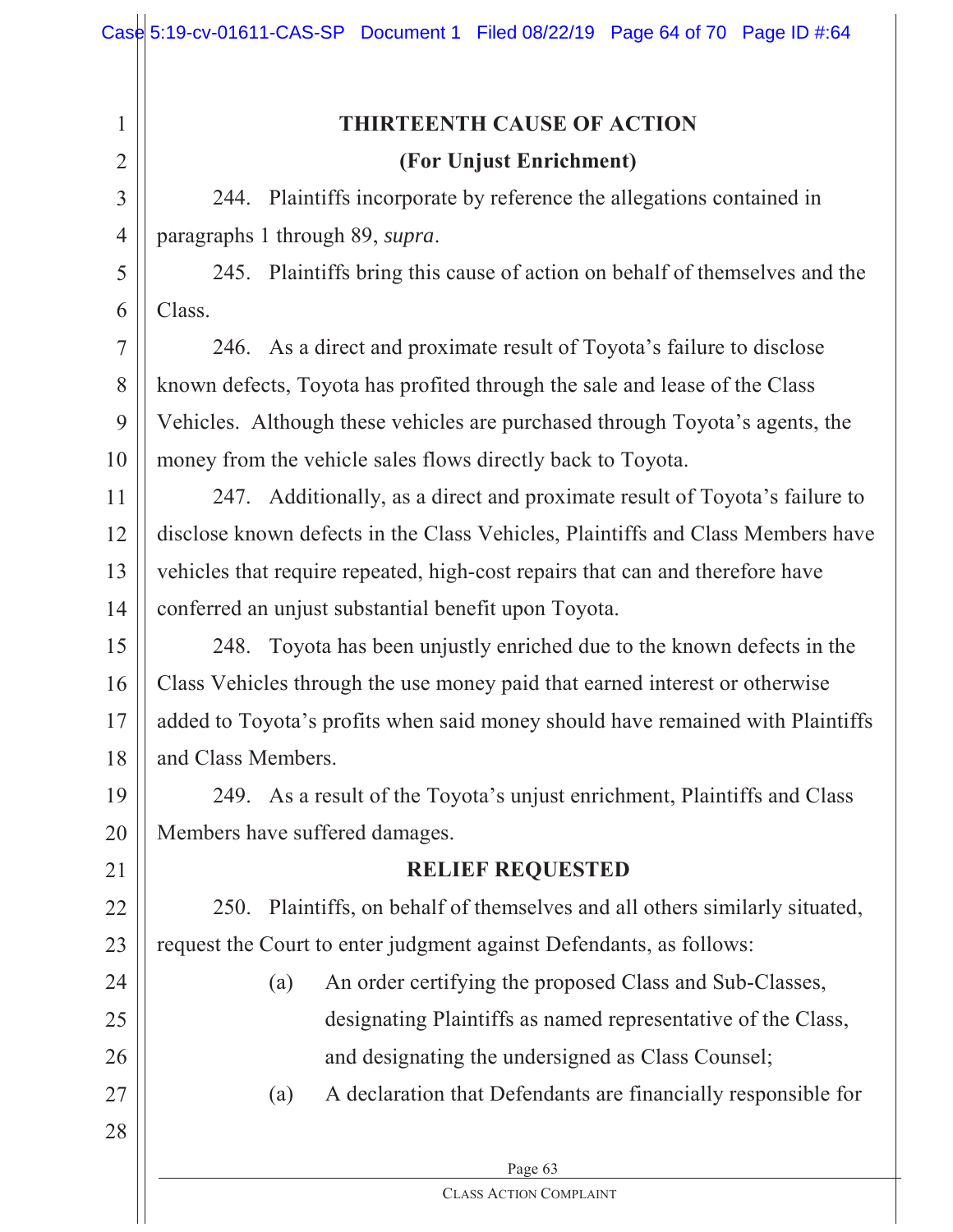notifying all Class Members about the defective nature of the Direct Shift-8AT Transmissions, including the need for periodic maintenance;

- 4 5 6 7 8 9 10 11 12 13 14 15 16 (b) An order enjoining Defendants from further deceptive distribution, sales, and lease practices with respect to Class Vehicles; compelling Defendants to issue a voluntary recall for the Class Vehicles pursuant to 49 U.S.C. § 30118(a); compelling Defendants to remove, repair, and/or replace the Class Vehicles' defective Direct Shift-8AT Transmissions with suitable alternative product(s) that do not contain the defects alleged herein; enjoining Defendants from selling the Class Vehicles with the misleading information; and/or compelling TMS to reform its warranty, in a manner deemed to be appropriate by the Court, to cover the injury alleged and to notify all Class Members that such warranty has been reformed;
	- (c) A declaration requiring Defendants to comply with the various provisions of the Song-Beverly Act alleged herein and to make all the required disclosures;

(d) An award to Plaintiffs and the Class for compensatory, exemplary, and statutory damages, including interest, in an amount to be proven at trial, except that currently, Plaintiff Morales does not seek damages under his Consumers Legal Remedies Act claim;

- (e) Any and all remedies provided pursuant to the Song-Beverly Act, including California Civil Code section 1794;
- (f) Any and all remedies provided pursuant to the Magnuson-

28

17

18

19

20

21

22

23

24

25

26

27

1

2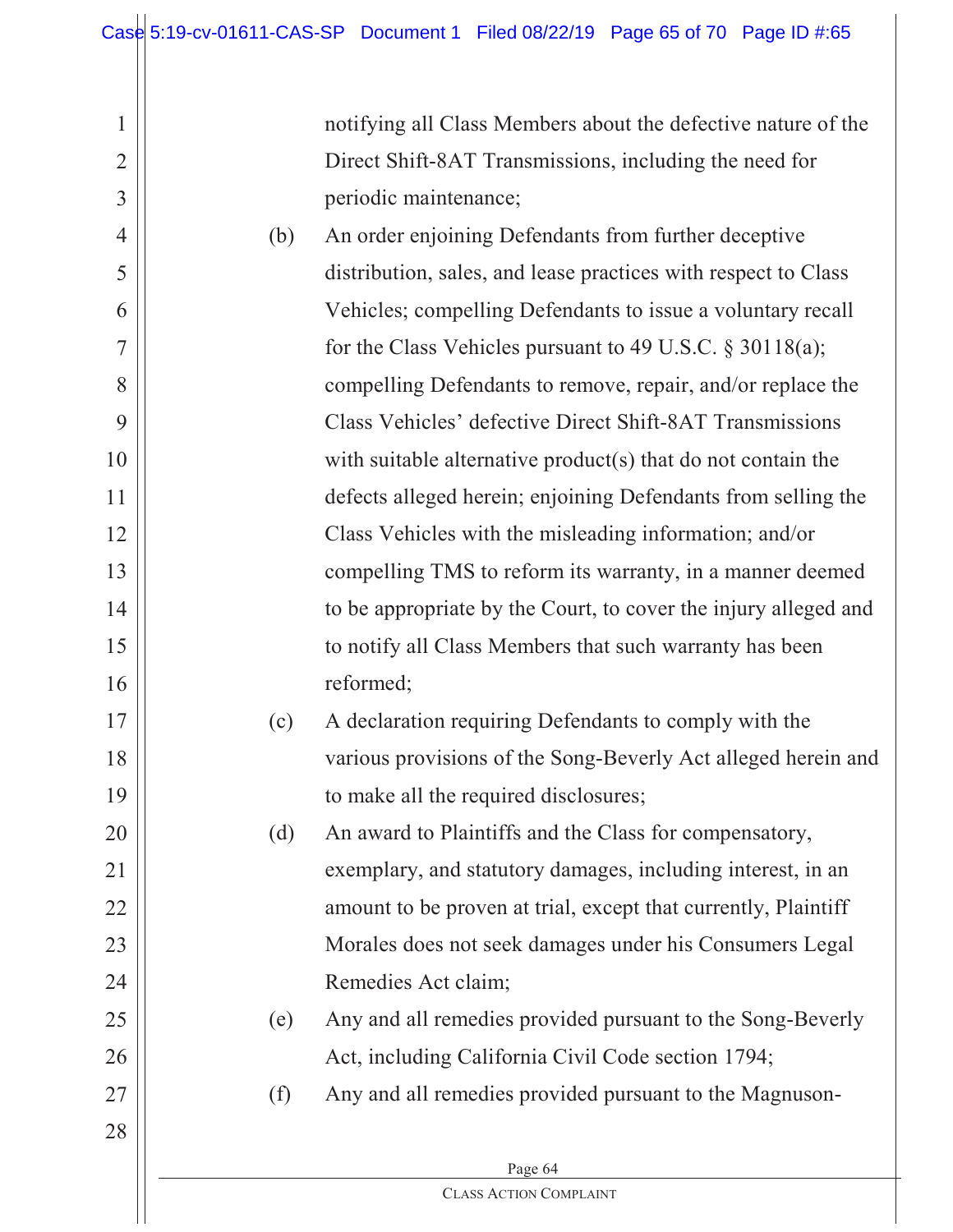Moss Warranty Act;

| $\overline{2}$ | (g)           | A declaration that Defendants must disgorge, for the benefit    |  |  |
|----------------|---------------|-----------------------------------------------------------------|--|--|
| $\overline{3}$ |               | of the Class, all or part of the ill-gotten profits it received |  |  |
| $\overline{4}$ |               | from the sale or lease of its Class Vehicles or make full       |  |  |
| 5              |               | restitution to Plaintiffs and Class Members;                    |  |  |
| 6              | (h)           | An award of attorneys' fees and costs, as allowed by law;       |  |  |
| 7              | (i)           | An award of attorneys' fees and costs pursuant to California    |  |  |
| 8              |               | Code of Civil Procedure § 1021.5;                               |  |  |
| 9              | (j)           | An award of pre-judgment and post-judgment interest, as         |  |  |
| 10             |               | provided by law;                                                |  |  |
| 11             | (k)           | Leave to amend the Complaint to conform to the evidence         |  |  |
| 12             |               | produced at trial; and                                          |  |  |
| 13             | (1)           | Such other relief as may be appropriate under the               |  |  |
| 14             |               | circumstances.                                                  |  |  |
| 15             |               |                                                                 |  |  |
| 16             |               |                                                                 |  |  |
| 17             |               |                                                                 |  |  |
| 18             |               |                                                                 |  |  |
| 19             |               |                                                                 |  |  |
| 20             |               |                                                                 |  |  |
| 21             |               |                                                                 |  |  |
| 22             |               |                                                                 |  |  |
| 23             |               |                                                                 |  |  |
| 24             |               |                                                                 |  |  |
| 25             | $\frac{1}{1}$ |                                                                 |  |  |
| 26             | $/\!/ /$      |                                                                 |  |  |
| 27             | $/\!/ /$      |                                                                 |  |  |
| 28             |               |                                                                 |  |  |
|                | Page 65       |                                                                 |  |  |
|                |               | <b>CLASS ACTION COMPLAINT</b>                                   |  |  |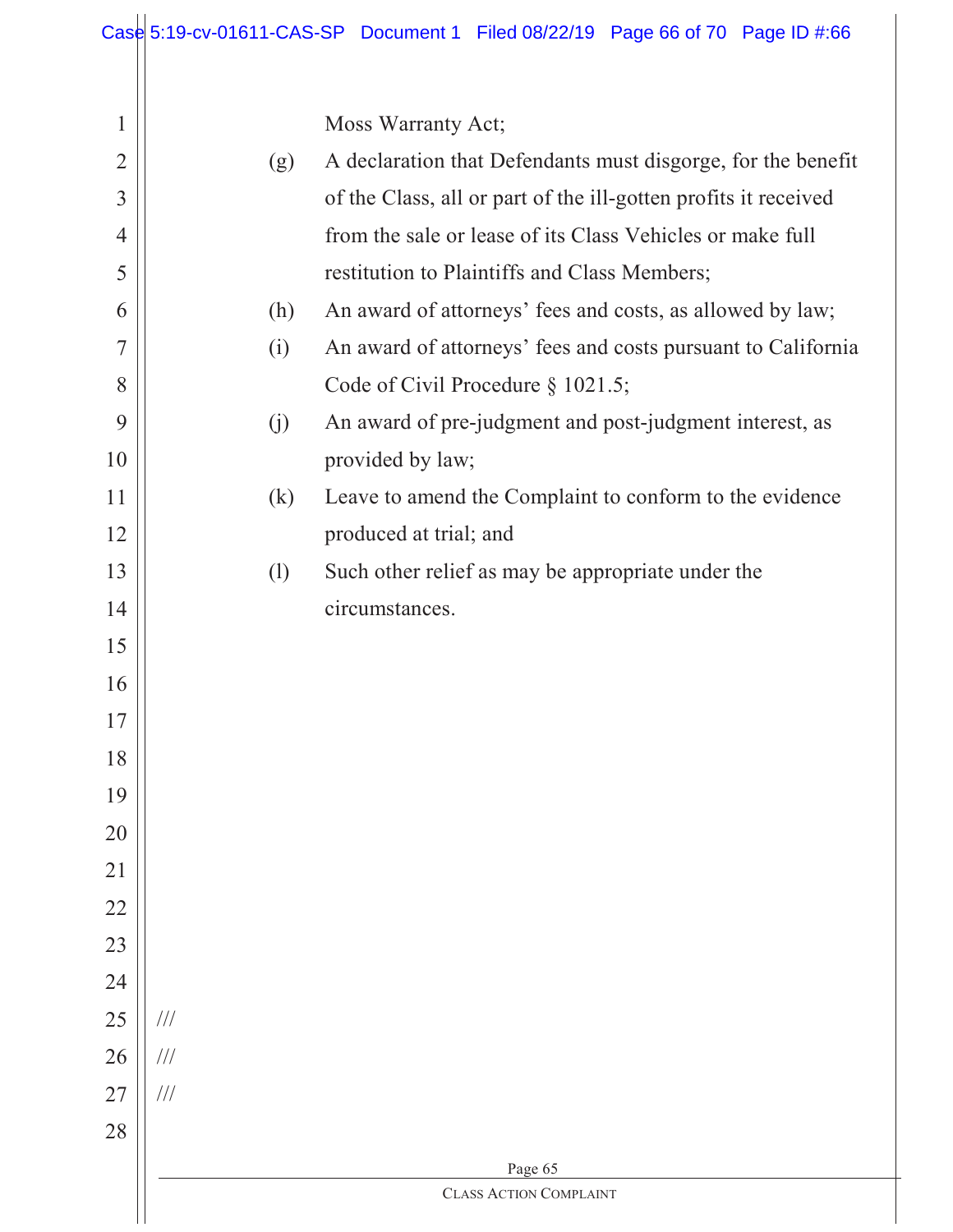|                | Case 5:19-cv-01611-CAS-SP Document 1 Filed 08/22/19 Page 67 of 70 Page ID #:67   |  |  |  |  |
|----------------|----------------------------------------------------------------------------------|--|--|--|--|
|                |                                                                                  |  |  |  |  |
| $\mathbf{1}$   | <b>DEMAND FOR JURY TRIAL</b>                                                     |  |  |  |  |
| $\overline{2}$ | 251. Pursuant to Federal Rule of Civil Procedure 38(b) and Central               |  |  |  |  |
| $\overline{3}$ | District of California Local Rule 38-1, Plaintiffs demand a trial by jury of all |  |  |  |  |
| $\overline{4}$ | issues in this action so triable.                                                |  |  |  |  |
| 5              |                                                                                  |  |  |  |  |
| 6              | Dated: August 22, 2019<br>Respectfully submitted,                                |  |  |  |  |
| $\overline{7}$ | Capstone Law APC                                                                 |  |  |  |  |
| 8              |                                                                                  |  |  |  |  |
| 9              | By: /s/ Mark A. Ozzello<br>Mark A. Ozzello                                       |  |  |  |  |
| 10             | Tarek H. Zohdy<br>Cody R. Padgett<br>Trisha K. Monesi                            |  |  |  |  |
| 11             |                                                                                  |  |  |  |  |
| 12             | BERGER & MONTAGUE, P.C.<br>Russell D. Paul (Pro Hac Vice App.                    |  |  |  |  |
| 13             | Forthcoming)                                                                     |  |  |  |  |
| 14             | Amey J. Park (Pro Hac Vice App.<br>Forthcoming)                                  |  |  |  |  |
| 15             | 1818 Market Street                                                               |  |  |  |  |
| 16             | Suite 3600<br>Philadelphia, PA 19103                                             |  |  |  |  |
| 17             | Tel: (215) 875-3000                                                              |  |  |  |  |
| 18             | Fax: (215) 875-4604<br>rpaul@bm.net                                              |  |  |  |  |
| 19             | <b>Attorneys for Plaintiffs</b>                                                  |  |  |  |  |
| 20             |                                                                                  |  |  |  |  |
| 21             |                                                                                  |  |  |  |  |
| 22             |                                                                                  |  |  |  |  |
| 23             |                                                                                  |  |  |  |  |
| 24             |                                                                                  |  |  |  |  |
| 25             |                                                                                  |  |  |  |  |
| 26             |                                                                                  |  |  |  |  |
| 27             |                                                                                  |  |  |  |  |
| 28             |                                                                                  |  |  |  |  |
|                | Page 66<br><b>CLASS ACTION COMPLAINT</b>                                         |  |  |  |  |
|                |                                                                                  |  |  |  |  |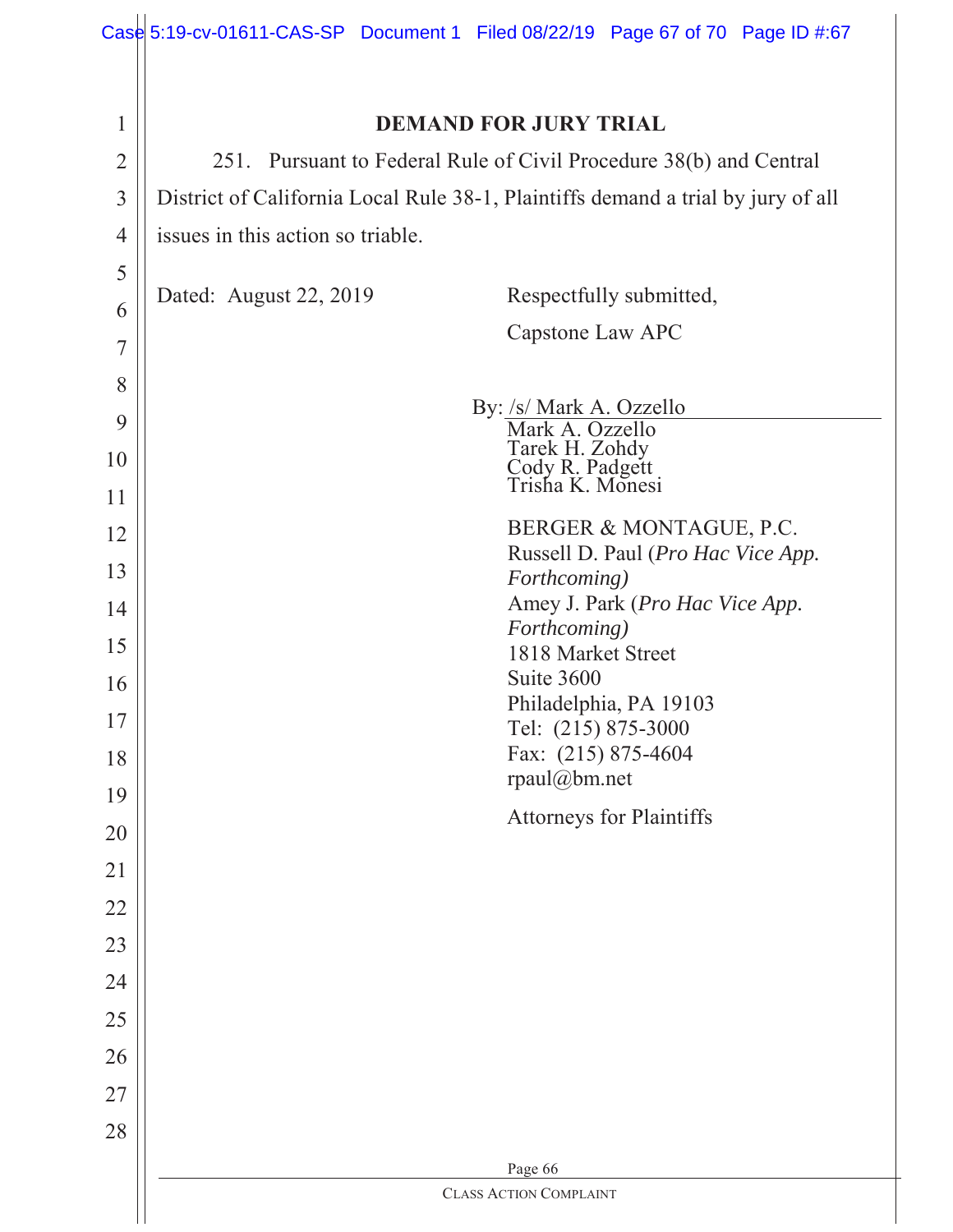Case 5:19-cv-01611-CAS-SP Document 1 Filed 08/22/19 Page 68 of 70 Page ID #:68

# **EXHIBIT 1**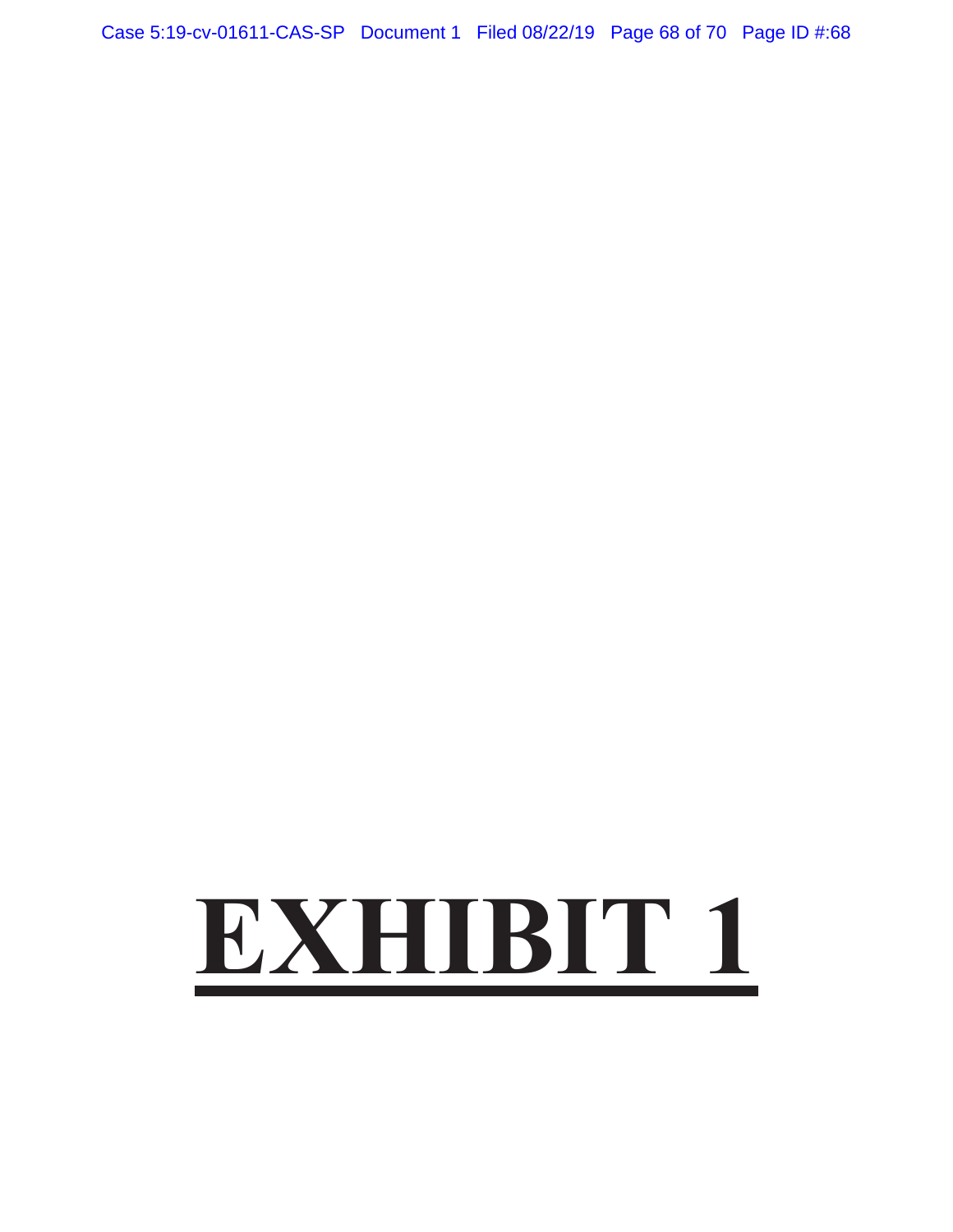|                                                                                                           |                                                                                                                                                                                                                                                                                                                                                                                                                                                                                                                                                                                                                                                                             | DocuSign Envelope ID-DC06C4C3-FFCD1FEA-83D5-35DA6BB08DEA<br>DocuMent 1 Filed 08/22/19 Page 69 of 70 Page ID #:69 |  |  |
|-----------------------------------------------------------------------------------------------------------|-----------------------------------------------------------------------------------------------------------------------------------------------------------------------------------------------------------------------------------------------------------------------------------------------------------------------------------------------------------------------------------------------------------------------------------------------------------------------------------------------------------------------------------------------------------------------------------------------------------------------------------------------------------------------------|------------------------------------------------------------------------------------------------------------------|--|--|
|                                                                                                           |                                                                                                                                                                                                                                                                                                                                                                                                                                                                                                                                                                                                                                                                             |                                                                                                                  |  |  |
| 1<br>$\overline{2}$<br>$\overline{3}$<br>$\overline{4}$<br>5<br>6<br>$\overline{7}$<br>8<br>9<br>10<br>11 | Mark A. Ozzello (SBN 116595)<br>Mark.Ozzello@capstonelawyers.com<br>Tarek H. Zohdy (SBN 247775)<br>Tarek.Zohdy@capstonelawyers.com<br>Cody R. Padgett (SBN 275553)<br>Cody.Padgett@capstonelawyers.com<br>Trisha K. Monesi (SBN 303512)<br>Trisha.Monesi@capstonelawyers.com<br>Capstone Law APC<br>1875 Century Park East, Suite 1000<br>Los Angeles, California 90067<br>Telephone: (310) 556-4811<br>Facsimile: (310) 943-0396<br>BERGER & MONTAGUE, P.C.<br>Russell D. Paul (Pro Hac Vice App. Forthcoming)<br>Amey J. Park (Pro Hac Vice App. Forthcoming)<br>1818 Market Street<br>Suite 3600<br>Philadelphia, PA 19103<br>Tel: (215) 875-3000<br>Fax: (215) 875-4604 |                                                                                                                  |  |  |
| 12                                                                                                        | rpaul(a)bm.net                                                                                                                                                                                                                                                                                                                                                                                                                                                                                                                                                                                                                                                              |                                                                                                                  |  |  |
| 13                                                                                                        | <b>Attorneys for Plaintiffs</b>                                                                                                                                                                                                                                                                                                                                                                                                                                                                                                                                                                                                                                             | UNITED STATES DISTRICT COURT                                                                                     |  |  |
| 14                                                                                                        |                                                                                                                                                                                                                                                                                                                                                                                                                                                                                                                                                                                                                                                                             | CENTRAL DISTRICT OF CALIFORNIA                                                                                   |  |  |
| 15                                                                                                        |                                                                                                                                                                                                                                                                                                                                                                                                                                                                                                                                                                                                                                                                             |                                                                                                                  |  |  |
| 16<br>17                                                                                                  | RAUL MORALES, ROBINSON<br>BERTRAND, and ROSALIE<br>QUINONES, individually, and on                                                                                                                                                                                                                                                                                                                                                                                                                                                                                                                                                                                           | Case No.:<br><b>DECLARATION OF RAUL</b>                                                                          |  |  |
| 18                                                                                                        | behalf of a class of similarly situated<br>individuals,                                                                                                                                                                                                                                                                                                                                                                                                                                                                                                                                                                                                                     | <b>MORALES IN SUPPORT OF</b><br>VENUE FOR CLASS ACTION<br><b>COMPLAINT PURSUANT TO</b>                           |  |  |
| 19                                                                                                        | Plaintiffs,                                                                                                                                                                                                                                                                                                                                                                                                                                                                                                                                                                                                                                                                 | <b>CIVIL CODE SECTION 1780(d)</b>                                                                                |  |  |
| 20                                                                                                        | V.                                                                                                                                                                                                                                                                                                                                                                                                                                                                                                                                                                                                                                                                          |                                                                                                                  |  |  |
| 21                                                                                                        | TOYOTA MOTOR SALES, U.S.A.,<br>INC., a California corporation,<br>TOYOTA MOTOR NORTH                                                                                                                                                                                                                                                                                                                                                                                                                                                                                                                                                                                        |                                                                                                                  |  |  |
| 22                                                                                                        | AMERICA, INC., a California                                                                                                                                                                                                                                                                                                                                                                                                                                                                                                                                                                                                                                                 |                                                                                                                  |  |  |
| 23                                                                                                        | corporation, and TOYOTA MOTOR<br>CORPORATION, a Japanese                                                                                                                                                                                                                                                                                                                                                                                                                                                                                                                                                                                                                    |                                                                                                                  |  |  |
| 24                                                                                                        | corporation,                                                                                                                                                                                                                                                                                                                                                                                                                                                                                                                                                                                                                                                                |                                                                                                                  |  |  |
| 25                                                                                                        | Defendants.                                                                                                                                                                                                                                                                                                                                                                                                                                                                                                                                                                                                                                                                 |                                                                                                                  |  |  |
| 26                                                                                                        |                                                                                                                                                                                                                                                                                                                                                                                                                                                                                                                                                                                                                                                                             |                                                                                                                  |  |  |
| 27                                                                                                        |                                                                                                                                                                                                                                                                                                                                                                                                                                                                                                                                                                                                                                                                             |                                                                                                                  |  |  |
| 28                                                                                                        |                                                                                                                                                                                                                                                                                                                                                                                                                                                                                                                                                                                                                                                                             |                                                                                                                  |  |  |
|                                                                                                           |                                                                                                                                                                                                                                                                                                                                                                                                                                                                                                                                                                                                                                                                             | DECL. OF RAUL MORALES IN SUPPORT OF PLAINTIFF'S SELECTION OF VENUE FOR TRIAL                                     |  |  |
|                                                                                                           |                                                                                                                                                                                                                                                                                                                                                                                                                                                                                                                                                                                                                                                                             |                                                                                                                  |  |  |